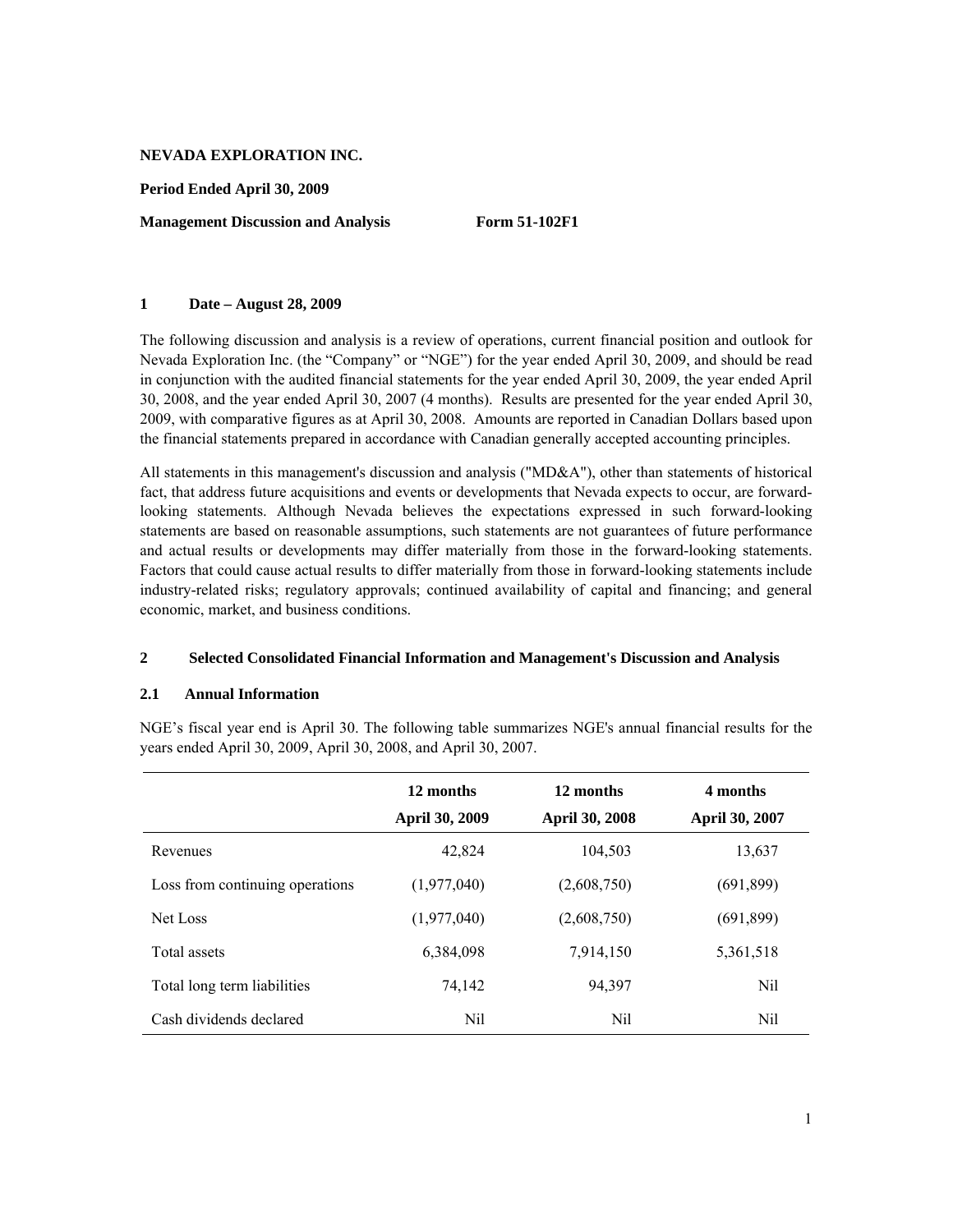## **2.2 Management's Discussion and Analysis**

### **Overview**

The primary business of NGE is gold exploration focused in the gravel-covered pediment areas of Nevada.

When groundwater flows near a concealed gold deposit it retains a chemical 'memory' or 'fingerprint' of such an encounter and creates a unique kind of water chemical 'scent'. NGE uses innovative proprietary groundwater technology to identify and follow the water chemical 'scent' back up-stream to search for its potentially gold-bearing bedrock source. The use of groundwater chemistry allows the Company to identify high quality exploration properties for a relatively small investment when compared to other traditional exploration techniques.

Throughout the year ending April 30, 2009, NGE continued to advance its innovative groundwater sampling program by collecting, analyzing, and reducing geochemical and geophysical data on its properties by using reverse circulation ("RC") drilling, airborne magnetics, gravity geophysics, soil geochemistry, and groundwater chemistry.

On December 18, 2008, NGE reported the results of the Phase I drilling program at the Fletcher Junction project (see News Release, "Nevada Exploration Demonstrates Value of Groundwater Chemistry with Discovery of Gold-Bearing Hydrothermal System at Fletcher Junction").

On February 27, 2009, NGE held its Annual General Meeting of shareholders where shareholders approved management's recommendations (see News Release, "Nevada Exploration Shareholders Approve Change of Board of Directors").

On February 23, 2009, NGE reported the results of the Phase I drilling program at the Bull Creek project (see News Release, "Nevada Exploration Inc. Uses Water Chemistry at Bull Creek to Discover Another Previously Unknown Hydrothermal System").

On April 2, 2009, NGE reported the results of the latest drilling at the Hot Pot project (see News Release, "Nevada Exploration Inc. Reports Results of Hot Pot Drilling").

The Company's results to date have been encouraging and Management believes that NGE has created significant value with its water chemistry exploration program and eleven properties. To continue to identify new prospects, acquire more land, delineate additional targets, and advance its properties, NGE requires additional financing and/or exploration partners. NGE is actively looking at ways to advance its exploration program while balancing both shareholder risk and dilution in an environment of financial uncertainty. NGE is committed to the continued development of its groundwater chemistry exploration program. To preserve capital, NGE has stopped all drilling, and has minimized field and office staff. NGE has begun and continues to be in discussion with interested joint venture and royalty partners to advance NGE's current portfolio of high quality gold exploration projects.

# *Land Acquisition and Maintenance*

The cost of land acquisition and yearly holding fees requires careful evaluation to insure that NGE only continues to maintain land with the highest exploration potential. When NGE decides that the results from groundwater sampling, soil geochemistry sampling, seismic surveys, gravity surveys, air magnetics surveys, and RC drilling indicate that certain lands are no longer worth holding, NGE drops these lands. Conversely, when results indicate that certain other lands are worth acquiring, NGE acquires these lands.

As of April 30, 2009, NGE had 2,541 active claims compared to the year ended April 30, 2008, when NGE held 2,751 claims. NGE dropped claims from Fletcher Junction, Bull Creek, and Kelly Creek, and added claims at Awakening and Winnemucca Mountain, for a net difference of 300 less claims. NGE now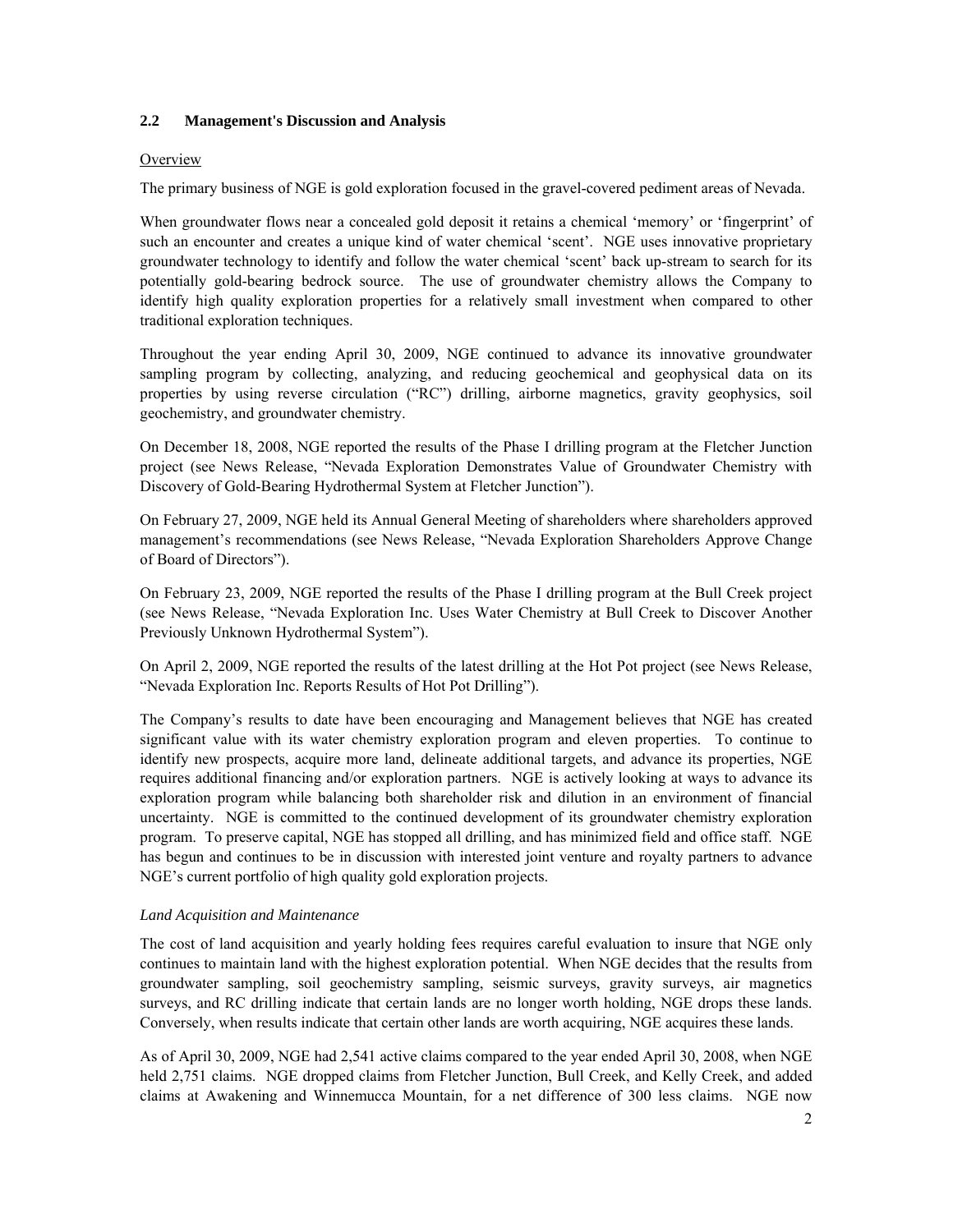controls approximately 225km<sup>2</sup> of mineral rights in Nevada on 11 separate properties, largely through wholly-owned unpatented mining claims located on BLM land.

| Project                  | <b>BLM</b>    |               | Private       | <b>Total</b>  |
|--------------------------|---------------|---------------|---------------|---------------|
|                          | <b>Claims</b> | Area $(km^2)$ | Area $(km^2)$ | Area $(km^2)$ |
| Fletcher Junction (FJ)   | 168           | 13.6          | $0.0\,$       | 13.6          |
| Hot Pot (HP)             | 6             | 0.5           | 8.8           | 9.3           |
| Bull Creek (BU)          | 367           | 29.7          | 0.0           | 29.7          |
| Awakening (AW)           | 420           | 34.0          | $0.0\,$       | 34.0          |
| Sand Pass (SP)           | 197           | 15.9          | 9.4           | 25.3          |
| Winnemucca Mountain (WM) | 90            | 7.3           | $0.0\,$       | 7.3           |
| Rye Patch (RP)           | 169           | 13.7          | 0.8           | 14.5          |
| Jungo (JU)               | 192           | 15.5          | 0.0           | 15.5          |
| Dunphy (DU)              | 78            | 6.3           | $0.0\,$       | 6.3           |
| Kelly Creek (KC)         | 581           | 47.0          | 0.0           | 47.0          |
| Whiskey Flats (WF)       | 273           | 22.1          | $0.0\,$       | 22.1          |
| TOTAL                    | 2,541         | 205.6         | 19.0          | 224.6         |

The Company has a 100% interest in the following properties:

Land acquisition and holding costs for the year ended April 30, 2009 were \$709,523 as compared to \$708,930 for the year ended April 30, 2008. The difference is due to NGE holding fewer claims. On June 29, 2009 the BLM announced a 12% increase in claim holding costs. Approximately \$400,000 will be due during September and October, 2009, to maintain NGE's claims.

# *Risk Management Strategy*

NGE manages exploration risk by focusing exploration resources in specific, planned stages on each property. If the results from one stage are positive, then exploration funds are expended on the next stage. If at any stage, results are negative, the property is dropped from further consideration. NGE's staged exploration manages risk and assures that properties showing positive results move aggressively through the exploration pipeline – exploration resources are continually focused on the most prospective targets.

NGE's exploration stages:

- − Groundwater Chemistry NGE first uses its proprietary hydroprobe sampling technology to collect regularized groundwater samples across areas shown to be prospective based on previous samples collected from existing springs and water wells. NGE uses the regularized groundwater chemistry samples to develop a computerized groundwater chemistry model of each target.
- − Acquisition NGE acquires the mineral rights covering prospective targets. If a target of exploration interest is on BLM land, NGE locates mineral claims. If a target lies on private land,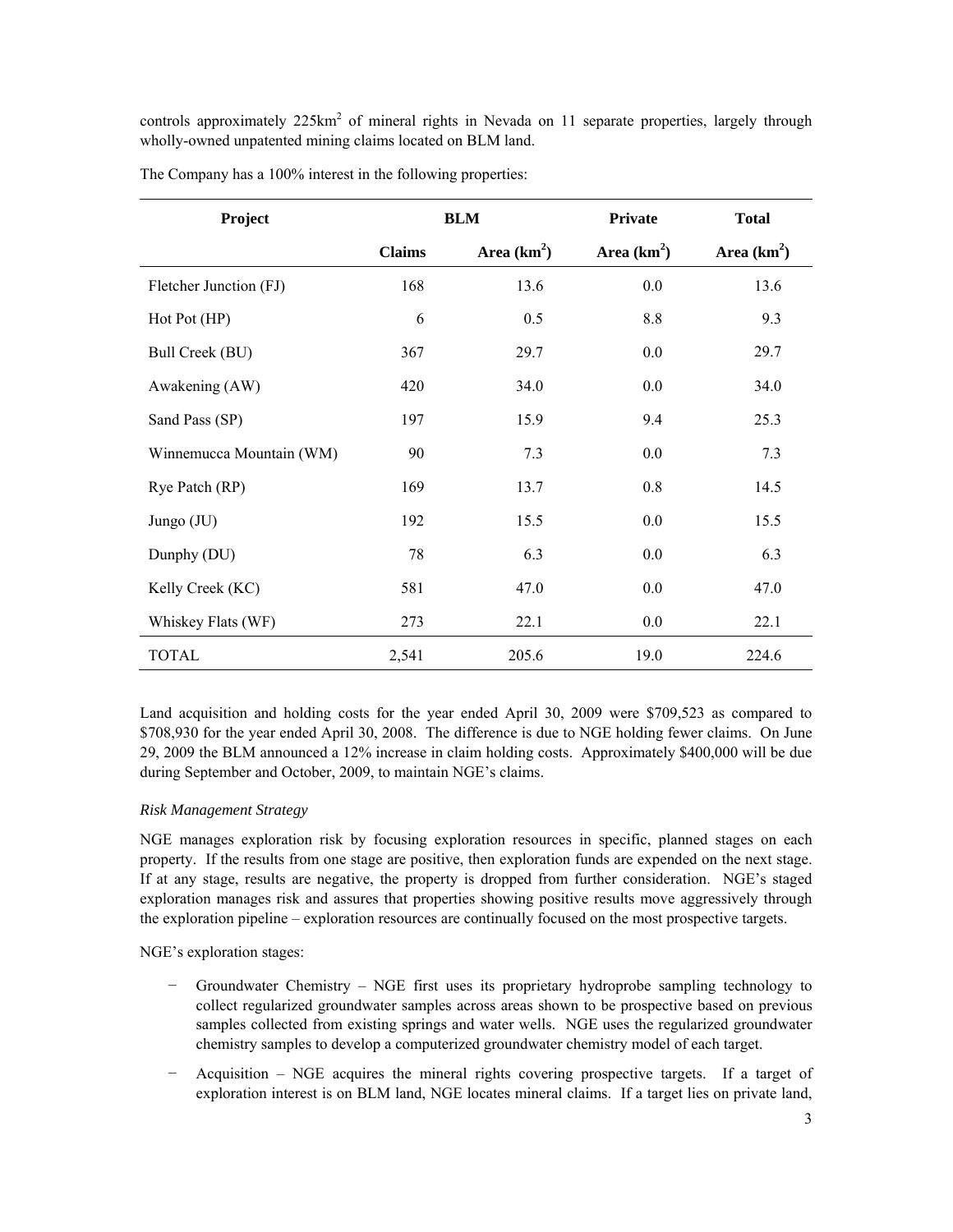NGE completes a title search to determine mineral title ownership, and then negotiates a mineral agreement with the owner to provide NGE with sufficient mineral title to proceed with exploration expenditures.

- Soil Geochemistry NGE completes detailed soil sampling across areas demonstrating prospective groundwater chemistry to detect the possible vertical migration of gold and traceelements from the underlying bedrock into the soils above.
- Gravity Geophysics NGE uses detailed gravity geophysics to provide valuable information about the depth to bedrock across the property. Gravity data can suggest areas of strong changes in the relief of the underlying bedrock, which can be indicative of underlying fault zones that often control the location of gold deposits.
- − Air Magnetics NGE uses detailed air magnetic geophysics to provide information on the types of rocks, fault zones, and hydrothermal alteration that accompany potential large gold deposits.
- Seismic Geophysics NGE uses seismic geophysics, where appropriate, to identify deep-seated, steeply-dipping fault zones that can be projected into the near surface environment. Major, highangle structures are important since they provide a potential conduit or 'plumbing' system for potential gold-bearing, hydrothermal fluids rising from depth to access near-surface areas where gold may be finally deposited from solution to form a gold ore body.
- RC Drilling where properties successfully pass through the above exploration stages, NGE uses RC drilling to test for: (1) shallow bedrock  $($  < 1,000ft beneath the surface), (2) structures or faults in bedrock that may source potential mineralization, (3) bedrock that has been altered by hot water (hydrothermal fluids), (4) concentrations of gold and associated trace-elements in higher-thannormal (anomalous) concentrations in bedrock, and (5) sufficient prospective area to reasonably contain an economic resource. NGE evaluates all drilling results based on these criteria to determine whether or not to commit further exploration expenditures to each property.

### *Fletcher Junction (FJ)*

The Fletcher Junction Project is located in Mineral County, Nevada, approximately 30km southwest of Hawthorne, Nevada. The Company has a 100% interest in 168 claims (approx. 13.6km<sup>2</sup>) at the Fletcher Junction Project, subject to a 1.25% net smelter return royalty ("NSR") to Royal Gold, Inc.

On December 18, 2008, NGE announced the completion of Phase I RC drilling at Fletcher Junction, and presented detailed results demonstrating how NGE has used groundwater chemistry to discover a new, gold-bearing hydrothermal system in a covered bedrock setting. All nine wide-spaced drill holes that were completed to target depth encountered altered bedrock containing geochemically anomalous gold and goldassociated trace elements, as well as anomalous gold and trace-element groundwater chemistry. The bedrock, the alteration, and the suite of gold-associated trace elements are similar to those found at the nearby Aurora mining district, noted for historic, high grade underground production. NGE believes the first phase drilling results at Fletcher Junction justify a much larger, Phase II drilling program specifically designed to test the vertical fault zones believed to contain ore-grade gold mineralization that source the anomalous gold in groundwater, alluvium, quartz-boulders and bedrock at Fletcher Junction.

While significant intervals of potentially ore grade mineralization were not encountered in Phase I drilling, management believes that the results at Fletcher Junction are substantive in that they demonstrate how NGE has used its unique and proprietary groundwater exploration technique to discover a new goldbearing, hydrothermal system in a covered bedrock setting. These results to date at Fletcher Junction add value to NGE's other projects that were all identified using the same groundwater chemistry exploration technology, and they establish NGE as a source of quality exploration projects for potential Joint Venture partners.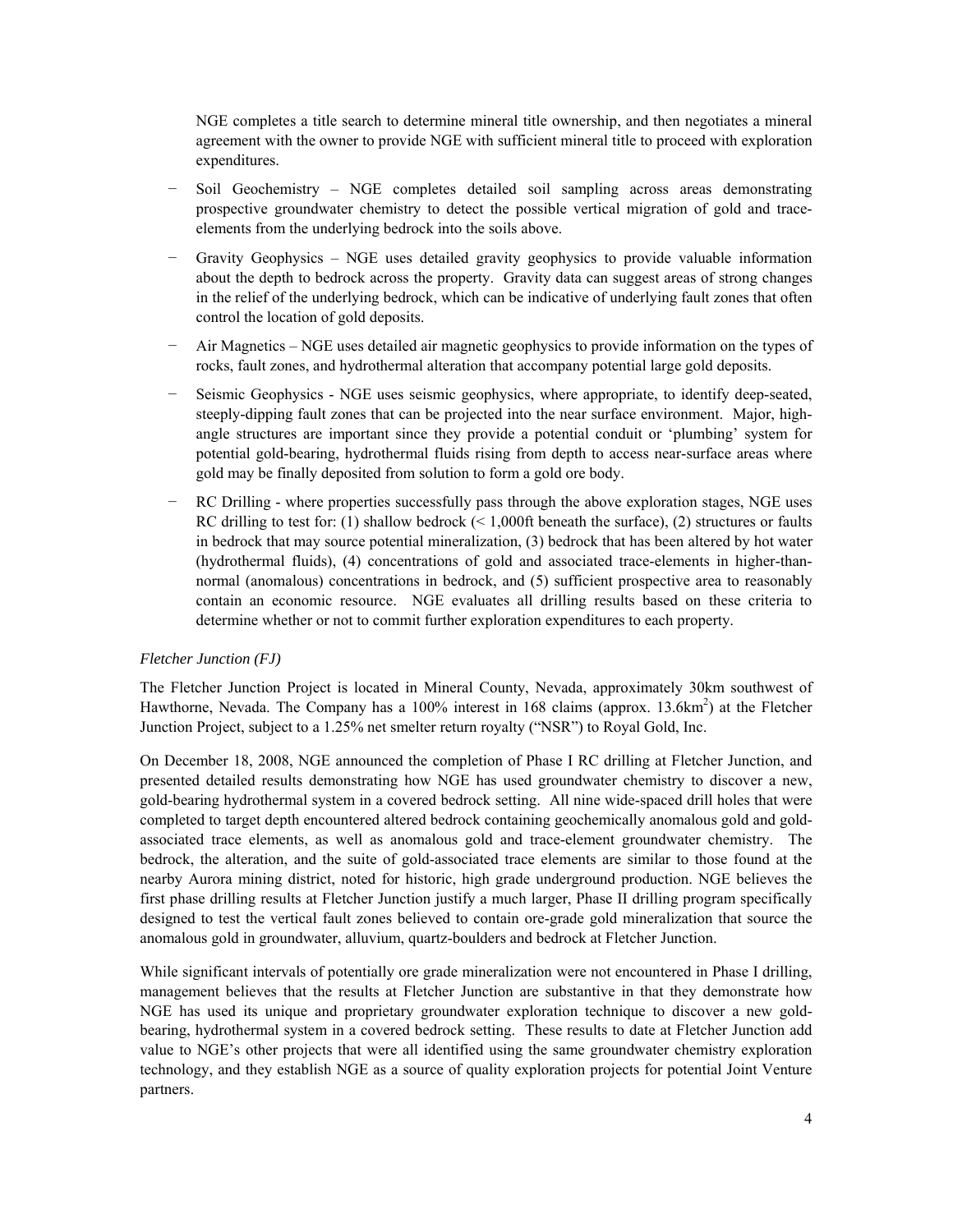# *Hot Pot (HP)*

In 2004, regional reconnaissance groundwater sampling by NGE principals discovered another area of similarly anomalous groundwater chemistry near Hot Pot. In addition, regional gravity data suggested that the Hot Pot area was underlain by a bedrock high that was covered by a thin layer of sand  $\&$  gravel.

On September 16, 2004, the Company entered into a 10 year Mining Lease Agreement on 8.8km<sup>2</sup> at the Hot Pot Project located in Humboldt County, Nevada, approximately 30km northwest of Battle Mountain, Nevada. The Mining Lease Agreement is subject to a 3% NSR to the land owner. The Company also controls 6 claims at Hot Pot (approx. 50 hectares). The lands within the Mining Lease Agreement and the 6 claims are subject to a 1.25% NSR to Royal Gold, Inc.

In 2005, nine reverse circulation drill holes were completed at Hot Pot to depths ranging from 92m (300ft) to 190m (620ft) for a total of 1,195m (3,900ft). The widely-spaced, shallow holes confirmed bedrock to range in depth from 33m (100ft) to 112m (370ft). The bedrock was hydrothermally altered and contained anomalous gold and trace elements similar to that associated with the Lone Tree gold mine. The area of anomalous groundwater chemistry was also confirmed and enlarged.

In 2007, NGE used its hydroprobe equipment to complete a detailed groundwater chemistry survey at Hot Pot on a 400m (1/4 mi) grid. The resulting groundwater chemistry model showed highly anomalous gold and trace elements chemistry and further expanded the area of exploration interest. Additionally, in 2007, NGE completed two seismic geophysical lines, which identified several deep, north-trending, steeplydipping fault zones.

In 2008, NGE completed a detailed gravity geophysical survey, which successfully mapped the relative depth to the underlying bedrock by measuring the density contrast between 200m sampling points. The gravity survey delineated sharp changes in the slope of the bedrock that coincided with the fault zones identified by seismic geophysics.

In 2008, NGE completed 10 vertical, reverse circulation drill holes to test small segments of the steeplydipping fault zones identified by the 2007 seismic and gravity geophysics. Three vertical holes were spaced 100m (330ft) apart on each of three lines. The holes ranged in depth from 50m (165ft) to 175m (575ft) for a total of 1,085m (3,565ft). The shallow drill holes encountered hydrothermally altered bedrock containing anomalous gold and trace elements. Deeper, angle drill holes designed to cross cut the areas where the steeply-dipping fault zones had been projected were planned, but the drilling contractor was unable to complete the program.

Also in 2008, an energy company, with business interests separate from NGE, started a deep test drill hole on the Hot Pot property. In exchange for NGE seismic data, NGE was granted access to drill cuttings from the 1,372m (4,500ft) drill hole. Significantly, the deep drill hole encountered hydrothermally-altered, calcareous siltstone underlying the Hot Pot Project. The thickest continuous interval of strongly calcareous siltstone is 189m (620ft) and started at the relatively shallow depth of 350m (1,150ft). Calcareous siltstone can be a very favorable, potential host rock where it is cut by high-angle faults. Hydrothermal alteration includes local bleaching, clay, de-calcification and secondary pyrite.

Although potentially economic quantities of gold mineralization have not yet been encountered at Hot Pot, drilling to date has been wide-spaced and could have easily missed the type of high-angle fault zones that control significant known gold mineralization elsewhere in the region. The widely-distributed, highly anomalous gold in groundwater together with the large area of hydrothermally-altered and geochemically anomalous bedrock strongly suggests that higher values for gold in bedrock than have been discovered to date may still be located nearby. The next step is more closely-spaced, shallow, vertical drill holes and/or deeper, angle holes targeted to intersect steeply-dipping, potentially ore-bearing fault zones and favorable bedrock units.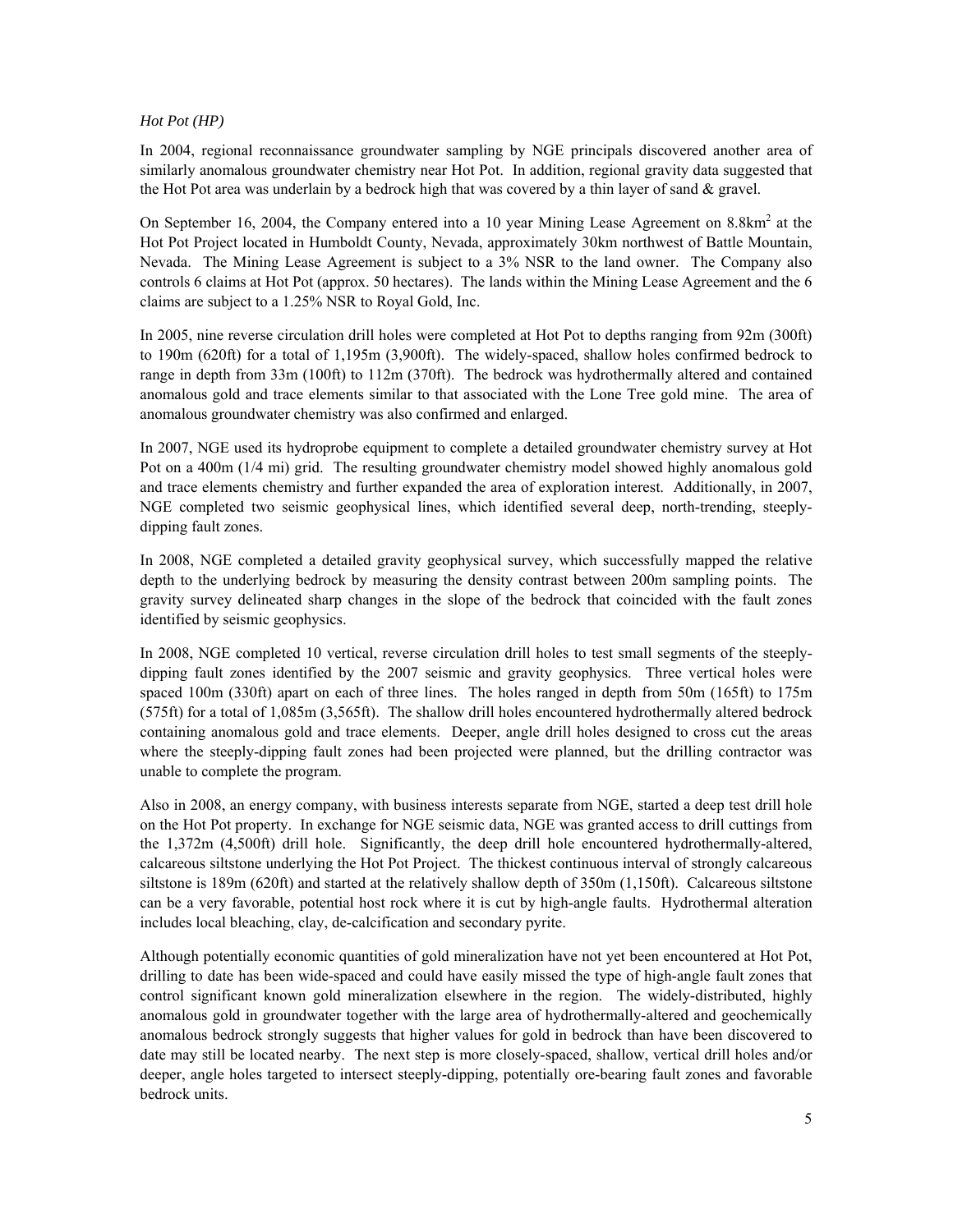Subsequent Event: On June 4, 2009, the Company entered into an Exploration Agreement with International Enexco Ltd. ("Enexco") whereby Enexco can earn a 51% interest in the Hot Pot Property by drilling 6,000 meters (19,600ft) over three years, with the option to earn an additional 19%, for 70% total, by drilling another 3,000 meters (9,800ft) during the fourth year. Enexco is currently drilling at Hot Pot.

### *Bull Creek (BU)*

The Bull Creek Project is located in Humboldt County, Nevada, approximately 60km west-northwest of Winnemucca, Nevada. The Company has a 100% interest in 367 claims (approx. 29.7km<sup>2</sup>) at Bull Creek.

In 2008, NGE completed a detailed groundwater survey at Bull Creek to delineate the project's anomalous groundwater chemistry, and then completed a detailed soil sampling program to both verify and model the surface geochemistry above the prospective groundwater chemistry target. Later in 2008, to further develop the project's exploration model, NGE completed both detailed gravity and airborne magnetic geophysical surveys to better understand the different rock types and possible fault zones concealed beneath the large expanse of sand and gravel covering the target. As a final input to the Bull Creek exploration model, NGE completed a seismic reflection geophysics to test for deep-seated fault zones. NGE combined these data sets to develop the conceptual targets for Phase I drill testing.

Phase I drilling at Bull Creek was specifically designed to test the concept that an undiscovered, potentially gold-bearing hydrothermal system is responsible for the anomalous gold and trace-elements discovered in the groundwater. During the 2008 Phase I program, NGE completed 18 reverse circulation (RC) drill holes at Bull Creek. The holes ranged from 0.4km (0.25mi) to over 1.6km (1.0mi) apart, and were scattered across the  $41 \text{km}^2$  property, and the holes ranged in depth from 100m (300ft) to 300m (1,000ft). The drilling defined shallow bedrock along the eastern margin of the property, which ranged in depth from 15m (50ft) to 100m (300ft).

On February 23, 2009, NGE announced completion of data reduction for its Phase I drill program at Bull Creek. The drilling encountered several >200m (>650ft) intervals of hydrothermally altered and geochemically anomalous volcanic rock, but the drilling did not encounter any potentially ore-grade gold intervals at the locations tested. The increase in alteration intensity and geochemically anomalous traceelements seen in wide-spaced drill holes moving from west to east across the eastern half of the property suggests NGE has discovered the edge of a significant new hydrothermal system of exploration significance. NGE believes additional drilling is warranted farther to the east, and this conclusion is also supported by detailed gravity and air magnetic data. In 2009, NGE increased its claim position towards the east to cover the developing target.

The initial identification of anomalous groundwater chemistry at Bull Creek has resulted in a successful Concept Test: the discovery of a large area of hydrothermally-altered, shallow bedrock containing geochemically anomalous gold and gold-associated trace elements. These features of exploration significance are similar to those found at the nearby Sleeper Mine, which produced 1,700,000 ozs of gold and 1,900,000 ozs of silver from 1986 to 1996. NGE believes that additional drilling is warranted based upon the increase in alteration intensity and geochemically anomalous trace-elements seen in drill holes moving from west to east across the eastern half of the property. These results further demonstrate how NGE is using groundwater chemistry to efficiently and effectively reduce large, sand and gravel covered valley basins to discrete, highly prospective exploration targets deserving more focused and intense exploration expenditures.

### *Awakening (AW)*

The Awakening Project is located in Humboldt County, Nevada, approximately 50km north-northwest of Winnemucca, Nevada. The Company has a 100% interest in 426 claims (approx. 34.5km<sup>2</sup>) at Awakening.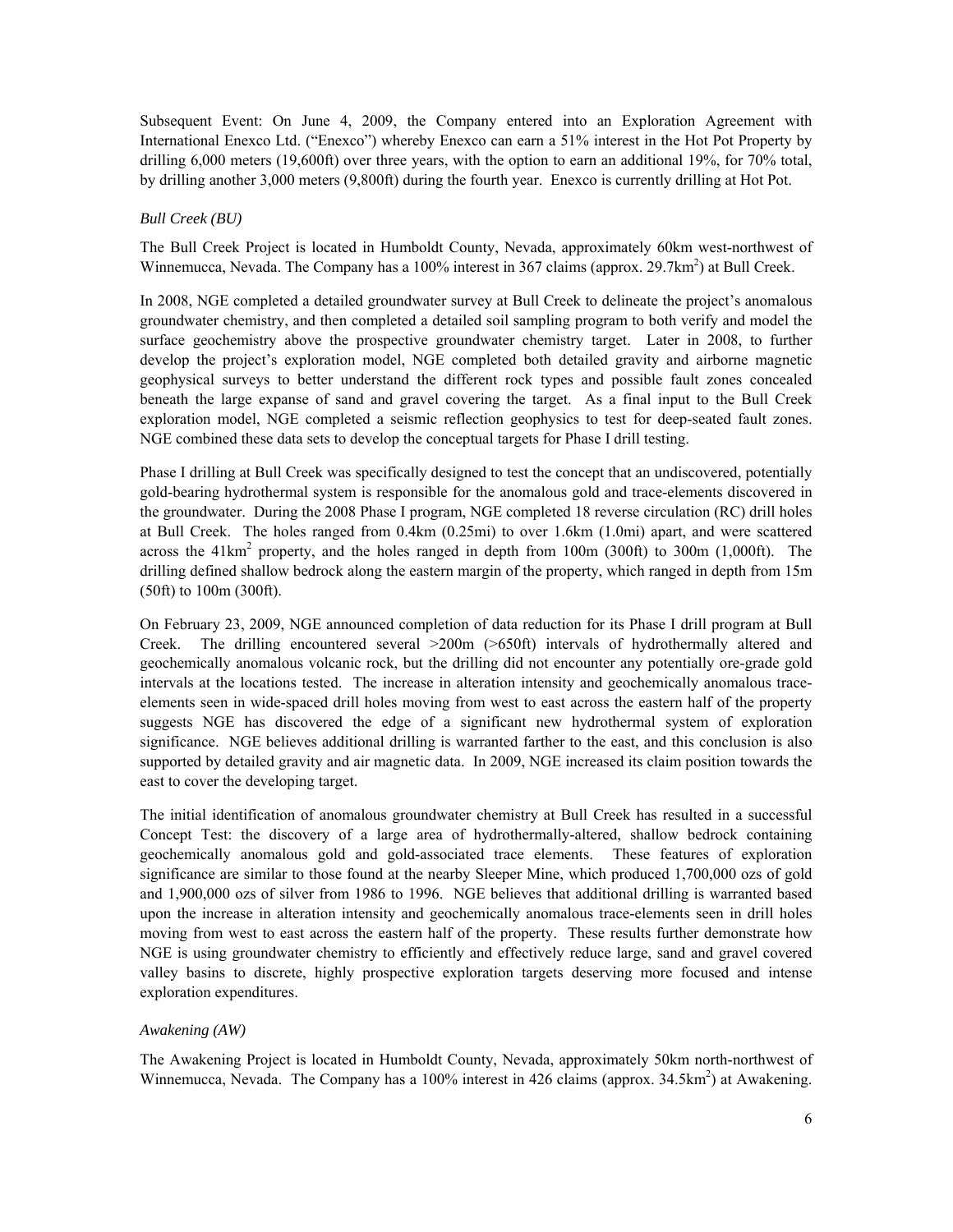On July 1, 2008, the Company entered into a Mining Lease agreement with DIR Exploration Inc. on 15 claims (approx. 120 hectares) that are subject to a 3% NSR.

On August 18, 2008, NGE announced commencement of Phase I RC drilling at its Awakening property. Five holes were drilled, but none were completed to target depth due to challenging drilling conditions. Drilling has been suspended awaiting the availability of different drilling equipment.

# *Sand Pass (SP)*

The Sand Pass Project is located in Humboldt County, Nevada, approximately 10km north of Winnemucca, Nevada. The Company has a 100% interest in 197 claims (approx. 15.9km<sup>2</sup>) at SP, and on July 10, 2008, the Company entered into a Mining Lease agreement for another 9.4km<sup>2</sup> with multiple parties, subject to a 2% NSR payable to private landholders.

# *Winnemucca Mountain (WM)*

The Winnemucca Mtn. Project is located in Humboldt County, Nevada, approximately 5km west of Winnemucca, Nevada. The Company has a  $100\%$  interest in 90 claims (approx. 7.3km<sup>2</sup>) at WM.

# *Rye Patch (RP)*

The Rye Patch Project is located in Pershing County, Nevada, approximately 30km northeast of Lovelock, Nevada. The Company has a 100% interest in 169 claims (approx. 1.37km<sup>2</sup>) at RP. On May 22, 2008, the Company entered into a Mining Lease Agreement on another 65 hectares with a private party, subject to a 2.0% NSR; and on July 21, 2008, the Company entered into a Mining Lease Agreement on an additional 16 hectares from another private party, also subject to a 2.0% NSR payable to a private landholder.

## *Jungo (JU)*

The Jungo Project is located both Humboldt and Pershing Counties, Nevada, approximately 60km west of Winnemucca, Nevada. The Company has a 100% interest in 192 claims (approx. 15.5km<sup>2</sup>) at JU.

# *Dunphy (DU)*

The Dunphy Project is located in Eureka County, Nevada, approximately 40km east of Battle Mountain, Nevada. The Company has a 100% interest in 78 claims (approx. 6.3km<sup>2</sup>) at DU.

# *Kelly Creek (KC)*

The Kelly Creek Project is located in Humboldt County, Nevada, approximately 40km north-northwest of Battle Mountain, Nevada. The Company has a 100% interest in all 581 claims (approx. 47.0km<sup>2</sup>) at KC.

### *Whiskey Flats (WF)*

The Whiskey Flats Project is located in Mineral County, Nevada, approximately 20km south of Hawthorne, Nevada. The Company has a 100% interest in 273 claims  $(22.1 \text{km}^2)$  at WF.

### *BC*

The Company has no ownership interest at BC. The work to date has been to determine whether to acquire an ownership interest at BC. The Company has written the costs incurred on this property off in this period to expense as it did not acquire any ownership interest in the property.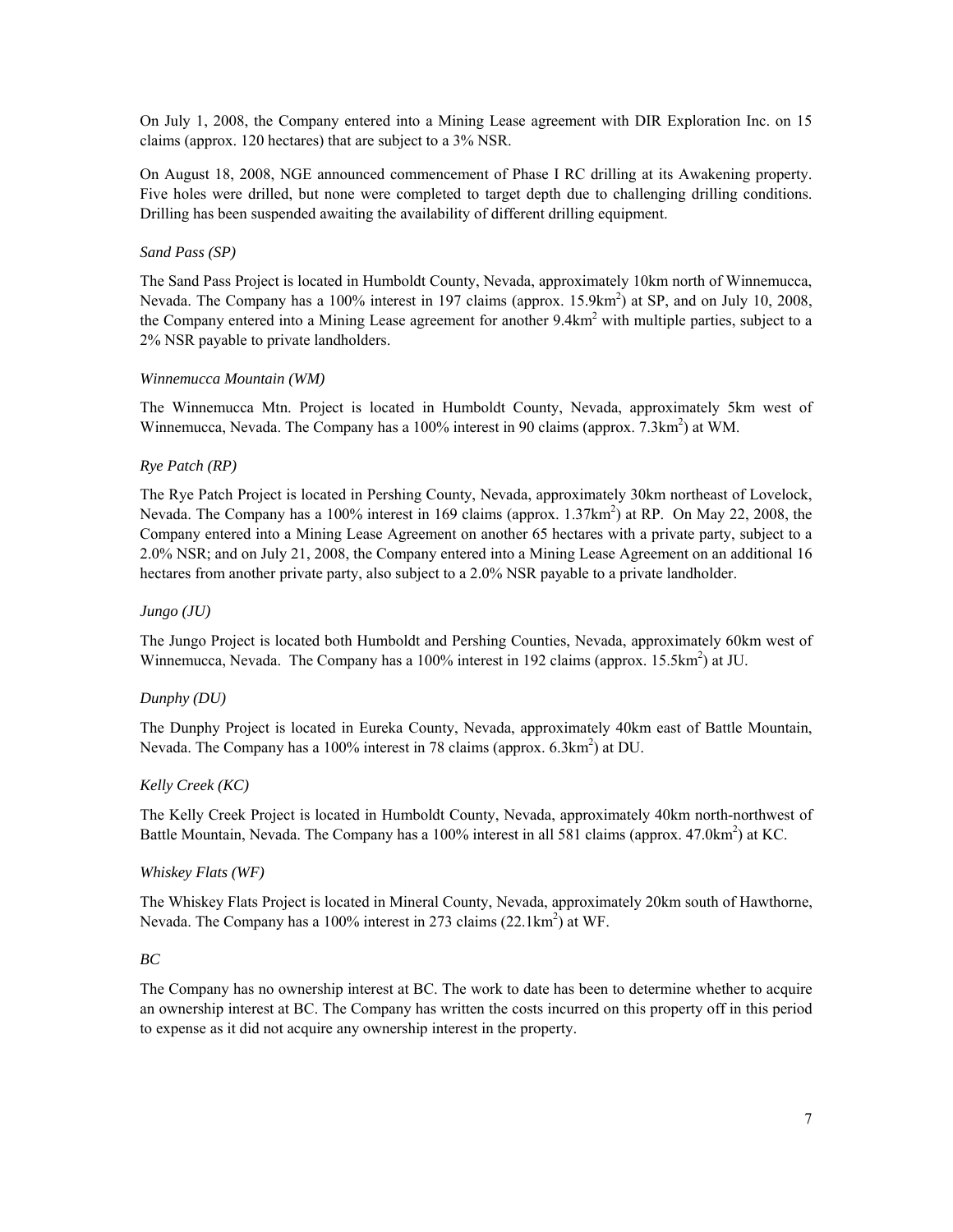# *Summary of Project Work Completed to Date*

As of the year ending April 30, 2009, NGE has completed: detailed groundwater chemistry sampling on all eleven (11) properties; detailed soil chemistry on seven (7) properties; detailed air magnetic geophysics on six (6) properties; detailed gravity geophysics on six (6) properties; and Phase I drilling on three (3) properties. The results at each of the properties are encouraging and justify additional exploration expenditures. The table below summarizes the completion dates for the referenced work.

| <b>PROPERTY</b>         | Water<br><b>Chemistry</b> | Soil<br><b>Chemistry</b> | Air<br><b>Magnetics</b> | Gravity | <b>Phase I</b><br><b>Drilling</b> |
|-------------------------|---------------------------|--------------------------|-------------------------|---------|-----------------------------------|
| Fletcher Junction (FJ)  | 2005                      |                          |                         |         | 2008                              |
| Hot Pot (HP)            | 2007                      | 2007                     |                         | 2008    | 2008                              |
| Bull Creek (BU)         | 2008                      | 2008                     | 2008                    | 2008    | 2008                              |
| Awakening (AW)          | 2008                      | 2008                     | 2008                    | 2008    |                                   |
| Sand Pass (SP)          | 2007                      | 2008                     | 2008                    | 2008    |                                   |
| Winnemucca Mtn.<br>(WM) | 2007                      | 2008                     | 2008                    | 2008    |                                   |
| Rye Patch (RP)          | 2007                      | 2008                     | 2008                    |         |                                   |
| Jungo $(JU)$            | 2008                      |                          | 2008                    | 2008    |                                   |
| Dunphy (DU)             | 2007                      | 2008                     |                         |         |                                   |
| Kelly Creek (KC)        | 2007                      |                          |                         |         |                                   |
| Whiskey Flats (WF)      | 2008                      |                          |                         |         |                                   |
| <b>TOTAL</b>            | 11                        | 7                        | 6                       | 6       | 3                                 |

# *Current Market Conditions*

During 2007 and 2008 investment increased dramatically in Nevada for all exploration, development, and mining activities. Increased activity created a high demand for experienced drillers and drilling equipment that substantially increased costs for drilling contracts. Similarly, with increased activity, analytical laboratories had difficulty dealing with the surge in exploration activity, creating a sample backlog at the labs, which delayed analytical results throughout the industry.

The exploration industry changed dramatically in September 2008, when share prices for junior exploration companies plummeted. NGE management projected that further capital resources for exploration would be difficult to find, and in response, management chose to stop all drilling to preserve capital, and to assure the survival of the exploration concept and NGE's property portfolio of eleven projects.

In general, equity financing are presently difficult and costly. As such, NGE must revaluate its past strategy of drilling its own properties exclusively. To balance shareholder risk and dilution in the current financial environment, NGE is working to find exploration partners to share both the cost and risk of future drilling.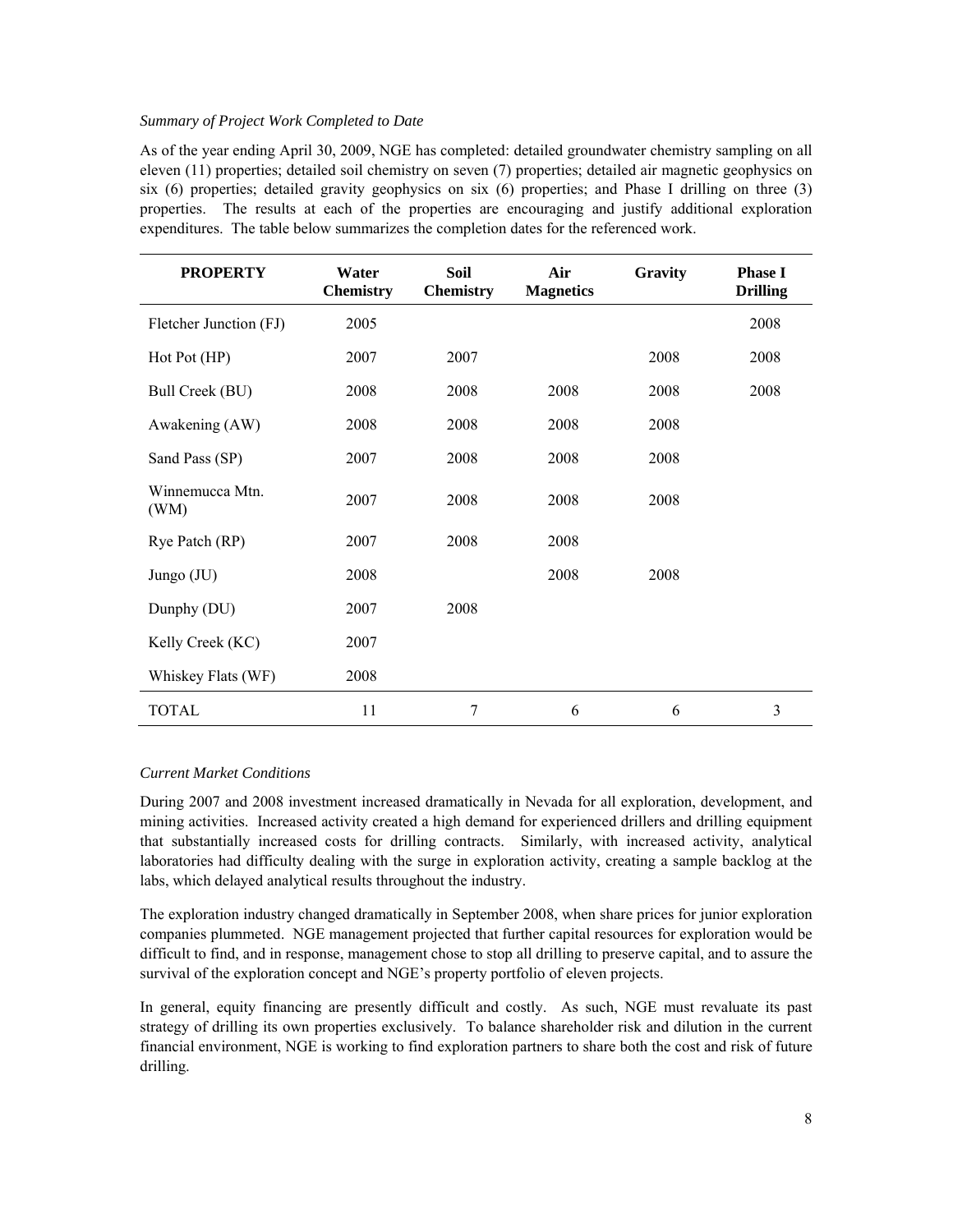### Summary of Quarterly results

The following table sets out selected unaudited financial information, presented in Canadian dollars and prepared in accordance with generally accepted accounting principles in Canada, for each of the last eight quarters ended April 30, 2009. The information contained herein is drawn from interim financial statements of the Company for each of the aforementioned eight quarters.

|                        | 2009       | 2009              | 2008       | 2008       |
|------------------------|------------|-------------------|------------|------------|
| <b>Quarter Ending</b>  | April 30   | <b>January 31</b> | October 31 | July 31    |
| Revenue                | 15,255     |                   | 23,036     | 4,533      |
| <b>Working Capital</b> | 75,864     | 307,729           | 400,536    | 1,401,806  |
| Expenses               | 125,060    | 465,495           | 855,707    | 573,602    |
| Net Loss               | (109, 805) | (465, 495)        | (832,671)  | (569,069)  |
| Net Loss (per Share)   | (0.03)     | (0.008)           | (0.01)     | (0.01)     |
|                        |            |                   |            |            |
|                        | 2008       | 2008              | 2007       | 2007       |
| <b>Quarter Ending</b>  | April 30   | <b>January 31</b> | October 31 | July 31    |
| Revenue                | 99,824     |                   | 3,642      | 1,037      |
| <b>Working Capital</b> | 2,742,917  | 2,637,733         | 2,409,638  | 3,060,914  |
| Expenses               | 1,069,462  | 579,798           | 566,821    | 497,172    |
| Net Loss               | (969, 638) | (579, 798)        | (563, 179) | (496, 135) |
| Net Loss (per Share)   | (0.01)     | (0.01)            | (0.01)     | (0.01)     |

# Results of Operations

### *Revenue*

NGE has not generated any significant revenues in its past fiscal years with the exception of some interest income earned on investments placed with financial institutions for guaranteed certificates. The Company continues to expend its resources searching for properties that may contain economic resources that would allow the Company to setup mining operations and extract enough gold to be profitable.

# *Operating Expenses*

During the year ended April 30, 2009, NGE's expenses were \$2,019,864, compared to \$2,713,253 for the year ended April 30, 2008; stopping drilling resulted in much of the difference. One of the largest single costs was for stock grants to consultants, directors and employees in the period.

Insurance costs, including D&O insurance (Directors and Officers), during the year ended April 30, 2009, were \$104,448, compared to \$50,270 for the year ended April 30, 2008.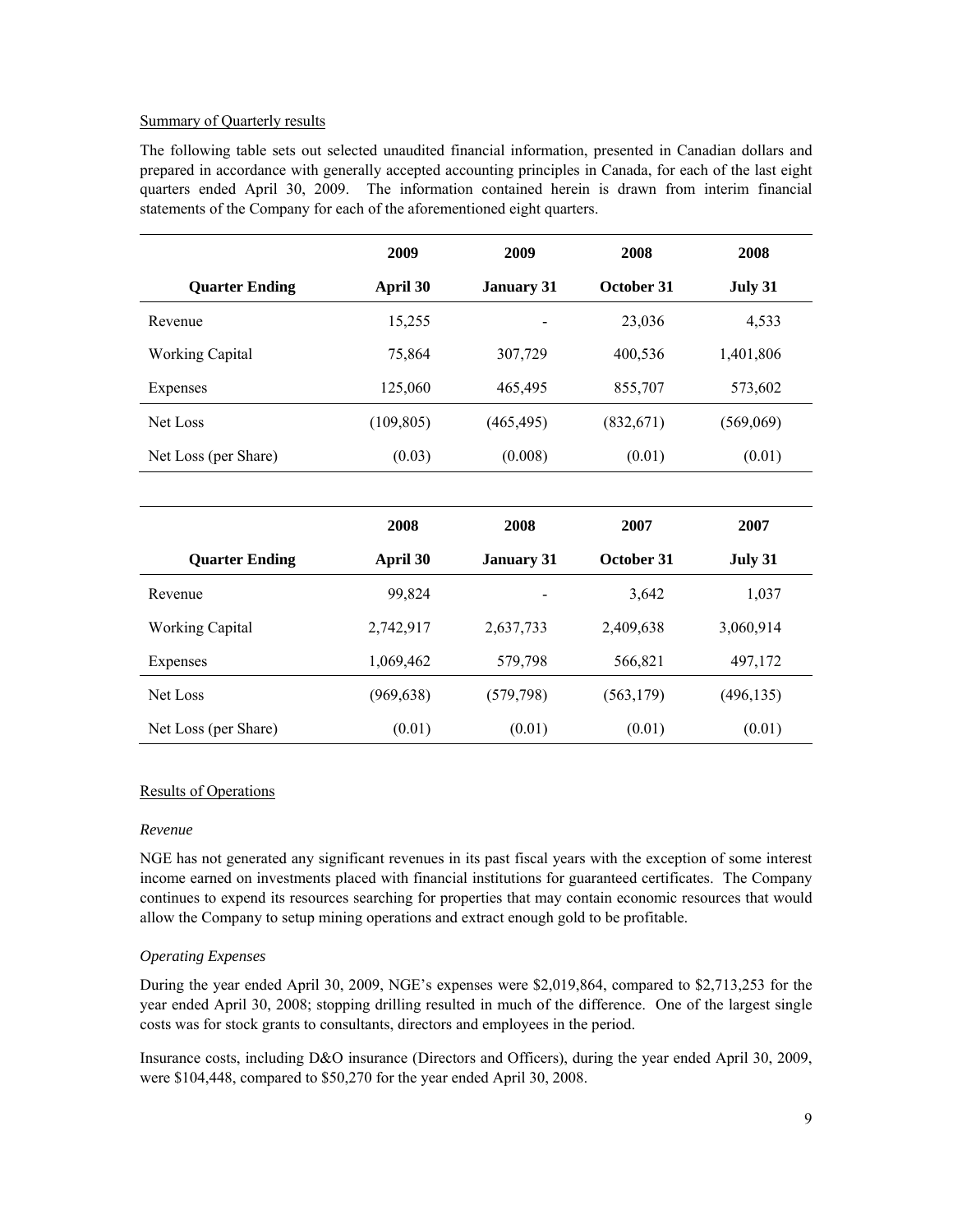Salaries during the year ended April 30, 2009, were \$508,079 (455k), compared to \$449,842 for the year ended April 30, 2008. This increase is due to the fact that in the year ended April 30, 2008, a larger proportion of salaries were allocated to specific properties.

Rent costs for the year ended April 30, 2009, were \$92,773, compared to \$68,853 for the year ended April 30, 2008. The increase is due to the Company relocating to larger office space in December 2007.

Travel costs for the year ended April 30, 2009, were \$37,034 compared to \$114,049 for the year ended April 30, 2008. The decrease is due to the decrease in operations.

Professional fees, consulting and investor relations costs during the year ended April 30, 2009, were \$415,207, compared to \$542,377 for the year ended April 30, 2008. The decrease is due to the decrease in operations.

Legal fees during the year ended April 30, 2009, were \$75,388.69, compared to \$317,586 for the year ended April 30, 2008. The decrease is due to less activity.

Investor relations costs during the year ended April 30, 2009, were \$8,163, compared to \$33,497 for the year ended April 30, 2008. The Company has scaled back its investor relation costs in response to the downturn in the economy.

Office expenses during the year ended April 30, 2009, were virtually unchanged at \$327,625, compared to \$292,037 for the year ended April 30, 2008.

Interest and bank charges for the year ended April 30, 2009, were \$2,572, compared to \$16,510 for the year ended April 30, 2008. The decrease is due to a reduction in cash.

The total stock-based expense for the year ended April 30, 2009, was \$461,747, compared to \$1,037,325 for the year ended April 30, 2008. This decrease was due to stock grants to consultants, directors and employees that expired during the year.

### *Amortization*

Amortization costs during the year ended April 30, 2009, were \$126,198, compared to \$125,900 for the year ended April 30, 2008. The change in amortization costs results from an increased asset base that was acquired in previous years plus new purchases during the 2009 year.

### Assets

Total assets during the year ended April 30, 2009, were \$6,384,098, compared to \$7,914,150 for the year ended April 30, 2008. Cash and term deposits during the year ended April 30, 2009, were \$36,215, compared to \$1,908,450 for the year ended April 30, 2008. The decrease in cash is a result of operations.

NGE's mineral property holdings for the year ended April 30, 2009, are \$5,321,150, compared to \$3,365,206 for the year ended April 30, 2008. This increase is due to the Company's ongoing work at its mineral properties.

Equipment net book value for the year ended April 30, 2009, is \$645,723, compared to \$517,161 for the year ended April 30, 2008. The Company purchased a reverse circulation drill rig valued at \$250,000 US, as well as other equipment.

Deposits for land reclamation also add to the Company's asset base. Deposits for the year ended April 30, 2009, are \$89,475, compared to \$75,588 for the year ended April 30, 2008. These deposits (bonds) are required by the U.S Bureau of Land Management (BLM) and US Forest Service (USFS) to ensure that reclamation and clean-up work on NGE's properties will be completed to the satisfaction of the BLM and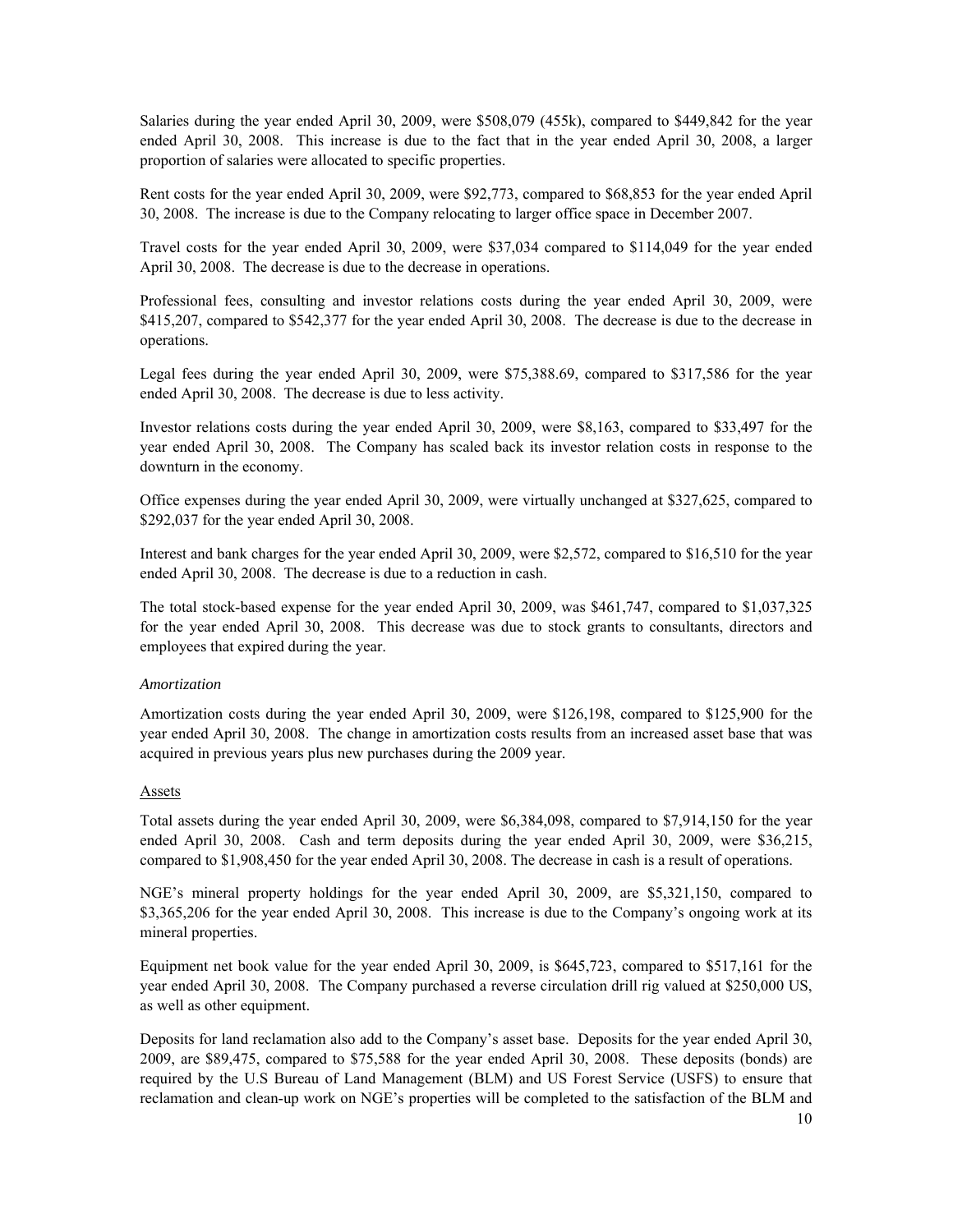the USFS. NGE has completed all required BLM reclamation work to date, including dirt-work and seeding, and has to wait for vegetation to regrow before 100% of the bonds will be released. Several roads remain un-reclaimed on USFS lands at NGE's Fletcher Junction property, while all other reclamation has been completed.

# Liquidity and Capital Resources

NGE had cash and cash equivalents for the year ended April 30, 2009, of \$36,215, compared to \$1,908,450 for the year ended April 30, 2008. The reduction of cash is due to 12 months of operations.

The Company had working capital during the year ended April 30, 2009, of \$75,864, compared to \$2,742,917 for the year ended April 30, 2008. The decrease in working capital is due to 12 months of operations.

Management expects to finance future operations and growth through the use of equity financings.

# Capital Expenditures

In the year ended April 30, 2009, NGE invested a total of \$327,041 in capital assets, compared to \$290,782 for the year ended April 30, 2008. The decrease in capital expenditures during the year ended April 30, 2009, is due to NGE having already acquired the necessary equipment to complete its projects and the necessity of preserving the remaining capital.

# *Long Term Debt and Other Long Term Commitments*

The Company's long term debt for the year ended April 30, 2009, is \$74,142 compared to the year ended April 30, 2008, of \$94,397. The long term debt consists of loans for four (4) vehicles. To decrease overhead, NGE has sold two (2) of the vehicles effective June 22, 2009 and one (1) vehicle effective July 3, 2009.

# Off Balance Sheet Arrangements

As at April 30, 2009, NGE had no off balance sheet arrangements such as guaranteed contracts, contingent interests in assets transferred to an entity, derivative instrument obligations or any instruments that could trigger financing, market or credit risk to NGE.

# Transactions with Related Parties

Legal fees paid to firms whose partners are directors of the Company for the year ended April 30, 2009, are \$82,000, compared to \$109,200 for the year ended April 30, 2008. The director to whom legal fees were paid has resigned effective February 27, 2009.

Loans receivable from two officers of the Company for the year ended April 30, 2009, are \$235,000, which includes a reduction of unpaid salaries owed to the officers that have accrued since October 2008. The loan receivable amount for the year ended April 30, 2008, of \$158,500 reflected bonuses to the two officers that were not realized, and subsequently recaptured in the April 30, 2009, loans receivable amount.

# Disclosure of Outstanding Share Data

Authorized, an unlimited number and without par value:

Common shares, voting and participating.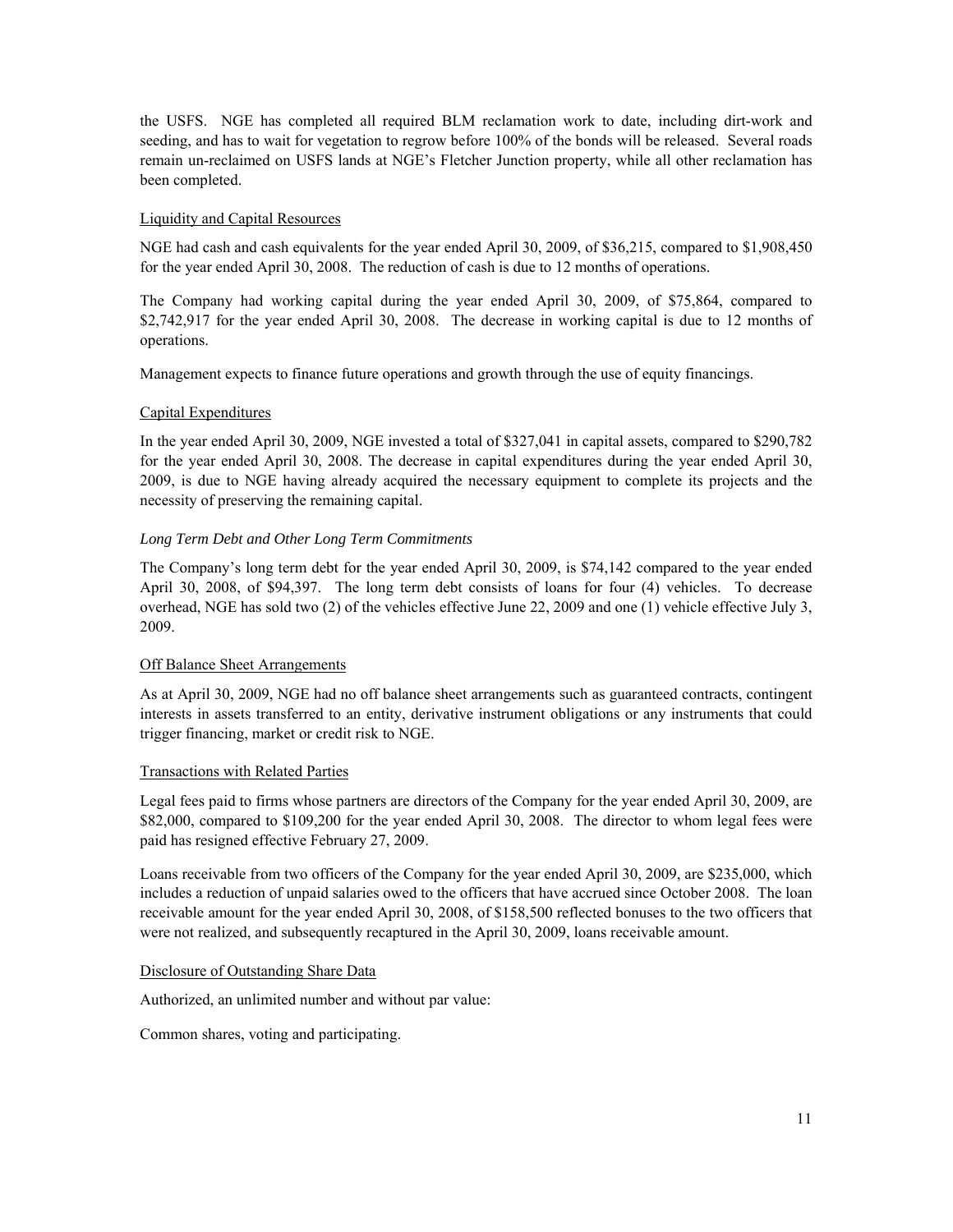Issued and outstanding:

|                                                  | <b>Number</b> | Amount (\$) |
|--------------------------------------------------|---------------|-------------|
| <b>Balance – April 30, 2007</b>                  | 51,916,666    | 4,749,709   |
| Private placements(i)                            | 1,810,000     | 1,531,234   |
| Exercise of options                              | 412,500       | 82,500      |
| Exercise of warrants                             | 4,302,005     | 1,873,542   |
| Ascribed value of options and warrants exercised |               | 922,379     |
| <b>Balance – April 30, 2008</b>                  | 58,441,171    | 9,159,364   |
| Exercise of options                              | 250,000       | 150,000     |
| Exercise of warrants                             | 337,933       | 103,325     |
| Ascribed value of options and warrants exercised |               | 261,847     |
| <b>Balance – April 30, 2009</b>                  | 59,029,104    | 9,674,536   |

# Critical Accounting Estimates

## *Equipment*

Equipment is recorded at cost, less accumulated amortization. Amortization is recorded on a straight-line basis at the following terms:

| Exploration equipment | 5 to 7 years |
|-----------------------|--------------|
| Vehicles              | 5 years      |
| Office equipment      | 5 years      |

### *Mineral properties*

All direct costs related to the acquisition and exploration of mineral properties are capitalized as incurred. Discretionary option payments arising from the acquisition of mineral properties are only recognized when paid. Amounts received from other parties to earn an interest in the Company's mineral properties are applied as a reduction of mineral properties. On a periodic basis, management reviews the carrying values of mineral properties to assess whether there has been any impairment in value. In the event that management determines the carrying values of any mineral property to be permanently impaired, the carrying value will be written down or written off, as appropriate. If a property is brought into production, the carrying value will be amortized against the income generated by the property.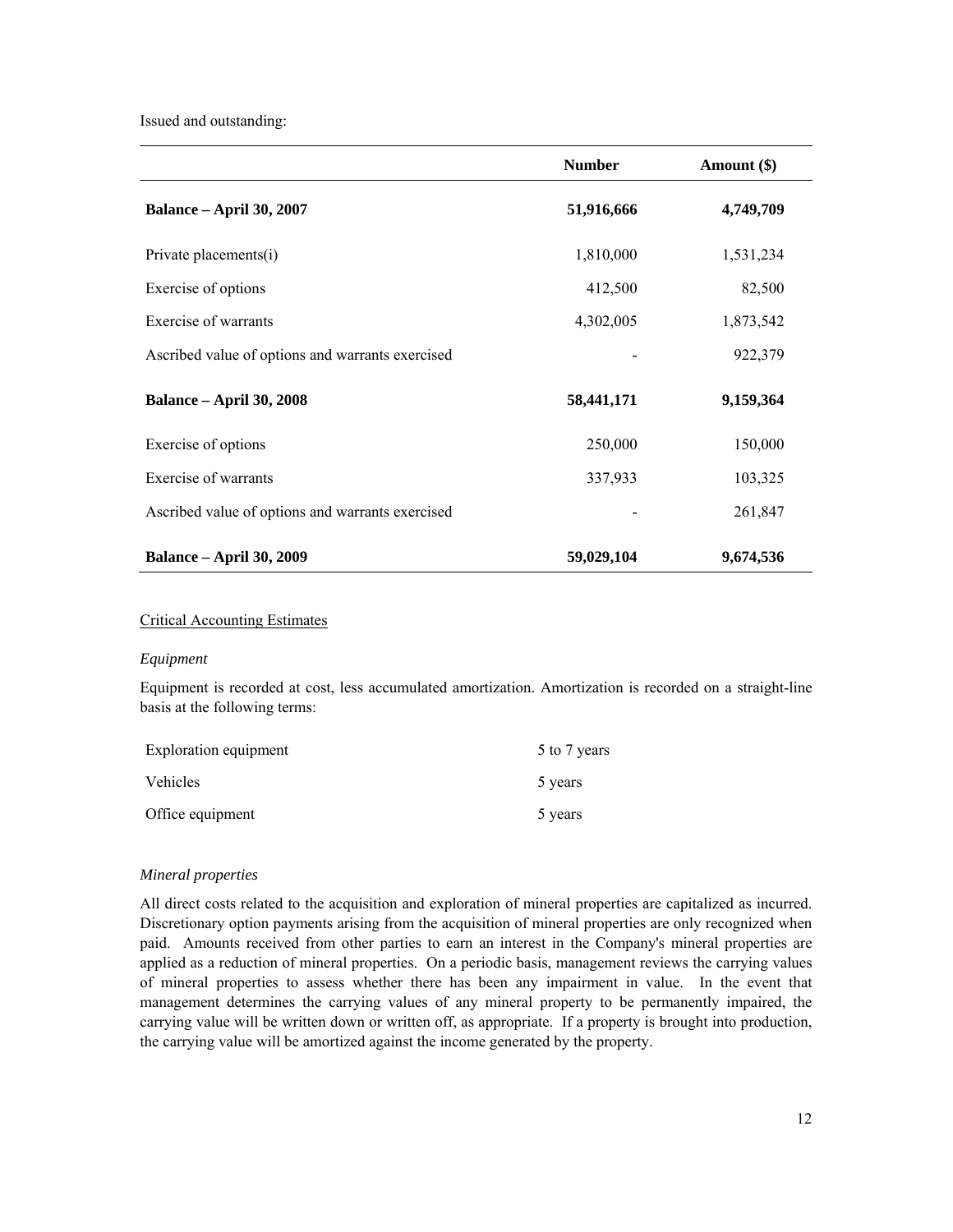### *Stock-based compensation*

The Company uses the fair value method whereby the Company recognizes compensation costs for the granting of all stock options and direct awards of stock. Any consideration paid by the option holders to purchase shares is credited to capital stock.

# *Foreign Currency Translation*

The Company's subsidiary, Pediment Gold LLC, is an integrated foreign operation and is translated into Canadian dollars using the temporal method. Monetary items are translated at the exchange rate in effect at the balance sheet date and non-monetary items are translated at historical exchange rates. Income and expense items are translated at rates approximating those in effect at the time of the transaction. Translation gains and losses are reflected in loss for the period.

### *Use of Estimates*

The preparation of financial statements in conformity with generally accepted accounting principles requires management to make estimates and assumptions that affect the reported amounts of assets and liabilities and disclosures of contingent assets and liabilities at the date of the financial statements and the reported amounts of revenues and expenses during the reporting period. Actual results could differ from those estimates. Significant estimates made by the Company include economic useful life of depreciable assets for purposes of calculating amortization and valuation allowance for future income taxes.

### *Stock-based Compensation*

The Company uses the fair value method whereby the Company recognizes compensation costs for the granting of all stock options and direct awards of stock. Any consideration paid by the option holders to purchase shares is credited to capital stock.

# *Future Accounting Policies*

International Financial Reporting Standards (IFRS) - The Accounting Standards Board (AcSB) announced that accounting standards in Canada are to converge with IFRS. The changeover date from current Canadian GAAP to IFRS has been established as January 1, 2011. While IFRS use a conceptual framework similar to Canadian GAAP, there are significant differences in accounting policy which must be addressed. The Company is currently assessing the future impact of these new standards on its financial statements.

## Financial Instruments and Other Instruments

### *Risk Management Policies*

The Company is exposed to risk due to the nature of its financial instruments. Risk management is the responsibility of management and the Company did not use derivative instruments.

# *Fair Value*

The Company estimates the fair value of its financial instruments based on current interest rates, market value and pricing of financial instruments with comparable terms. Unless otherwise indicated, the carrying value of these financial instruments approximates their fair market value because of the near maturity of those instruments.

As at the year ending April 30, 2009 and the year ending April 30, 2008, the carrying amount of current financial assets and liabilities approximated the fair value because of the near maturity of those instruments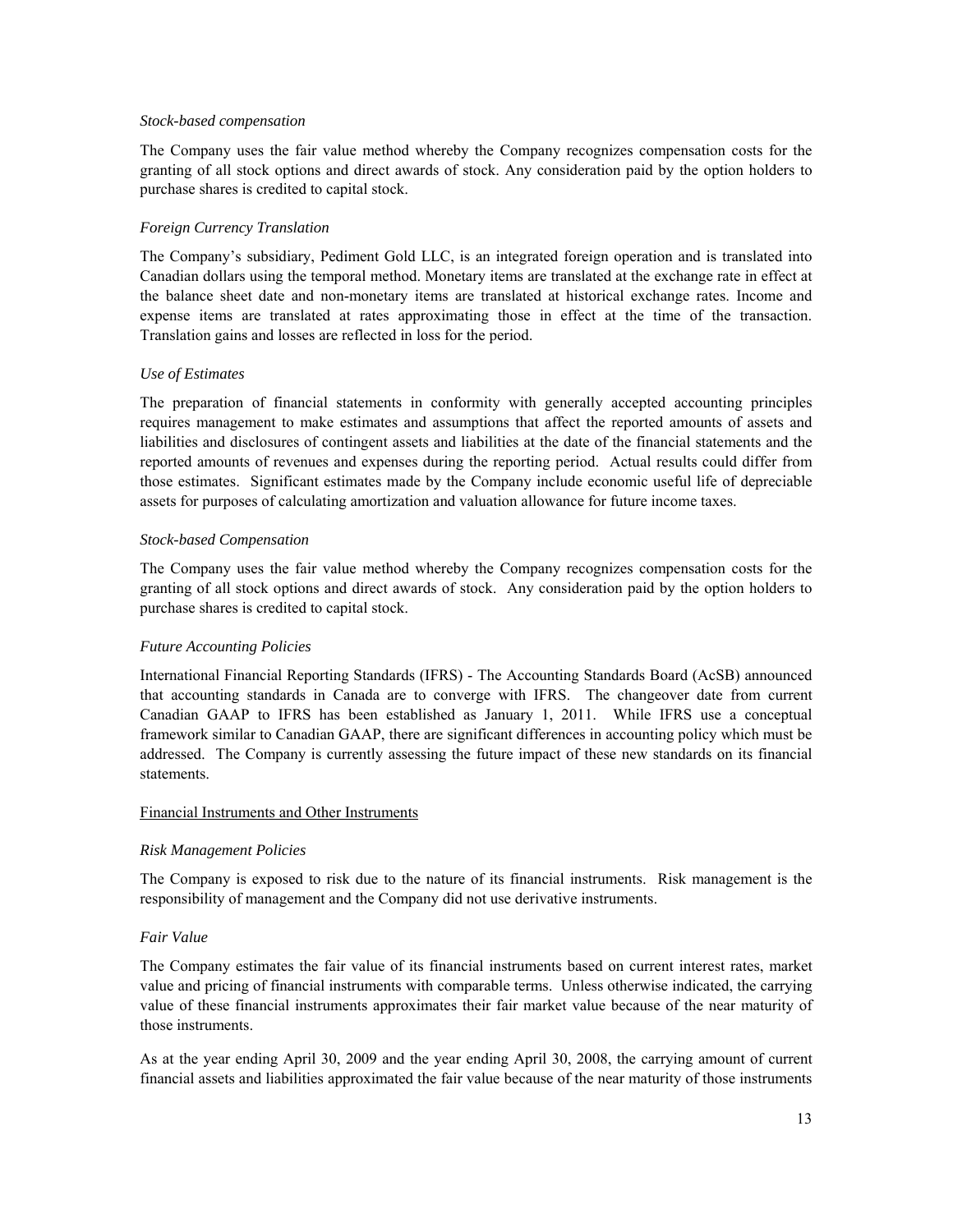and the carrying value of term deposits and the long-term debt is considered to approximate fair value since it bears interest at current rates for similar types of borrowing arrangements or investments.

The Company has implemented the following classifications:

- − Cash and cash equivalents and deposits are classified as held-for-trading and any period change in fair value is recorded through net income.
- − Term deposits, accounts receivable and loans receivable are classified as loans and receivables and are measured at amortized cost using the effective interest rate method.
- − Accounts payable and accrued liabilities and long-term debt are classified as other than held-fortrading liabilities and are measured at amortized cost using the effective interest rate method.

# *Credit Risk and Interest Rate Risk*

Unless otherwise noted, it is management's opinion that the Company is not exposed to significant interest or credit risk arising from these financial instruments

# *Liquidity Risk*

Liquidity risk is the risk that the Company will not be able to meet its financial obligations as they fall due. The Company manages liquidity risk through the management of its capital structure and financial leverage, as outlined in Note 13 ("Capital Disclosures"). It also manages liquidity risk by continuously monitoring actual and projected cash flows. The Board of Directors reviews and approves the Company's operating and capital budgets, as well as any material transactions out of the normal course of business.

As at the year ending April 30, 2009, the Company was holding cash and cash equivalents and term deposits of \$36,215. Given the Company's available liquid resources as compared to the timing of the payments of liabilities, management assesses the Company's liquidity risk to be high.

# *Foreign Exchange*

The Company is exposed to financial risk arising from fluctuations in foreign exchange rates and the degree of volatility of these rates. A significant portion of the Company's expenses is denominated in US dollars. Consequently, certain assets, liabilities and operating expenses are exposed to currency fluctuations. The Company does not use derivative instruments to reduce its exposure to foreign currency risk.

At the year ending April 30, 2009, the Company is exposed to currency risk through the following assets and liabilities denominated in US dollars:

|                                          | \$US    |
|------------------------------------------|---------|
| Cash and cash equivalents                | 25,800  |
| <b>Amounts Receivable</b>                | 24,000  |
| Loans receivable                         | 181,200 |
| Deposits and bonds                       | 99,900  |
| Accounts payable and accrued liabilities | 55,560  |
| Long Term Debt                           | 94,000  |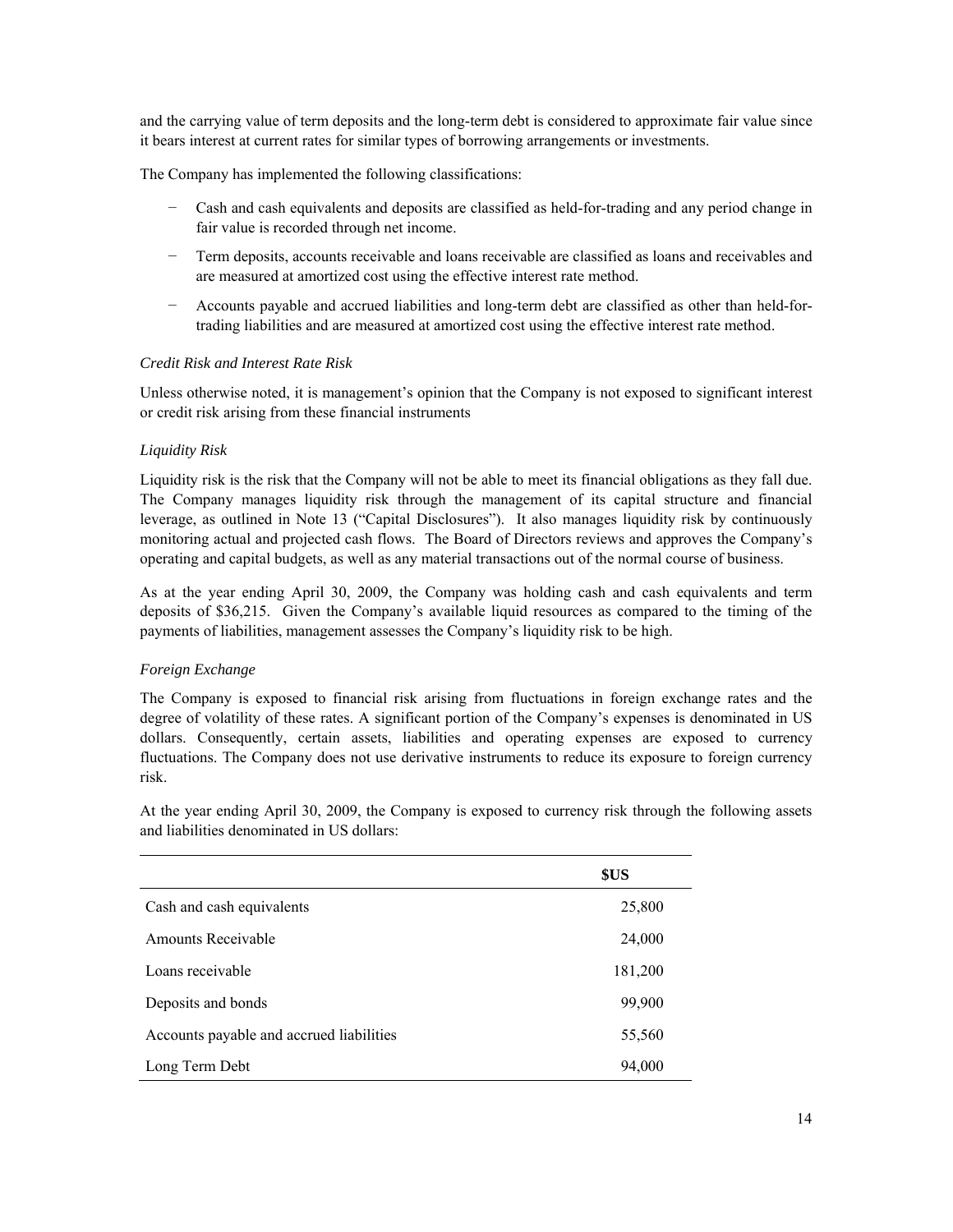## *Net Exposure*

Based on the above net exposures as at the year ending April 30, 2009, and assuming that all other variables remain constant, a 10% change in the value of the US dollar against the Canadian dollar would result in an increase of \$18,000 in the loss from operations.

## Capital Disclosures

The Company's objectives when managing capital are: to safeguard its ability to continue as a going concern; and to have sufficient capital to be able to fund the exploration and development of its mineral properties and acquisition of other mineral resources, for the benefit of its shareholders.

In order to maintain its capital structure, the Company, is dependent on equity funding and when necessary, raises capital through the issuance of equity instruments, primarily comprised of common shares and incentive stock options. In the management of capital, the Company includes the components of shareholders' equity as well as cash.

The Company prepares annual estimates of exploration expenditures and monitors actual expenditures compared to the estimates to ensure that there is sufficient capital on hand to meet ongoing obligations. The Company's investment policy is to invest its cash in highly liquid short-term deposits with terms of one year or less and which can be liquidated after thirty days without interest penalty. The Company currently has insufficient capital to fund its exploration programs and to cover its administrative costs for the next twelve months. The Company is not subject to any externally imposed capital requirements.

### Risks and Uncertainties

In conducting its business, NGE is subject to a wide variety of risks and uncertainties which are more fully described in section 1 of the MD&A.

# Disclosure Controls and Procedures

Disclosure controls and procedures are designed to provide reasonable assurance that all relevant information is gathered and reported to senior management, including the CEO and CFO, on a timely basis so that appropriate decisions can be made regarding public disclosure.

Nevada's Management conducted an evaluation of the effectiveness of the design and operation of our disclosure controls and procedures as of April 30, 2009. Based on this evaluation, the CEO and CFO have concluded that our disclosure controls and procedures, as defined in Multilateral Instrument 52-109, Certification of Disclosure in Issuers' Annual and Interim filings, are effective to ensure that information required to be disclosed in reports that we file or submit under Canadian securities legislation is recorded, processed, summarized and reported within the time periods specified in those rules and forms.

Additional information regarding the Company can be found on www.sedar.com.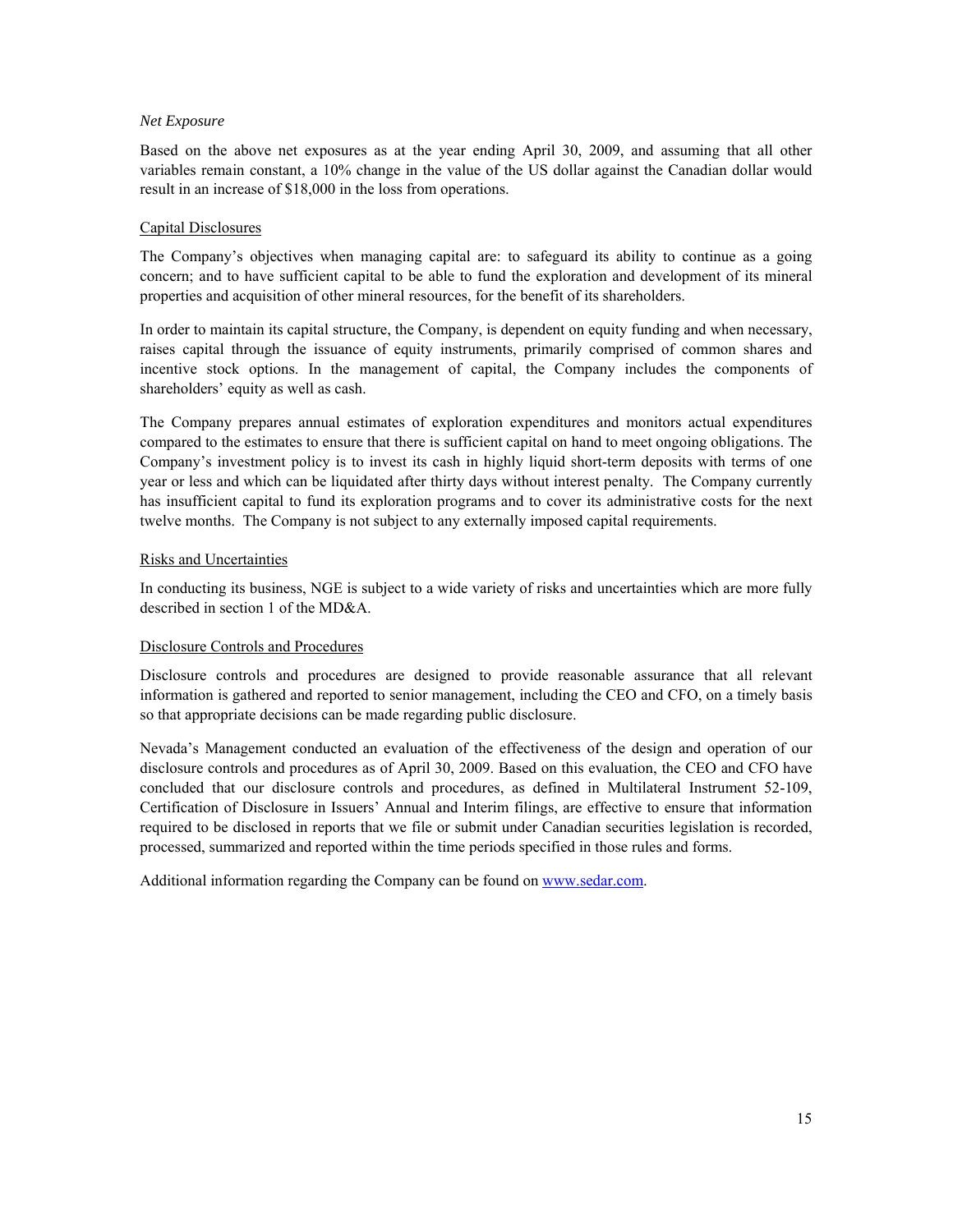# **CONSOLIDATED FINANCIAL STATEMENTS AS AT APRIL 30, 2009**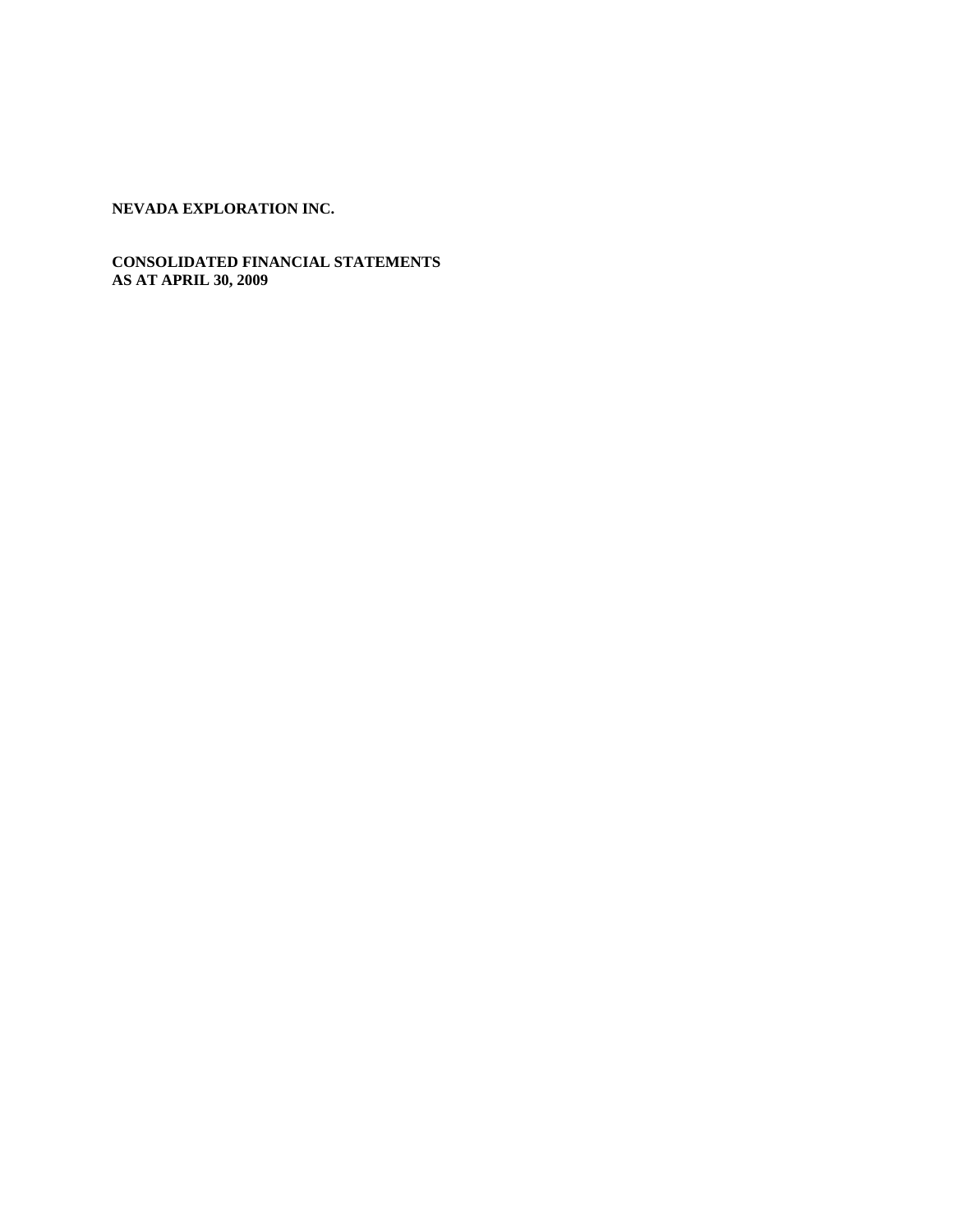# **TABLE OF CONTENTS**

| <b>AUDITORS' REPORT</b>                                  |                             |
|----------------------------------------------------------|-----------------------------|
| CONSOLIDATED FINANCIAL STATEMENTS                        |                             |
| Statements of operations, comprehensive loss and deficit | $\mathcal{D}_{\mathcal{L}}$ |
| Balance sheets                                           | 3                           |
| Statements of cash flows                                 | 4                           |
| Notes to financial statements                            | 5 to 22                     |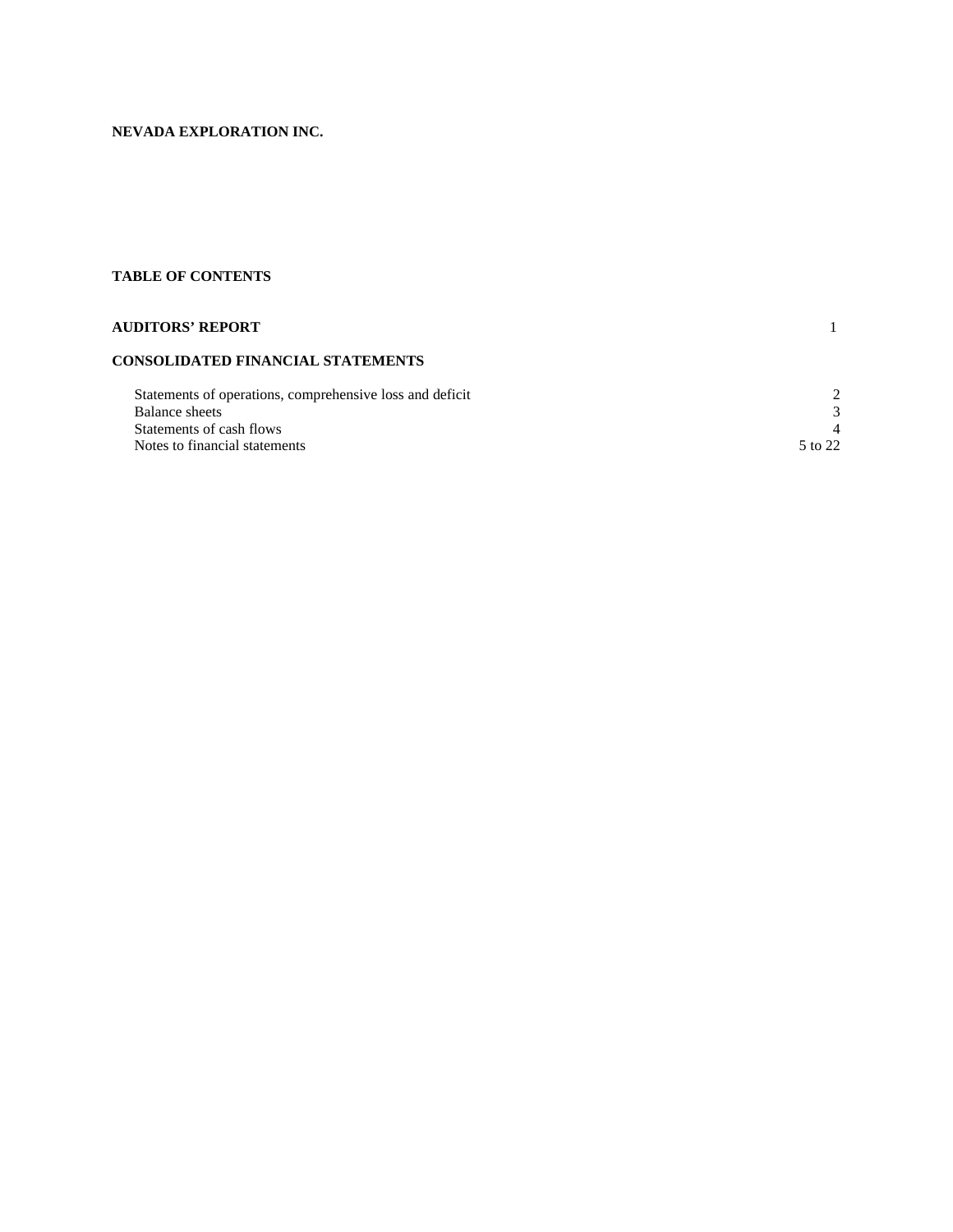

Collins Barrow Toronto LLP 20 Eglinton Avenue West Suite 2100, P.O. Box 2014 Toronto, Ontario M4R 1K8 Canada

T. 416.480.0160 F. 416.480.2646

www.collinsbarrow.com

**AUDITORS' REPORT** 

To the Shareholders of NEVADA EXPLORATION INC.

We have audited the consolidated balance sheet of NEVADA EXPLORATION INC. as at April 30, 2009 and the consolidated statements of operations, comprehensive loss and deficit and cash flows for the year then ended. These financial statements are the responsibility of the Company's management. Our responsibility is to express an opinion on these financial statements based on our audit.

We conducted our audit in accordance with Canadian generally accepted auditing standards. Those standards require that we plan and perform an audit to obtain reasonable assurance whether the financial statements are free of material misstatement. An audit includes examining, on a test basis, evidence supporting the amounts and disclosures in the financial statements. An audit also includes assessing the accounting principles used and significant estimates made by management, as well as evaluating the overall financial statement presentation.

In our opinion, these consolidated financial statements present fairly, in all material respects, the financial position of the Company as at April 30, 2009 and the results of its operations and its cash flows for the year then ended in accordance with Canadian generally accepted accounting principles.

The financial statements as at April 30, 2008 and for the year then ended were audited by another firm of Chartered Accountants who expressed an opinion without reservation in their report dated August 1, 2008.

Colline Barrow Toronto LLP



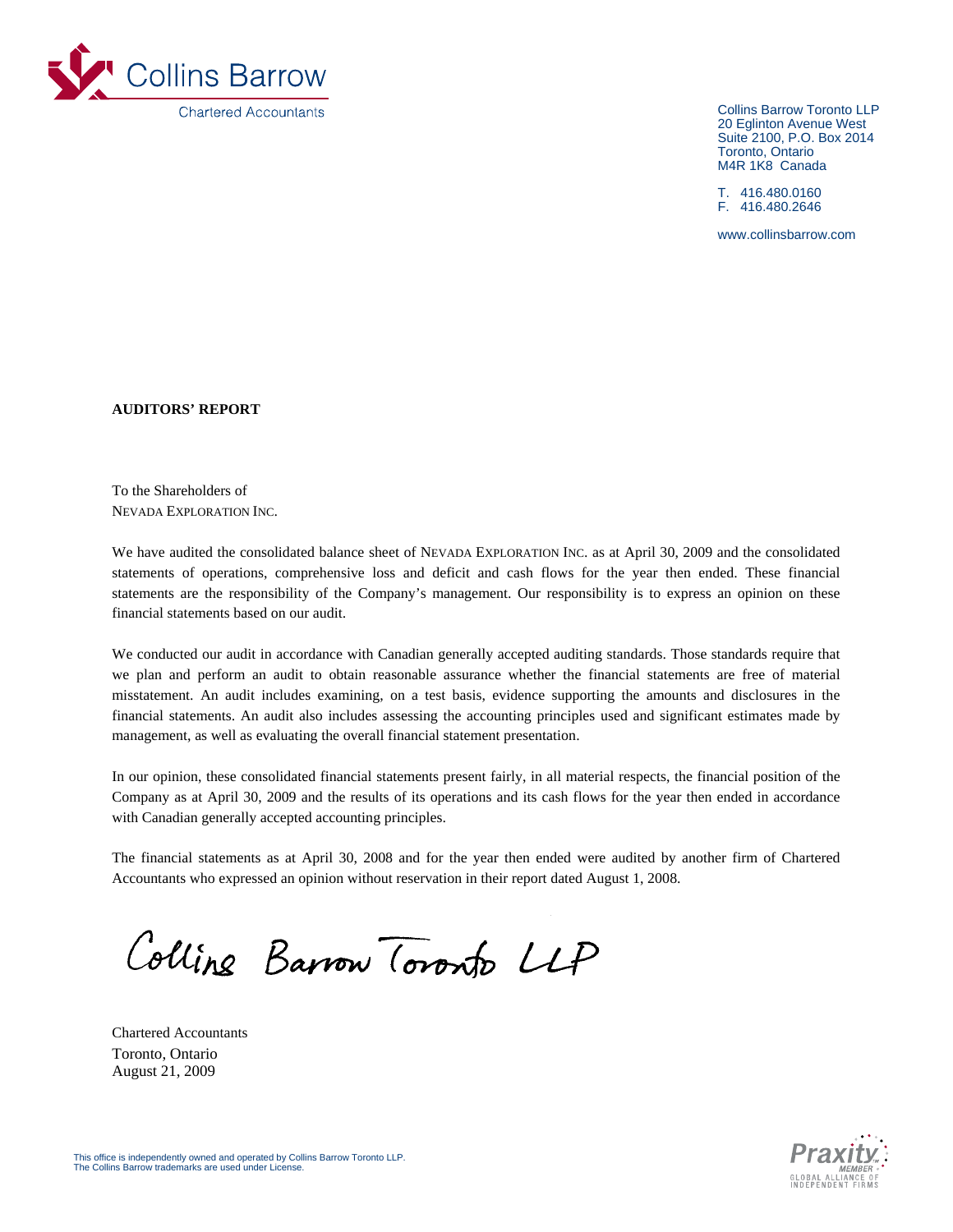## CONSOLIDATED STATEMENTS OF OPERATIONS, COMPREHENSIVE LOSS AND DEFICIT For the Years Ended April 30 (In Canadian Dollars)

2

|                                                      | 2009           | 2008        |
|------------------------------------------------------|----------------|-------------|
|                                                      | \$             | \$          |
| <b>INTEREST INCOME</b>                               | 42,824         | 104,503     |
| <b>EXPENSES</b>                                      |                |             |
| <b>Salaries</b>                                      | 508,079        | 449,842     |
| Rent                                                 | 92,773         | 68,853      |
| Travel                                               | 37,034         | 114,049     |
| Professional fees, consulting and investor relations | 415,207        | 542,377     |
| Office expenses and other                            | 327,675        | 292,037     |
| Interest and bank charges                            | 2,572          | 16,510      |
| Stock-based compensation (Note 7)                    | 461,747        | 1,037,325   |
| Foreign exchange (gain) loss                         | (116, 816)     | 66,360      |
| Impairment of property (Note 4)                      | 165,395        |             |
| Amortization                                         | <u>126,198</u> | 125,900     |
|                                                      | 2,019,864      | 2,713,253   |
| <b>NET LOSS AND COMPREHENSIVE LOSS</b>               | (1,977,040)    | (2,608,750) |
| <b>DEFICIT - BEGINNING OF YEAR</b>                   | (4,939,326)    | (2,330,576) |
| <b>DEFICIT - END OF YEAR</b>                         | (6.916.366)    | (4,939,326) |
| Basic and diluted loss per share                     | \$ (0.03)      | \$ (0.05)   |
| Weighted average number of shares outstanding        | 58.960.133     | 54,114,682  |

The accompanying notes are an integral part of these financial statements.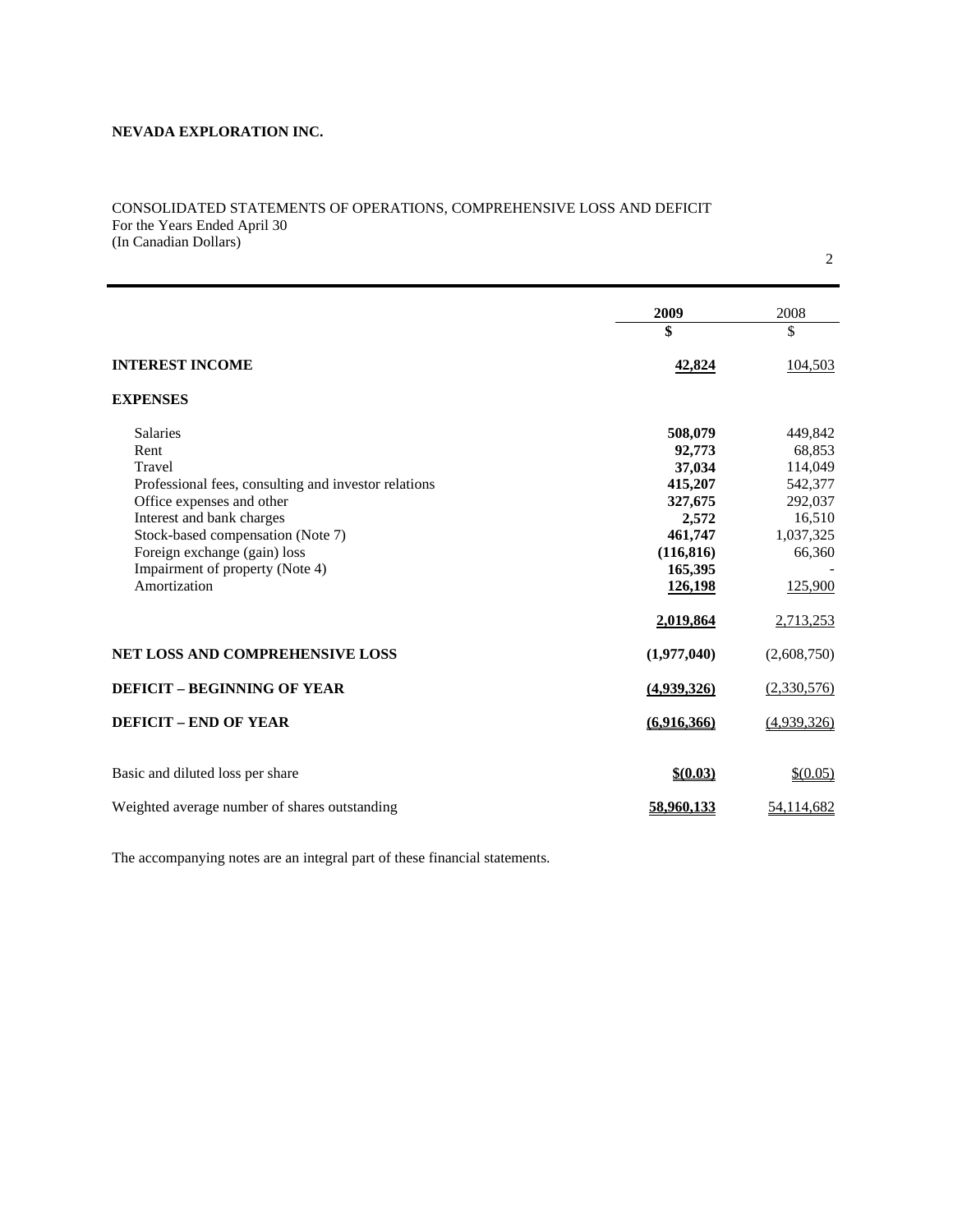CONSOLIDATED BALANCE SHEETS As At April 30 (In Canadian Dollars) 3

|                                                               | 2009        | 2008        |
|---------------------------------------------------------------|-------------|-------------|
|                                                               | \$          | \$          |
| <b>CURRENT ASSETS</b>                                         |             |             |
| Cash and cash equivalents                                     | 36,215      | 1,908,450   |
| Term deposits, bearing interest at rates of 3.58%             |             |             |
| and 3.47%                                                     |             | 1,027,714   |
| Loans receivable, bearing interest at a rate of 5% (Note 9)   | 244,370     | 231,553     |
| Prepaid expenses and other                                    | 17,459      | 45,209      |
|                                                               | 298,044     | 3,212,926   |
| <b>TERM DEPOSIT</b> , bearing interest at a rate of 3.47%     |             | 500,379     |
| <b>EQUIPMENT</b> (Note 3)                                     | 645,723     | 517,161     |
| SOFTWARE, net of accumulated amortization of \$22,115 (2008 - |             |             |
| \$11,057                                                      |             | 11,058      |
| <b>MINERAL PROPERTIES</b> (Note 4)                            | 5,321,150   | 3,365,206   |
| <b>DEPOSITS AND BONDS</b>                                     | 119,181     | 307,420     |
|                                                               | 6,384,098   | 7,914,150   |
| <b>CURRENT LIABILITIES</b>                                    |             |             |
| Accounts payable and accrued liabilities                      | 184,510     | 438,913     |
| Current portion of long-term debt (Note 5)                    | 37,670      | 31,096      |
|                                                               | 222,180     | 470,009     |
| <b>LONG-TERM DEBT</b> (Note 5)                                | 74,142      | 94,397      |
|                                                               | 296,332     | 564,406     |
| <b>SHAREHOLDERS' EQUITY</b>                                   |             |             |
| Capital stock (Note 6)                                        | 9,674,536   | 9,159,364   |
| Warrants (Note 7)                                             | 278,743     | 1,668,390   |
| Options (Note 7)                                              | 1,539,185   | 1,357,832   |
| Contributed surplus (Note 8)                                  | 1,511,678   | 103,484     |
| Deficit                                                       | (6,916,366) | (4,939,326) |
|                                                               | 6,087,776   | 7,349,744   |
|                                                               | 6,384,098   | 7,914,150   |

# *NATURE AND CONTINUANCE OF OPERATIONS (NOTE 1)*

The accompanying notes are an integral part of these financial statements.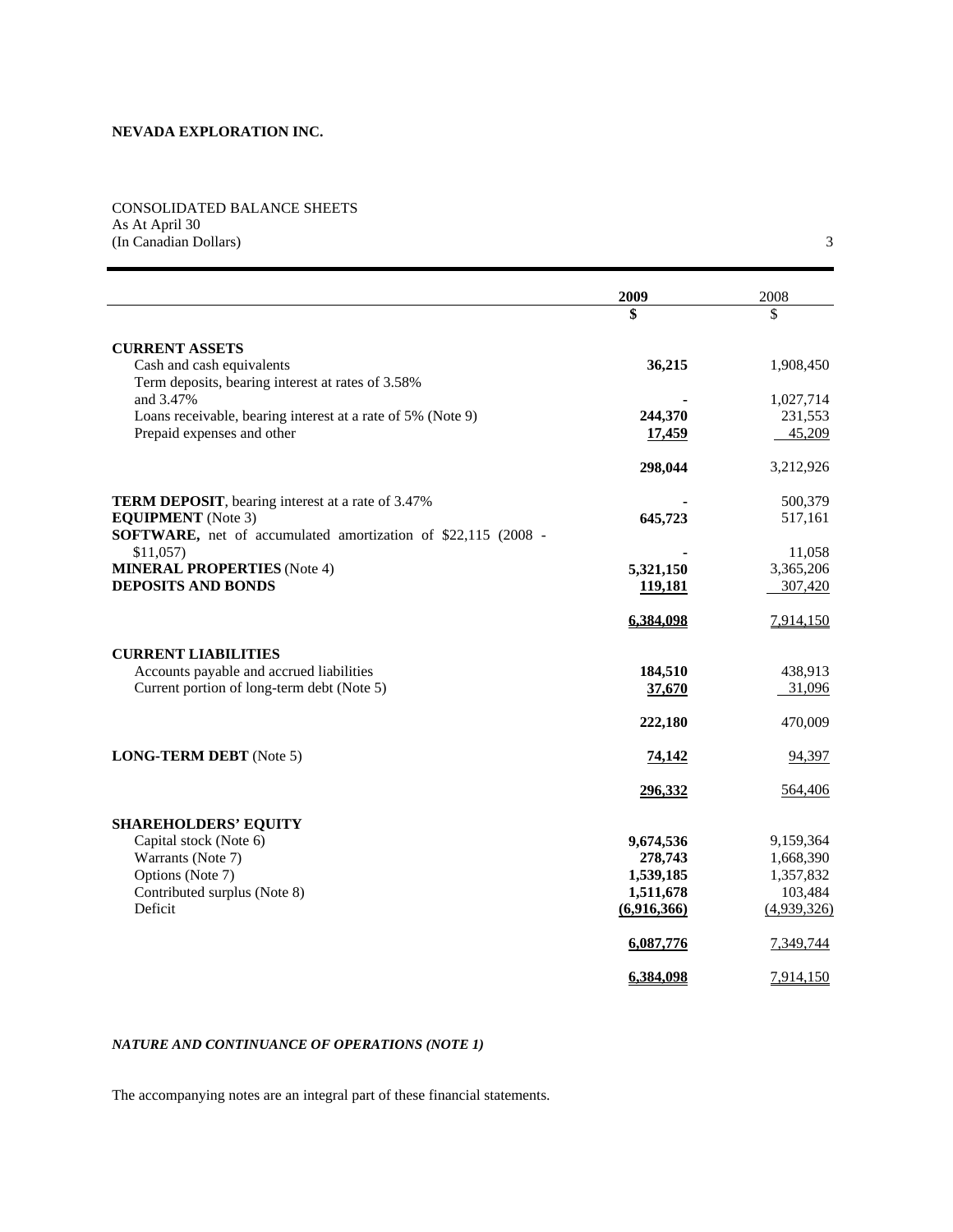### CONSOLIDATED STATEMENTS OF CASH FLOWS For the year ended April 30 (In Canadian Dollars) 4

|                                                         | 2009                | 2008        |
|---------------------------------------------------------|---------------------|-------------|
|                                                         | \$                  | \$          |
| <b>OPERATING ACTIVITIES</b>                             |                     |             |
| Net loss                                                | (1,977,040)         | (2,608,750) |
| Items not affecting cash:                               |                     |             |
| Amortization                                            | 126,198             | 125,900     |
| Impairment on property<br>Gain on disposal of equipment | 165,395             |             |
| Accrued interest                                        | (7,075)<br>(15,255) |             |
| Write-off of loan receivable                            | 61,535              |             |
| Stock-based compensation                                | 461,747             | 1,037,325   |
|                                                         |                     |             |
|                                                         | (1, 184, 235)       | (1,445,525) |
| Change in non-cash working capital items                |                     |             |
| Subscriptions receivable                                |                     | 205,729     |
| Prepaid expenses and other                              | 44,314              | (40,270)    |
| Accounts payable and accrued liabilities                | (313,500)           | 232,522     |
|                                                         | (1,470,245)         | (1,047,544) |
| <b>FINANCING ACTIVITIES</b>                             |                     |             |
| Issuance of capital stock and warrants (net of          |                     |             |
| shares issue costs)                                     | 253,325             | 3,766,042   |
| Proceeds of long-term debt                              |                     | 132,056     |
| Repayment of long-term debt                             | (13,681)            | (6, 563)    |
|                                                         | 239,644             | 3,891,535   |
| <b>INVESTING ACTIVITIES</b>                             |                     |             |
| Loan receivable                                         |                     | 155,109     |
| Term deposits                                           | 1,528,093           | (1,528,093) |
| Proceeds on sale of equipment                           | 90,414              |             |
| Acquisition of equipment                                | (327, 041)          | (290, 782)  |
| Mineral properties                                      | (2,121,339)         | (2,597,061) |
| Land deposits                                           | 188,239             | (233,809)   |
|                                                         | (641, 634)          | (4,494,636) |
| <b>INCREASE (DECREASE) IN CASH AND</b>                  |                     |             |
| <b>CASH EQUIVALENTS</b>                                 | (1,872,235)         | (1,650,645) |
| <b>CASH AND CASH EQUIVALENTS –</b>                      |                     |             |
| <b>BEGINNING OF PERIOD</b>                              | 1,908,450           | 3,559,095   |
| <b>CASH AND CASH EQUIVALENTS -</b>                      |                     |             |
| <b>END OF PERIOD</b>                                    | 36,215              | 1,908,450   |

The accompanying notes are an integral part of these financial statements.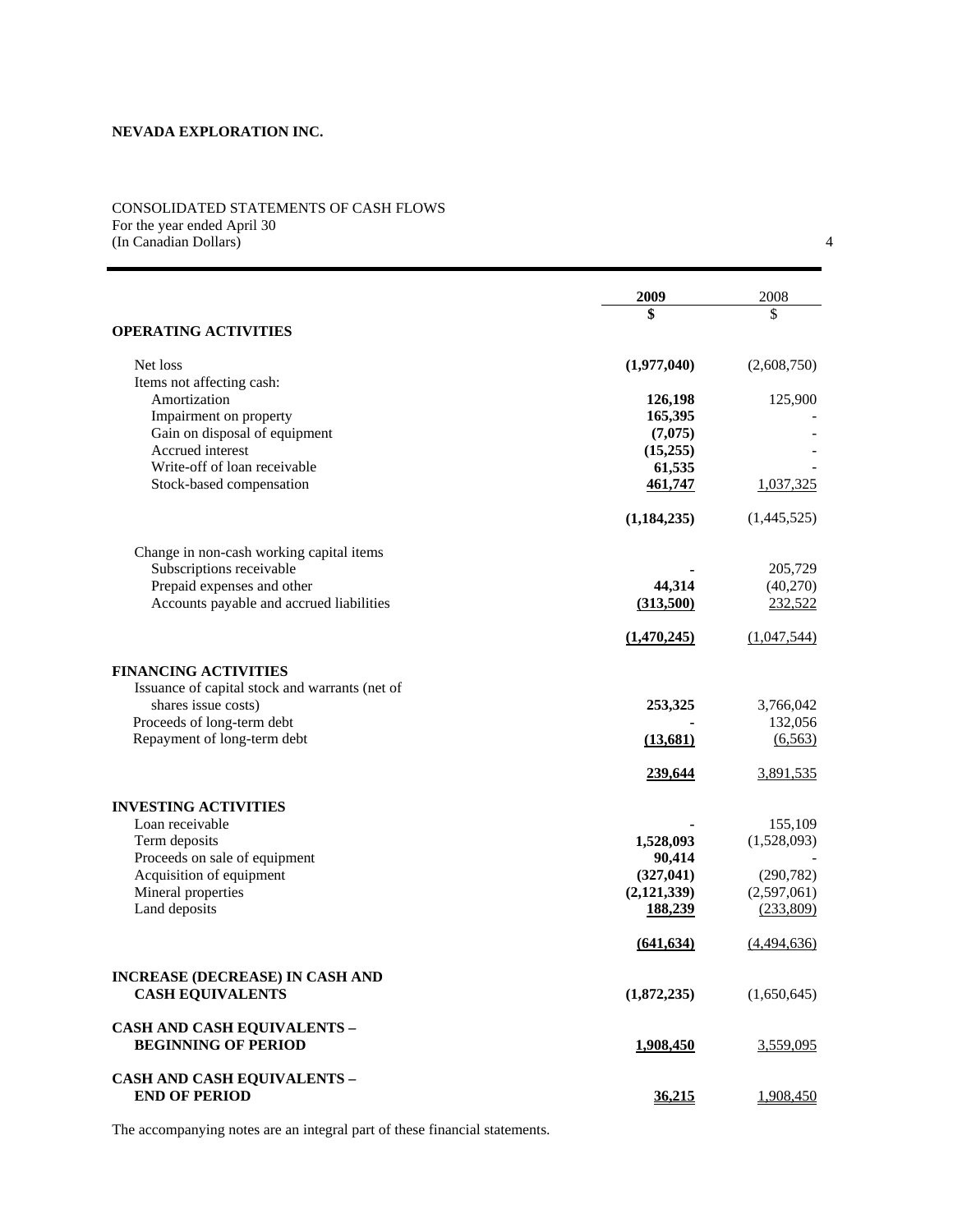### NOTES TO CONSOLIDATED FINANCIAL STATEMENTS April 30, 2009 and 2008 (In Canadian Dollars) 5

# **1. NATURE AND CONTINUANCE OF OPERATIONS**

The Company was incorporated on April 6, 2006 under the Canada Business Corporations Act and is in the process of acquiring and exploring mineral properties and has not yet determined whether its properties contain reserves that are economically recoverable. The amounts shown for mineral properties and related deferred exploration costs represent costs incurred to date and do not reflect present or future values. The recoverability of these capitalized costs is dependent upon the existence of economically recoverable reserves, the ability of the Company to obtain necessary financing to complete the development of those reserves, and future profitable production.

These financial statements have been prepared in accordance with Canadian generally accepted accounting principles on a going concern basis that presumes the realization of assets and discharge of liabilities in the normal course of business for the foreseeable future. The Company has a working capital deficiency as at April 30, 2009 and does not currently have the financial resources to sustain operations. These financial statements do not include any adjustments to the amounts and classification of assets and liabilities that might be necessary should the Company be unable to continue operations. Continued operations of the Company are dependent on the Company's ability to receive continued financial support, complete public equity financing, or generate profitable operations in the future. Under the current difficult economic environment, access to the capital markets to obtain equity financing is very uncertain, and indeed may be unavailable to the Company on a timely basis. Subsequent to the year end (Note 16) the Company completed a non-brokered private placement.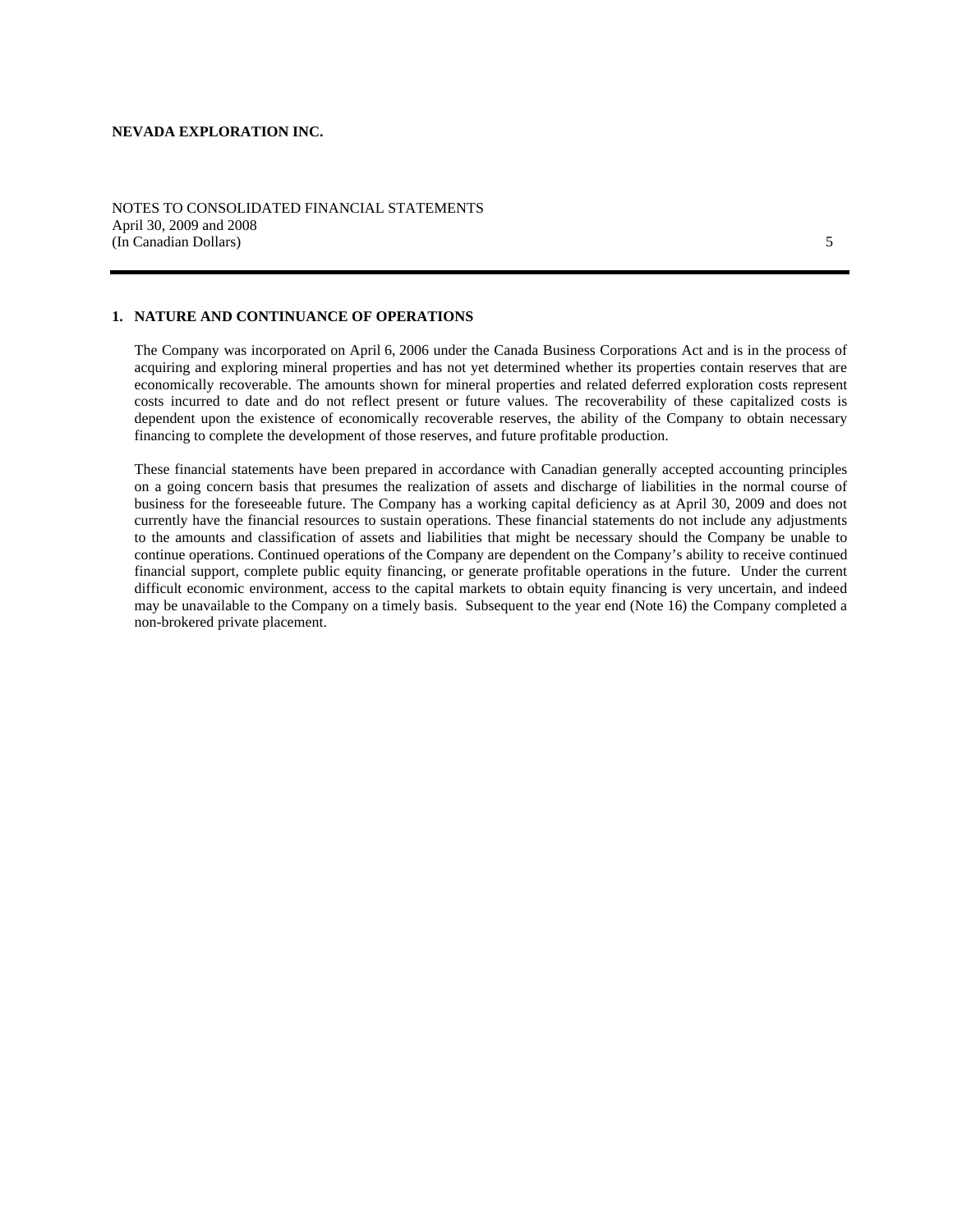### NOTES TO CONSOLIDATED FINANCIAL STATEMENTS April 30, 2009 and 2008 (In Canadian Dollars) 6

### **2. ACCOUNTING POLICIES**

#### **BASIS OF PRESENTATION**

These consolidated financial statements have been prepared in accordance with Canadian generally accepted accounting principles ("Canadian GAAP").

### **PRINCIPLES OF CONSOLIDATION**

These consolidated financial statements include the accounts of the Company and its wholly-owned subsidiaries, 2107189 Ontario Inc. and Pediment Gold LLC.

#### **EQUIPMENT**

Equipment is recorded at cost, less accumulated amortization. Amortization is recorded on a straight-line basis over their estimated useful life as follows:

| Exploration equipment | 5 to 7 years |
|-----------------------|--------------|
| <b>Vehicles</b>       | 5 years      |
| Office equipment      | 5 years      |
| Computer equipment    | 3 years      |

The Company monitors the recoverability of its equipment whenever events or changes in circumstances indicate that the carrying amount of an asset may not be recoverable. The Company reviews factors such as current market value, future asset utilization and business climate and, when such indicators exist, compares the carrying value of the assets to the future undiscounted cash flows expected to result from the use of the related asset. If such cash flows are less than the carrying value, the impairment charge to be recognized equals the amount by which the carrying amount of the asset exceeds the fair value of the asset. Fair value is generally measured equal to the estimated future discounted net cash flows from the assets.

#### **SOFTWARE**

Software is recorded at cost, less accumulated amortization. Amortization is recorded on straight-line basis over a period of three years.

#### **MINERAL PROPERTIES**

All direct costs related to the acquisition and exploration of mineral properties are capitalized as incurred. Discretionary option payments arising from the acquisition of mineral properties are only recognized when paid. Amounts received from other parties to earn an interest in the Company's mineral properties are applied as a reduction of mineral properties.

On a periodic basis, management reviews the carrying values of mineral properties to assess whether there has been any impairment in value. In the event that management determines the carrying values of any mineral property to be permanently impaired, the carrying value will be written down or written off, as appropriate. If a property is brought into production, the carrying value will be amortized against the income generated by the property.

#### **CASH AND CASH EQUIVALENTS**

Cash and cash equivalents include bank balances and highly liquid temporary money market instruments with initial maturities of three months or less.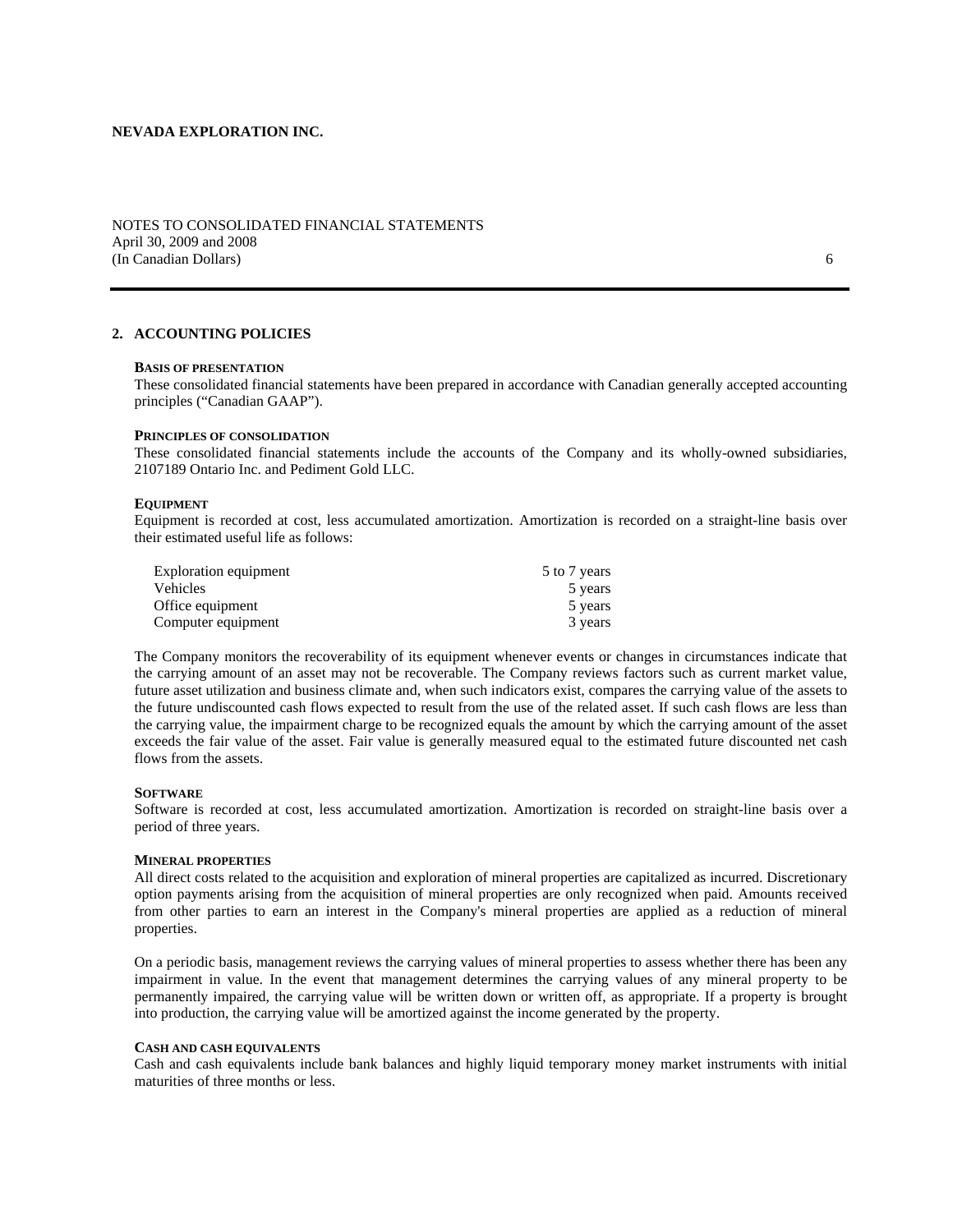NOTES TO CONSOLIDATED FINANCIAL STATEMENTS April 30, 2009 and 2008 (In Canadian Dollars) 7

# **2. ACCOUNTING POLICIES** (Continued)

### **FUTURE INCOME TAXES**

The Company follows the asset and liability method of accounting for income taxes. Under this method, future income tax assets and liabilities are determined based on temporary differences between financial reporting and tax bases of assets and liabilities, as well as for the benefit of losses available to be carried forward to future years for tax purposes. Future income tax assets and liabilities are measured using enacted tax rates and laws that will be in effect when the differences are expected to reverse. Future income tax assets are recorded in the financial statements if realization is considered more likely than not.

#### **SHARE ISSUE COSTS**

Professional fees, consulting fees and other costs that are directly attributable to financing transactions are charged to capital stock when the related shares are issued.

#### **ASSET RETIREMENT OBLIGATION**

An asset retirement obligation is a legal obligation associated with the retirement of tangible long-lived assets that the Company is required to settle. The Company recognizes the fair value of a liability for an asset retirement obligation in the year in which it is incurred when a reasonable estimate of fair value can be made. The carrying amount of the related long-lived asset is increased by the same amount as the liability, and subsequently allocated to expense using a systematic and rational method over its useful life. As at April 30, 2009, there is not an asset retirement obligation.

#### **STOCK-BASED COMPENSATION**

The Company uses the fair value method whereby the Company recognizes compensation costs for the granting of all stock options and direct awards of stock. Any consideration paid by the option holders to purchase shares is credited to capital stock. If and when the stock options are exercised, the applicable amounts of option equity are transferred to share capital.

#### **LOSS PER SHARE**

Basic loss per share is calculated based on the weighted average number of shares outstanding. The treasury stock method is used to compute the dilutive effect of options, warrants and similar instruments.

#### **FOREIGN CURRENCY TRANSLATION**

The Company's subsidiary is an integrated foreign operation and its accounts are translated into Canadian dollars using the temporal method. Monetary items are translated at the exchange rate in effect at the balance sheet date and nonmonetary items are translated at historical exchange rates. Income and expense items are translated at rates approximating those in effect at the time of the transaction. Translation gains and losses are reflected in loss for the period.

#### **USE OF ESTIMATES**

The preparation of financial statements in conformity with generally accepted accounting principles requires management to make estimates and assumptions that affect the reported amounts of assets and liabilities and disclosures of contingent assets and liabilities at the date of the financial statements and the reported amounts of revenues and expenses during the reporting period. Actual results could differ from those estimates. Significant estimates made by the Company include economic useful life of depreciable assets for purposes of calculating amortization, impairment and valuation on mineral properties and valuation allowance for future income taxes.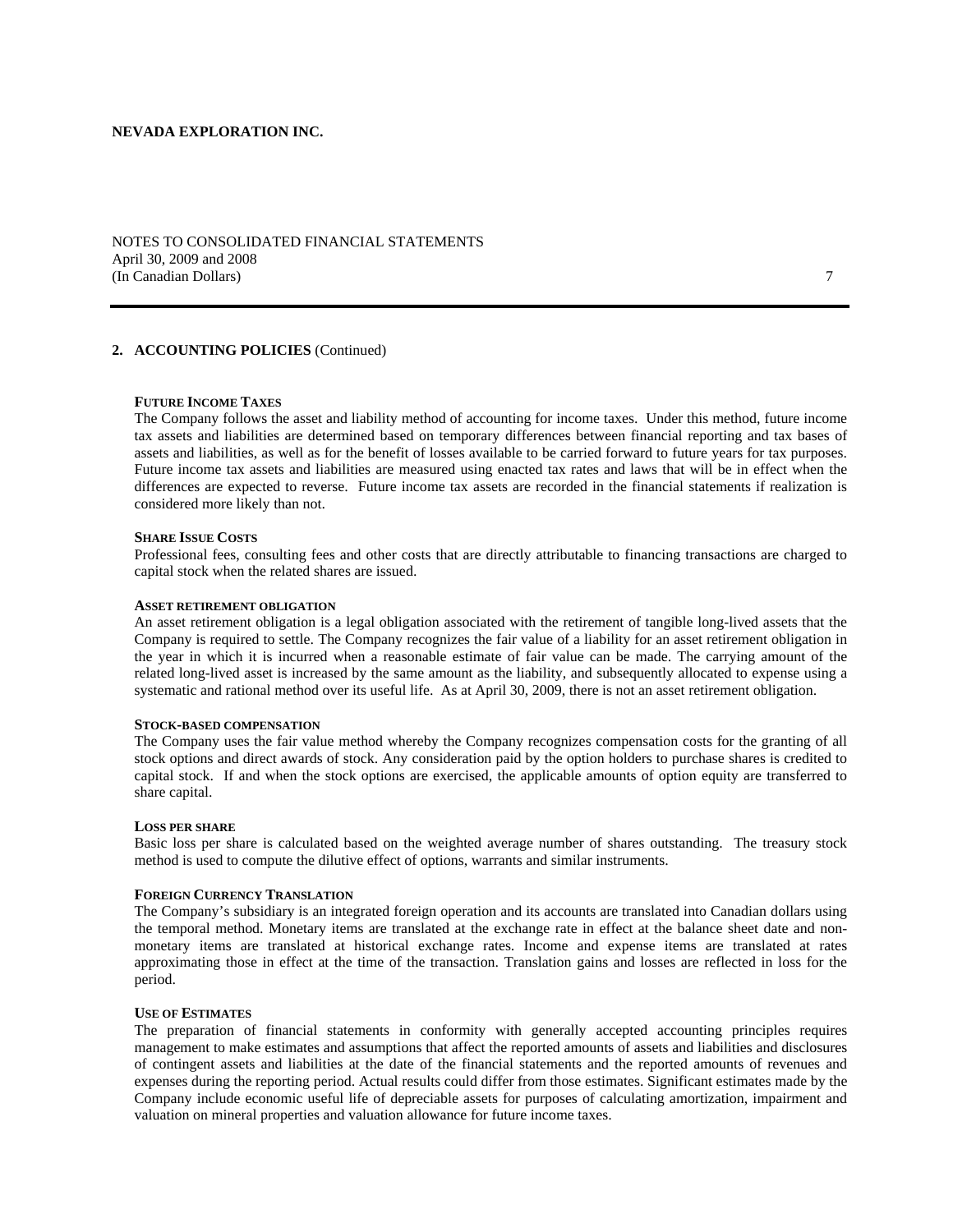### NOTES TO CONSOLIDATED FINANCIAL STATEMENTS April 30, 2009 and 2008 (In Canadian Dollars) 8

# **2. ACCOUNTING POLICIES** (Continued)

### **FINANCIAL INSTRUMENTS**

The Company follows the recommendations of CICA Handbook Section 3855, Financial Instruments - Recognition and measurement. Section 3855 provides that all financial instruments are to be recorded initially at fair value. In subsequent periods, all financial instruments are measured based on the classification adopted for the financial instrument: held-to-maturity, loans and receivables, held for trading, available-for-sale or other liability.

#### **Financial assets**

Held for trading assets are subsequently measured at fair value with the change in the fair value recognized in net income during the period.

Held-to-maturity assets are subsequently measured at amortized cost using the effective interest rate method.

Loans and receivables are subsequently measured at amortized cost using the effective interest rate method.

Available-for-sale assets are subsequently measured at fair value with the changes in fair value recorded in other comprehensive income.

#### **Financial liabilities**

Held for trading liabilities are subsequently measured at fair value with the change in the fair value recognized in net income during the period.

Other liabilities are subsequently measured at amortized cost using the effective interest rate method.

The Company has classified its financial instruments as follows:

| Financial Instrument                     | Classification        |
|------------------------------------------|-----------------------|
| Cash                                     | Held for trading      |
| Term deposits                            | Held for trading      |
| Loans receivable                         | Loans and receivables |
| Accounts payable and accrued liabilities | Other liabilities     |
| Long-term debt                           | Other liabilities     |

Effective May 1, 2008, the Company adopted the recommendations of CICA Handbook Section 3862, Financial Instruments - Disclosures ("Section 3862") which replaced Section 3861. Section 3862 provides standards for disclosures about financial instruments, including disclosures about fair value and the credit, liquidity and market risks associated with the financial instruments. Disclosure requirements pertaining to Section 3862 are contained in Note 12.

Effective May 1, 2008, the Company adopted the recommendations of CICA Handbook Section 3863, Financial Instruments - Presentation ("Section 3863") which replaced Section 3861. Section 3863 provides standards for presentation of financial instruments and non-financial derivatives. Adoption of this standard had no impact on the Company's financial instruments related presentation disclosures.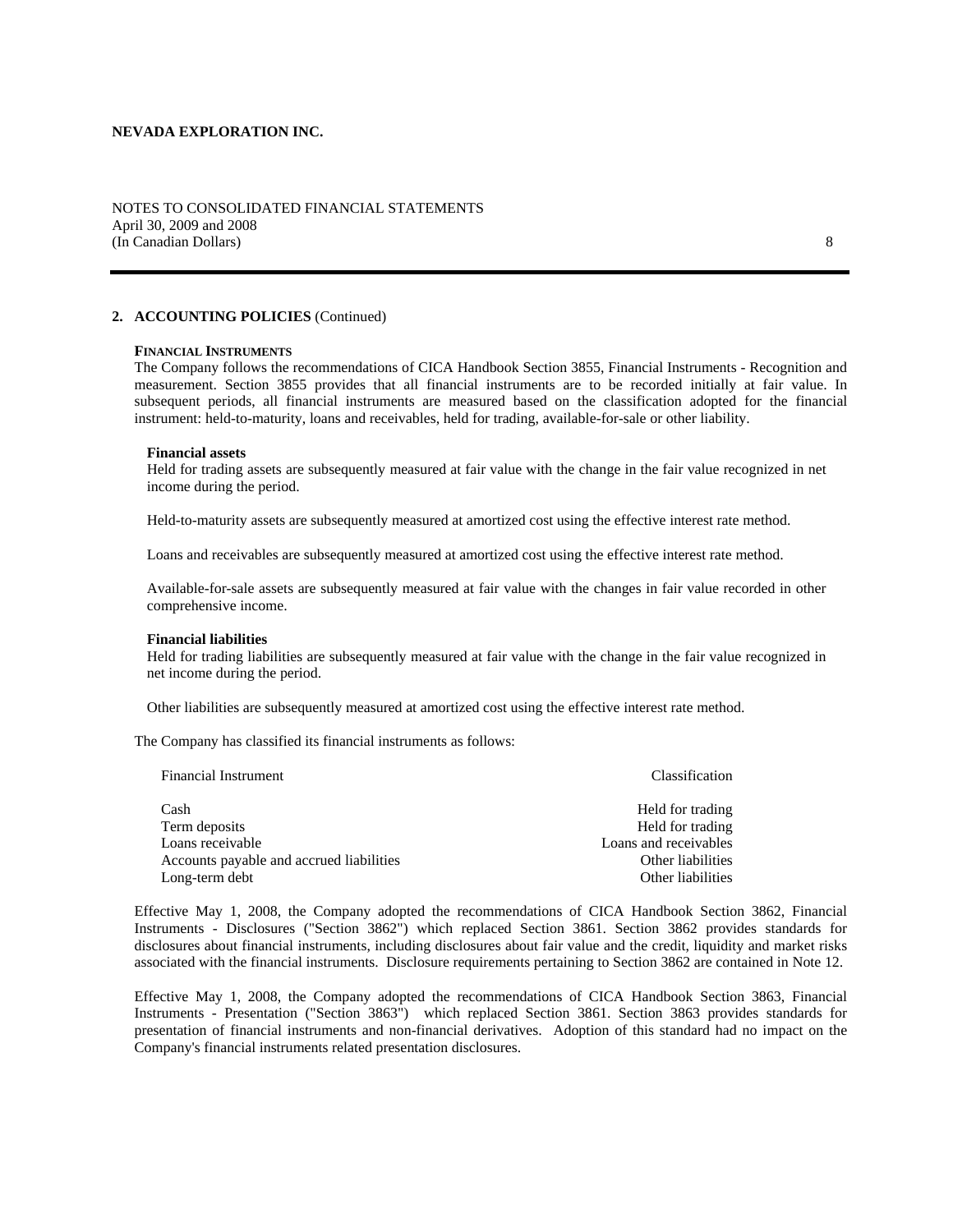### NOTES TO CONSOLIDATED FINANCIAL STATEMENTS April 30, 2009 and 2008 (In Canadian Dollars) 9

# **2. ACCOUNTING POLICIES** (Continued)

### **COMPREHENSIVE INCOME**

The Company follows the recommendations of CICA Handbook Section 1530, Comprehensive Income. Other comprehensive income consists of changes to unrealized gains and losses on available-for-sale financial assets, changes to unrealized gains and losses on the effective portion of cash flow hedges and changes to foreign currency translation adjustments of self-sustaining foreign operations during the period. Comprehensive income measures net earnings for the period plus other comprehensive income. Amounts reported as other comprehensive income are accumulated in a separate component of shareholders' equity as Accumulated Other Comprehensive Income. To date there has not been any other comprehensive income and accordingly, a statement of other comprehensive income has not been presented.

#### **EQUITY**

Section 3251 establishes standards for the presentation of equity and the changes in equity during the period.

### **CAPITAL DISCLOSURES**

 Effective May 1, 2008, the Company adopted the recommendations of The Canadian Institute of Chartered Accountants' ("CICA") Handbook Section 1535, Capital Disclosures ("Section 1535"). The new standard requires an entity to disclose information to enable users of its financial statements to evaluate the entity's objectives, policies and processes for managing capital. Disclosure requirements pertaining to Section 1535 are contained in Note 13.

#### **Recent Accounting Pronouncements Issued and Not Yet Applied**

In February 2008, the Canadian Accounting Standards Board confirmed that publicly accountable entities will be required to adopt International Financial Reporting Standards ("IFRS"). The Company must prepare its interim and annual financial statements in accordance with IFRS for periods beginning on January 1, 2011. Management is still assessing the impact this will have on the financial position of the Company.

#### **3. EQUIPMENT**

|                       |         | April 30,<br>2009           |                             |         | April 30,<br>2008           |                             |
|-----------------------|---------|-----------------------------|-----------------------------|---------|-----------------------------|-----------------------------|
|                       | Cost    | Accumulated<br>amortization | <b>Net</b><br>book<br>value | Cost    | Accumulated<br>amortization | <b>Net</b><br>book<br>value |
|                       | \$      | \$                          | \$                          | \$      | \$                          | \$                          |
| Exploration equipment | 472,909 | 86,400                      | 386,509                     | 326,545 | 92,200                      | 234,345                     |
| Vehicles              | 288,319 | 90.834                      | 197,486                     | 239,155 | 40,330                      | 198,825                     |
| Computer equipment    | 23,257  | 11,062                      | 12.195                      | 17.554  | 2.926                       | 14,628                      |
| Office equipment      | 87,720  | 38,367                      | 49,533                      | 89,615  | 20,252                      | 69,363                      |
|                       | 917,238 | 267,187                     | 645,723                     | 672,869 | 155,708                     | 517,161                     |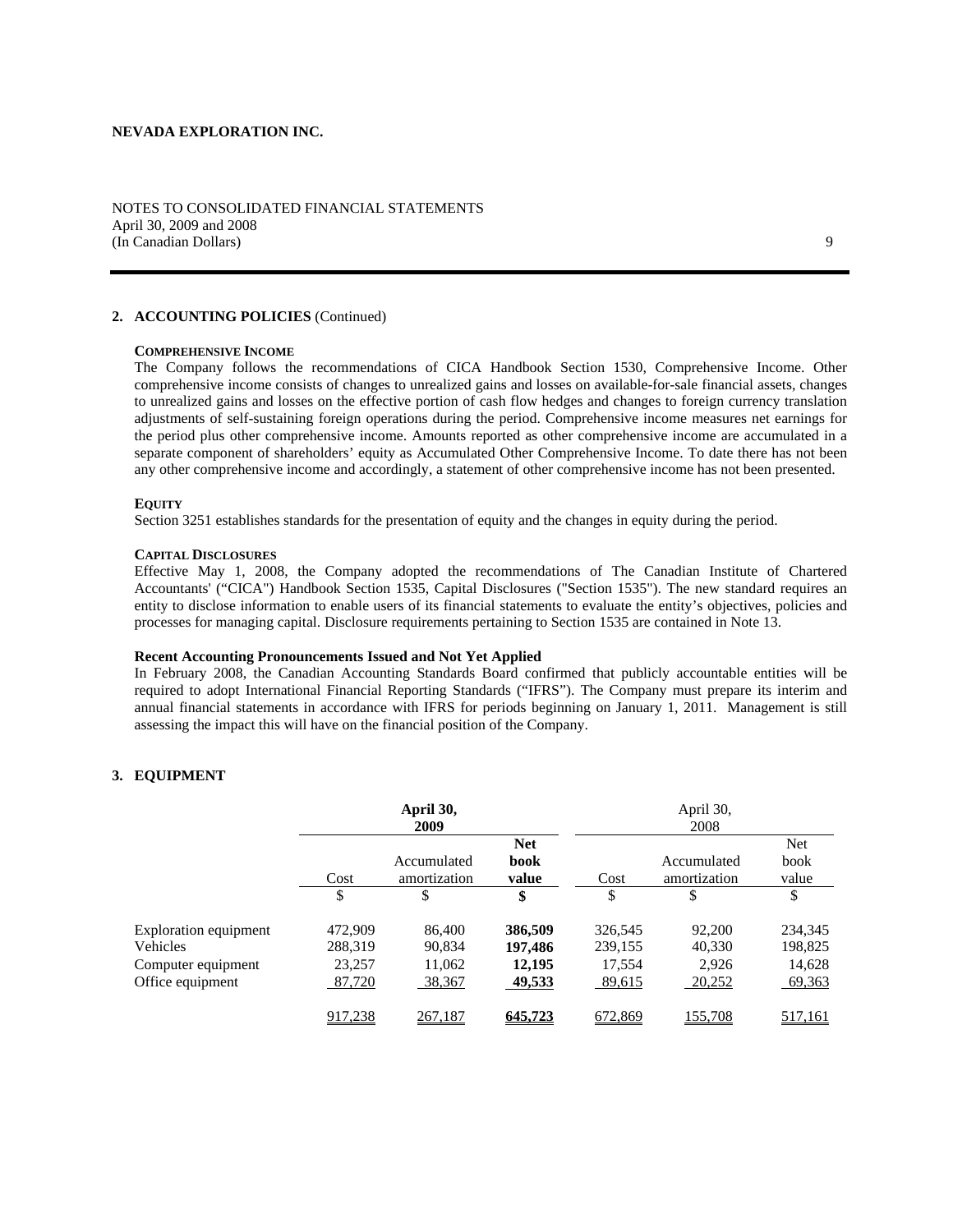# NOTES TO CONSOLIDATED FINANCIAL STATEMENTS April 30, 2009 and 2008 (In Canadian Dollars) 10

# **4. MINERAL PROPERTIES**

|                                            |                          |                          |                          |                    | <b>APRIL 30, 2009</b> |                          |           |          |                          |
|--------------------------------------------|--------------------------|--------------------------|--------------------------|--------------------|-----------------------|--------------------------|-----------|----------|--------------------------|
|                                            | AW                       | ВC                       | DU                       | FJ                 | HP                    | SP                       | <b>RP</b> | WI       | KC                       |
|                                            | \$                       | \$                       | \$                       | \$                 | \$                    | \$                       | \$        | \$       | \$                       |
| <b>Acquisition costs</b>                   |                          |                          |                          |                    |                       |                          |           |          |                          |
| Balance – beginning of period<br>Additions | 100,384                  | 36,536<br>$\overline{a}$ | 34,399<br>10,907         | 198,806            | 11,723                | 86,871                   | 70,252    | 23,813   | 138,994                  |
|                                            | 173,231                  |                          |                          | 24,365             | 21,796                | 59,915                   | 40,431    | 23,540   | 121,167                  |
| Impairment of property                     | $\equiv$                 | (36, 536)                | $\equiv$                 | $\equiv$           | $\equiv$              | $\equiv$                 | $\equiv$  | $\equiv$ | $\equiv$                 |
| Balance – end of period                    | 273,615                  |                          | 45,306                   | 223,171            | 33,519                | 146,786                  | 110,683   | 47,353   | 260,161                  |
| <b>Exploration costs</b>                   |                          |                          |                          |                    |                       |                          |           |          |                          |
| Balance – beginning of period              | 160,739                  | 22,540                   | 31,040                   | 909,034            | 770,728               | 28,110                   | 18,521    | 41,446   | 53,295                   |
| Incurred during the period                 |                          |                          |                          |                    |                       |                          |           |          |                          |
| Drilling                                   | 222,082                  | 102,823                  | $\overline{\phantom{a}}$ | 103,148            | 21,452                | $\overline{\phantom{a}}$ | ÷.        | ÷        |                          |
| Geochemical                                | 56,595                   | $\overline{a}$           | 6,168                    | 2,481              | 2,971                 | 26,723                   | 9,252     | 13,262   | (760)                    |
| Geophysics                                 | 25,354                   | $\overline{a}$           | ÷                        | $\overline{a}$     | $\sim$                | 23,250                   | 20,380    | 21,311   |                          |
| Geological                                 | 2,552                    | ÷,                       | $\overline{\phantom{a}}$ | 521                | 68                    | $\sim$                   |           | 42       | $\overline{\phantom{a}}$ |
| Travel                                     | 36,490                   | 1,164                    | 1,289                    | 21,182             | 3,041                 | 2,457                    | 1,868     | 1,205    |                          |
| Other                                      | 18,464                   | 2,332                    | 426                      | 7,037              | 1,445                 | 2,608                    | 1,670     | 1,378    | 2,795                    |
| Impairment of property                     | $\bar{z}$                | (128, 859)               | $\bar{z}$                | $\equiv$           | $\equiv$              | $\equiv$                 | $\equiv$  | $\equiv$ |                          |
|                                            | 361,537                  | (22, 540)                | 7,883                    | 134,369            | 28,677                | 55,038                   | 33,170    | 37,198   | 2,035                    |
| Balance – end of period                    | 522,276                  | È.                       | 38,923                   | 1,043,403          | 799,405               | 83,148                   | 51,691    | 78,644   | 55,330                   |
| <b>Total costs</b>                         | 795,891                  | $\overline{\phantom{a}}$ | 84,229                   | 1,266,574          | 832,924               | 229,934                  | 162,374   | 125,997  | 315,491                  |
|                                            | WF                       | <b>BU</b>                |                          |                    |                       |                          |           |          |                          |
|                                            | \$                       | \$                       | JU<br>\$                 | <b>Total</b><br>\$ |                       |                          |           |          |                          |
| <b>Acquisition costs</b>                   |                          |                          |                          |                    |                       |                          |           |          |                          |
| Balance – beginning of period              | 34,387                   | 223,882                  |                          | 960,047            |                       |                          |           |          |                          |
| Additions                                  | 97,091                   | 50,578                   | 86,502                   | 709,523            |                       |                          |           |          |                          |
| Impairment of property                     |                          |                          |                          | (36, 536)          |                       |                          |           |          |                          |
| Balance - end of period                    | 131,478                  | 274,460                  | 86,502                   | 1,633,034          |                       |                          |           |          |                          |
|                                            |                          |                          |                          |                    |                       |                          |           |          |                          |
| <b>Exploration costs</b>                   |                          |                          |                          |                    |                       |                          |           |          |                          |
| Balance – beginning of period              | 37,749                   | 331,958                  |                          | 2,405,159          |                       |                          |           |          |                          |
| Incurred during the period                 |                          |                          |                          |                    |                       |                          |           |          |                          |
| Drilling                                   | $\overline{a}$           | 489,389                  | 392                      | 939,286            |                       |                          |           |          |                          |
| Geochemical                                | $\overline{a}$           | 4,924                    | $\overline{\phantom{a}}$ | 121,617            |                       |                          |           |          |                          |
| Geophysics                                 | $\overline{\phantom{a}}$ | 12,758                   | 47,555                   | 150,607            |                       |                          |           |          |                          |
| Geological                                 |                          | 7,507                    | $\sim$                   | 10,691             |                       |                          |           |          |                          |
| Travel                                     | 2,054                    | 57,310                   | 842                      | 128,901            |                       |                          |           |          |                          |
| Other                                      | 2,302                    | 17,416                   | 3,141                    | 60,714             |                       |                          |           |          |                          |
| Impairment of property                     | Ξ                        | $\bar{z}$                | $\mathbb{E}$             | (128, 859)         |                       |                          |           |          |                          |
|                                            | <u>4,355</u>             | 589,304                  | 51,930                   | 1,282,957          |                       |                          |           |          |                          |
| Balance – end of period                    | 42,104                   | 921,262                  | 51,930                   | 3,688,116          |                       |                          |           |          |                          |
| <b>Total costs</b>                         | 173,582                  | 1,195,722                | 138,432                  | 5,321,150          |                       |                          |           |          |                          |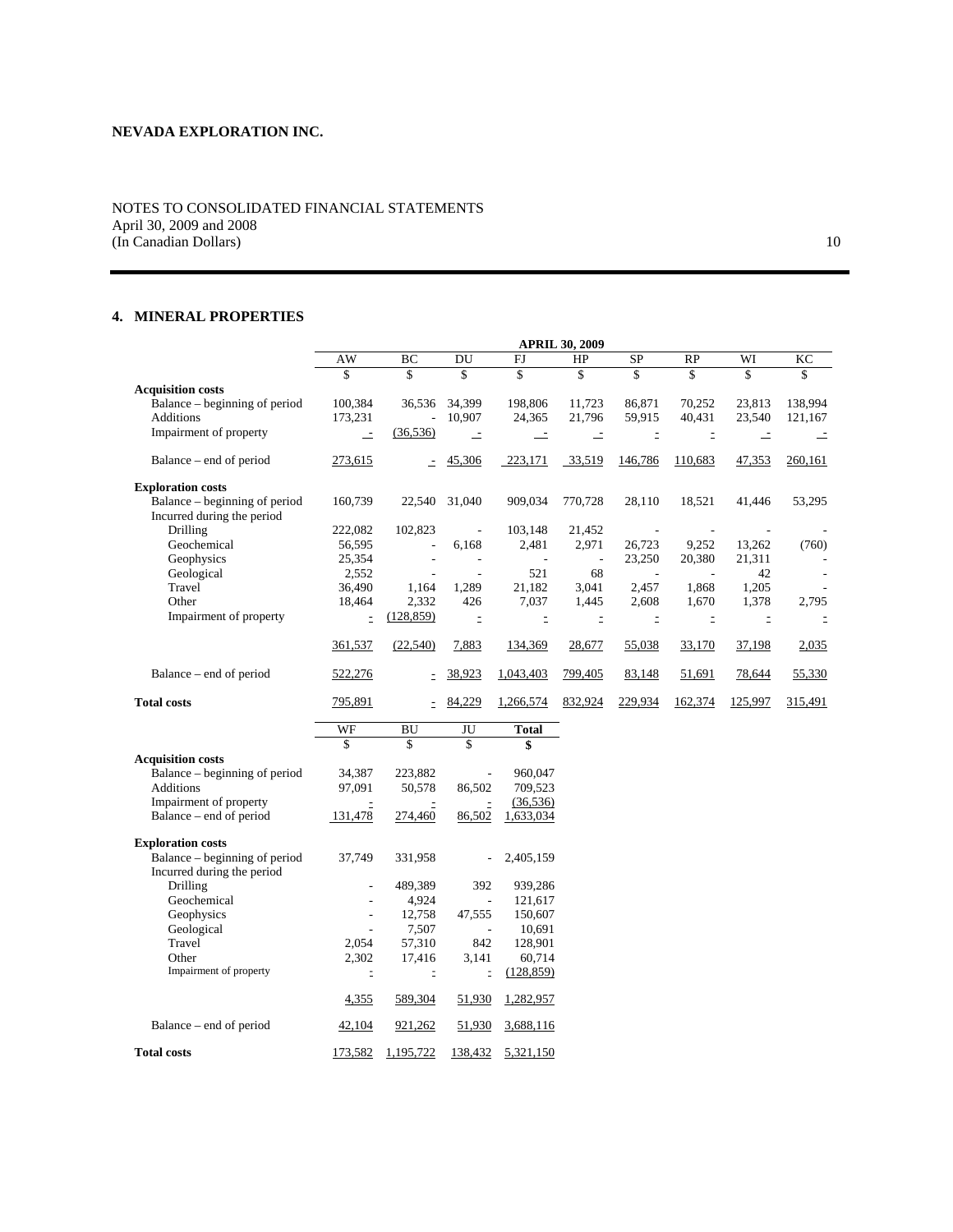# NOTES TO CONSOLIDATED FINANCIAL STATEMENTS April 30, 2009 and 2008 (In Canadian Dollars) 11

# **4. MINERAL PROPERTIES** (Continued)

|                               |                |        |        |           | April 30, 2008 |           |        |        |         |
|-------------------------------|----------------|--------|--------|-----------|----------------|-----------|--------|--------|---------|
|                               | AW             | BC     | DU     | FJ        | HP             | <b>SP</b> | RP     | WI     | KC      |
|                               | \$             | \$     | \$     | \$        | \$             | \$        | \$     | \$     | \$      |
| <b>Acquisition costs</b>      |                |        |        |           |                |           |        |        |         |
| Balance – beginning of period | 13,020         |        | 7,359  | 151,581   |                | 18,587    | 15,945 | 5,095  |         |
| <b>Additions</b>              | 87,364         | 36,536 | 27,040 | 47,225    | 11,723         | 68,284    | 54,307 | 18,718 | 138,994 |
| Balance – end of period       | 100,384        | 36,536 | 34,399 | 198,806   | 11,723         | 86,871    | 70,252 | 23,813 | 138,994 |
| <b>Exploration costs</b>      |                |        |        |           |                |           |        |        |         |
| Balance – beginning of period |                |        |        | 176,435   | 319,913        |           |        |        |         |
| Incurred during the period    |                |        |        |           |                |           |        |        |         |
| <b>Drilling</b>               |                |        |        | 545,482   | 151,167        |           |        |        |         |
| Geochemical                   | 31,568         | 2,065  | 10,734 | 11,145    | 59,421         | 9,487     | 70     | 12,639 | 19,544  |
| Geophysics                    | 94,243         | 15,195 |        |           | 117,231        |           |        |        |         |
| Geological                    |                |        | 4,638  | 9,744     | 2,961          |           |        |        |         |
| Rent                          |                |        |        |           | 15,335         |           |        |        |         |
| Salaries                      | 27,926         | 3,621  | 10,750 | 122,233   | 33,745         | 16,878    | 9,806  | 18,903 | 19,867  |
| Travel                        | 7,002          | 1,659  | 4,918  | 34,445    | 70,954         | 1,745     | 8,645  | 9,904  | 13,884  |
| Other                         |                |        |        | 9,550     |                |           |        |        |         |
|                               | 160,739        | 22,540 | 31,040 | 732,599   | 450,814        | 28,110    | 18,521 | 41,446 | 53,295  |
| Balance – end of period       | 160,739        | 22,540 | 31,040 | 909,034   | 770,727        | 28,110    | 18,521 | 41,446 | 53,295  |
| <b>Total costs</b>            | <u>261,123</u> | 59,076 | 65,439 | 1,107,840 | 782,450        | 114,981   | 88,773 | 65,259 | 192,289 |

|                               | WF     | BU             | Total            |
|-------------------------------|--------|----------------|------------------|
|                               | \$     | \$             | \$               |
| <b>Acquisition costs</b>      |        |                |                  |
| Balance – beginning of period |        | 39,530         | 251,117          |
| <b>Additions</b>              | 34,387 | 184,352        | 708,930          |
| Balance – end of period       | 34,387 | 223,882        | 960,047          |
| <b>Exploration costs</b>      |        |                |                  |
| Balance – beginning of period |        | 20,680         | 517,028          |
| Incurred during the period    |        |                |                  |
| Drilling                      |        |                | 696,649          |
| Geochemical                   |        | 76,904         | 233,577          |
| Geophysics                    |        | 137,963        | 364,632          |
| Geological                    |        | 11,783         | 29,126           |
| Rent                          |        |                | 15,335           |
| <b>Salaries</b>               | 37,749 | 60,376         | 361,854          |
| Travel                        |        | 24,252         | 177,408          |
| Other                         |        |                | 9,550            |
|                               | 37,749 | 311,278        | 1,888,131        |
| Balance – end of period       | 37,749 | 331,958        | 2,405,159        |
| <b>Total costs</b>            | 72.136 | <u>555,840</u> | <u>3,365,206</u> |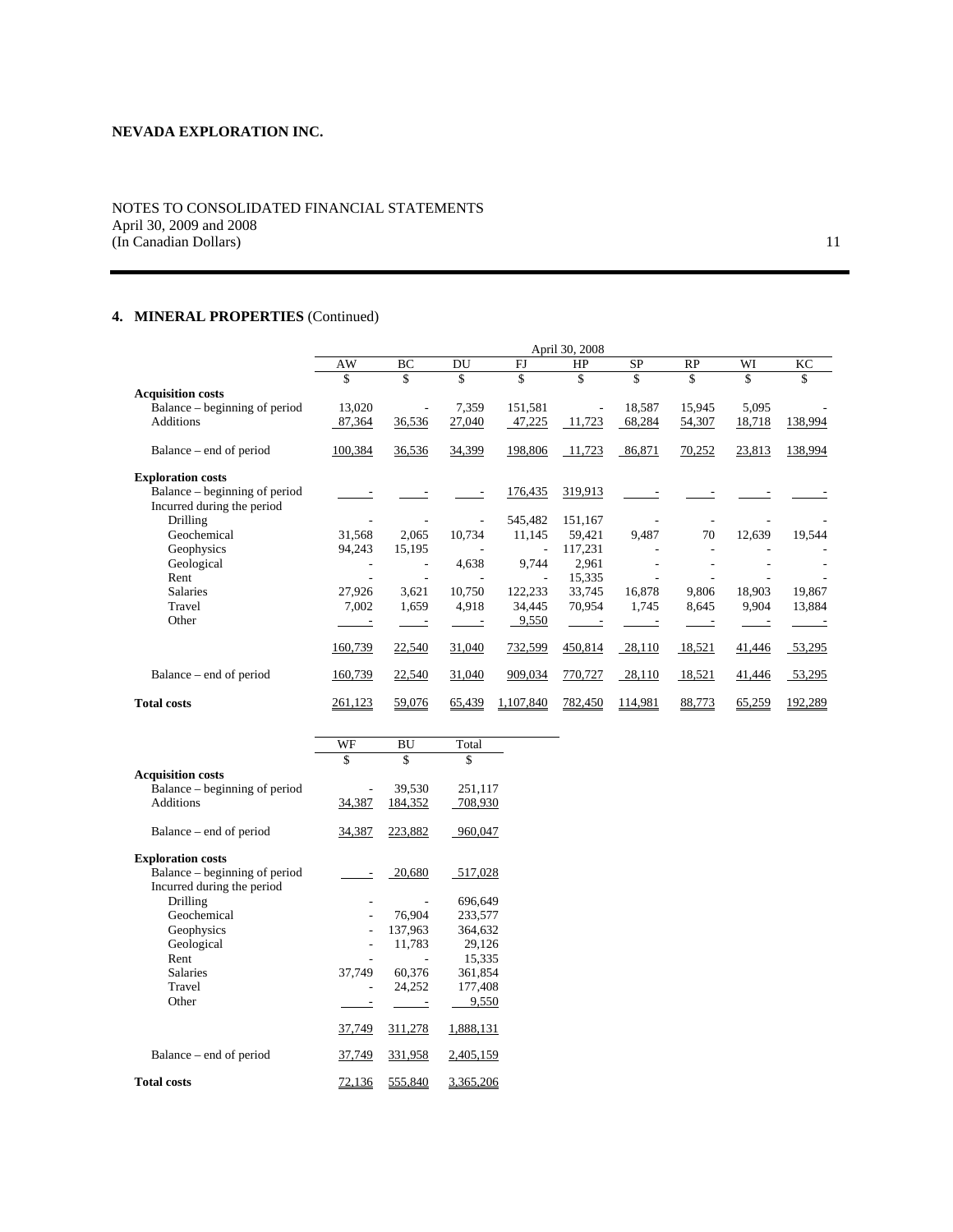### NOTES TO CONSOLIDATED FINANCIAL STATEMENTS April 30, 2009 and 2008 (In Canadian Dollars) 12

### **4. MINERAL PROPERTIES** (Continued)

### **AW**

The Awakening Project is located in Humboldt County, Nevada, approximately 50 km north-northwest of Winnemucca, Nevada. The Company has a 100% interest in 420 claims (approx. 34.5 km<sup>2</sup>) at Awakening. On July 1, 2008, the Company entered into a twelve year Mining Lease agreement for 15 claims (approx. 120 hectares) that are subject to a 3% Net Smelter Royalty ("NSR"). In addition, the Company is required to pay a minimum advance royalty of USD \$60,000 annually commencing on the fourth anniversary date.

### **BC**

The Company has no ownership interest at BC. The work to date has been to determine whether to acquire an ownership interest at BC. The Company has written the costs incurred on this property off in this fiscal year to expense as it did not acquire any ownership interest in the property as at year-end.

#### **DU**

The Dunphy Project is located in Eureka County, Nevada, approximately 40 km east of Battle Mountain, Nevada. The Company has a 100% interest in 78 claims (approx.  $6.3 \text{ km}^2$ ) at Dunphy.

#### **FJ**

The Fletcher Junction Project is located in Mineral County, Nevada, approximately 30 km southwest of Hawthorne, Nevada. The Company has a 100% interest in 168 claims (approx.  $13.6 \text{ km}^2$ ) at the Fletcher Junction Project, subject to a 1.25% net smelter return royalty ("NSR").

#### **HP**

On September 16, 2004, the Company entered into a ten year Mining Lease Agreement on 8.8  $km^2$  at the Hot Pot Project located in Humboldt County, Nevada, approximately 30 km northwest of Battle Mountain, Nevada. Under the terms of this agreement the Company is required to make annual payments of \$20,000 on each anniversary of the agreement and the property is subject to a 3% NSR. The Company also controls 6 claims (approx. 50 hectares) that are also subject to a 1.25% NSR.

Subsequent to the year end, June 4, 2009, the Company entered into an Exploration Agreement with International Enexco Ltd. ("Enexco") whereby Enexco can earn a 51% interest in the Hot Pot Property by drilling 6,000 meters (19,600ft) over three years, with the option to earn an additional 19%, for 70% total, by drilling another 3,000 meters (9,800ft) during the fourth year.

### **SP**

The SP Project is located in Humboldt County, Nevada, approximately 10 km north of Winnemucca, Nevada. The Company has a 100% interest in 197 claims (approx.  $15.9 \text{ km}^2$ ) at SP, and on July 10, 2008, the Company entered into a ten year Mining Lease agreement for another 9.4 km<sup>2</sup> with multiple parties. Under the terms of this agreement the Company is required to make minimum lease payments of USD \$31,100 each anniversary and the property is subject to a 2% NSR.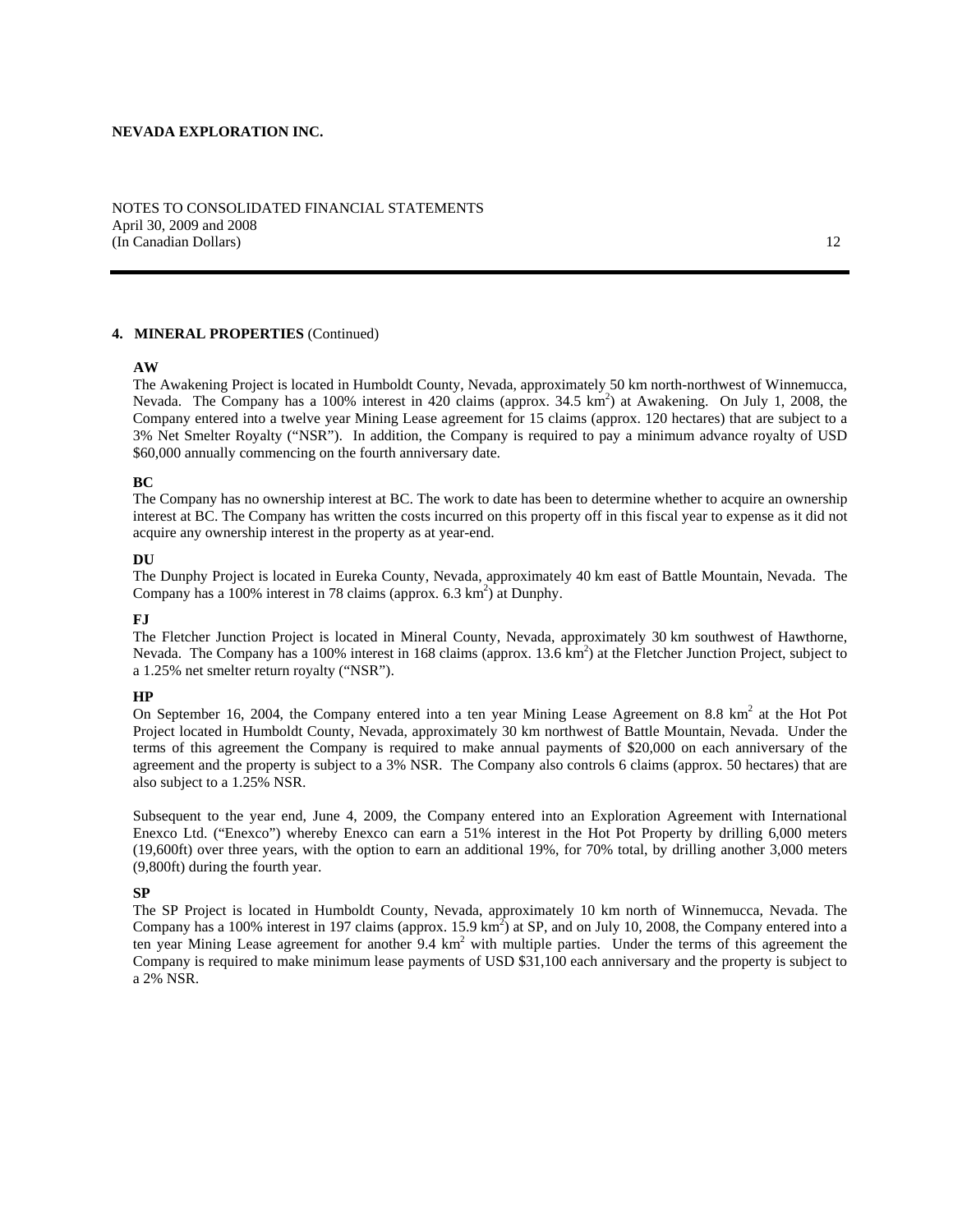### NOTES TO CONSOLIDATED FINANCIAL STATEMENTS April 30, 2009 and 2008 (In Canadian Dollars) 13

# **4. MINERAL PROPERTIES** (Continued)

### **RP**

The RP Project is located in Pershing County, Nevada, approximately 30 km northeast of Lovelock, Nevada. The Company has a 100% interest in 169 claims (approx.  $1.37 \text{ km}^2$ ) at RP. On May 22, 2008, the Company entered into a four year Mining Lease Agreement on another 65 hectares. Under the terms of this agreement the Company is required to make payments of USD \$10,000 annually and the subject to a 2.0% NSR. In addition the Company has the option to purchase the property for USD \$325,000 at any time. On July 21, 2008, the Company entered into a four year Mining Lease Agreement on an additional 16 hectare. Under the terms of this agreement the Company is required to make annual payments of USD \$6,000 and is subject to a 2.0% NSR. The Company has the option to purchase this property for USD \$30,000.

### **WI**

The Winnemucca Mountain Project is located in Humboldt County, Nevada, approximately 5 km west of Winnemucca, Nevada. The Company has a 100% interest in 90 claims (approx.  $7.3 \text{ km}^2$ ) at Winnemucca Mountain.

### **KC**

The Kelly Creek Project is located in Humboldt County, Nevada, approximately 40 km north-northwest of Battle Mountain, Nevada. The Company has a 100% interest in all 581 claims (approx. 47 km<sup>2</sup>) at Kelly Creek.

#### **WF**

The Whiskey Flat Project is located in Mineral County, Nevada, approximately 20 km south of Hawthorne, Nevada. The Company has a 100% interest in 273 claims  $(22.1 \text{ km}^2)$  at Whiskey Flats.

### **BU**

The Bull Creek Project is located in Humboldt County, Nevada, approximately 60 km west-northwest of Winnemucca, Nevada. The Company has a 100% interest in 271 claims (approx. 2,190 hectares).

#### **JU**

The JU Property is located both Humboldt and Pershing Counties, Nevada, approximately 60 km west of Winnemucca, Nevada. The Company has a 100% interest in 192 claims (approx.  $15.5 \text{ km}^2$ ) at JU.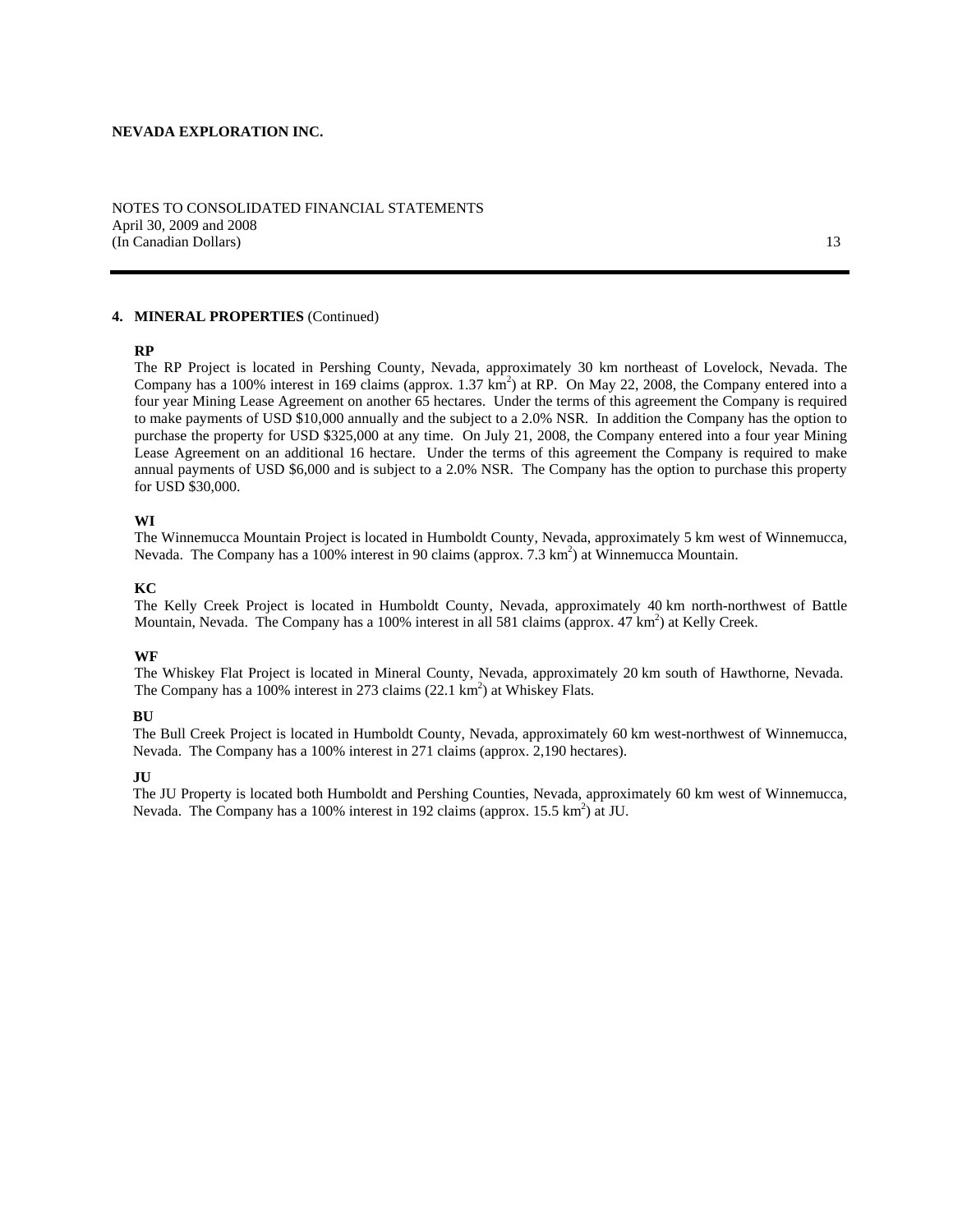# NOTES TO CONSOLIDATED FINANCIAL STATEMENTS April 30, 2009 and 2008 (In Canadian Dollars) 14

# 5. **LONG-TERM DEBT**

|                                                                                                                                    | April 30,<br>2009 | April 30,<br>2008 |
|------------------------------------------------------------------------------------------------------------------------------------|-------------------|-------------------|
| Loans bearing interest at rates ranging from 1.9% to 2.9%,<br>repayable in monthly installments \$2,765 plus interest, maturing in | \$                | \$                |
| 2013, secured by the vehicles                                                                                                      | 111,812           | 125,493           |
| Current portion of long-term debt                                                                                                  | 37,670            | 31,096            |
|                                                                                                                                    | <u>74,142</u>     | 94,397            |
| Principal payments of long-term debt for the next five years are as follows:                                                       |                   |                   |

| 2010 | \$ 37,670 |
|------|-----------|
| 2011 | 34,320    |
| 2012 | 22,500    |
| 2013 | 17,322    |
| 2014 | -         |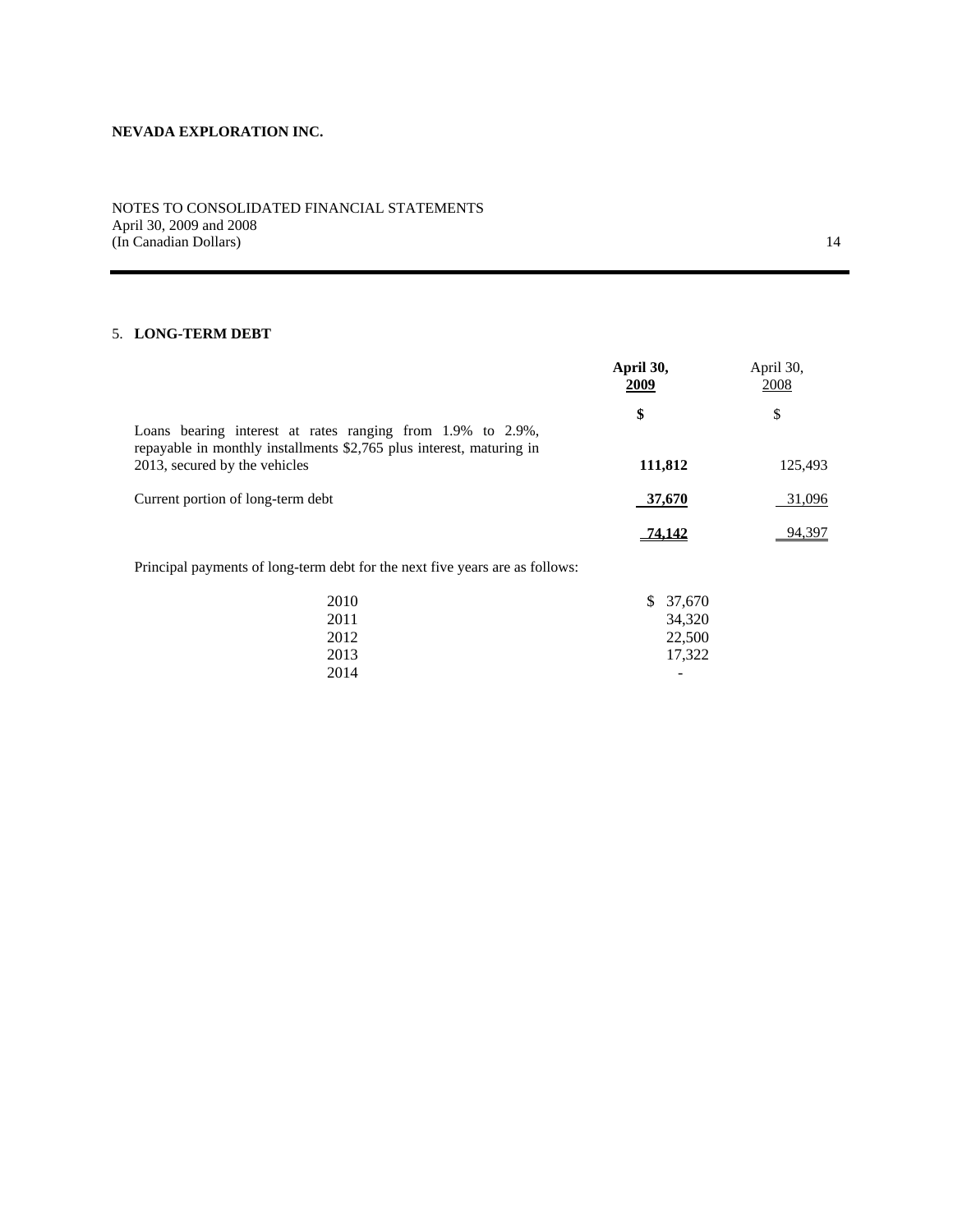NOTES TO CONSOLIDATED FINANCIAL STATEMENTS April 30, 2009 and 2008 (In Canadian Dollars) 15

# 6. **CAPITAL STOCK**

Authorized, an unlimited number and without par value: Common shares, voting and participating. Issued and outstanding:

|                                                  | Number     | Amount      |  |
|--------------------------------------------------|------------|-------------|--|
| <b>Balance – April 30, 2007</b>                  | 51,916,666 | \$4,749,709 |  |
| Private placements <sup>(i)</sup>                | 1,810,000  | 1,531,234   |  |
| Exercise of options                              | 412.500    | 82,500      |  |
| Exercise of warrants                             | 4,302,005  | 1,873,542   |  |
| Ascribed value of options and warrants exercised |            | 922,379     |  |
| <b>Balance – April 30, 2008</b>                  | 58,441,171 | 9.159.364   |  |
| Exercise of options                              | 250,000    | 150,000     |  |
| Exercise of warrants                             | 337.933    | 103,325     |  |
| Ascribed value of options and warrants exercised |            | 261,847     |  |
| <b>Balance – April 30, 2009</b>                  | 59,029,104 | \$9,674,536 |  |

(i) On January 23, 2008 and March 11, 2008, the Company completed non-brokered private placements, issuing 1,810,000 units at \$1.00 per unit. Each unit is comprised of one common share and one-half common share purchase warrant, exercisable for a period of 24 months at \$1.50 per share. The warrants were valued at \$278,766 using the following assumptions: expected volatility of 95%; expected dividend yield of 0%; risk-free interest rate of 2.66% and 3.30% and expected life of 2 years.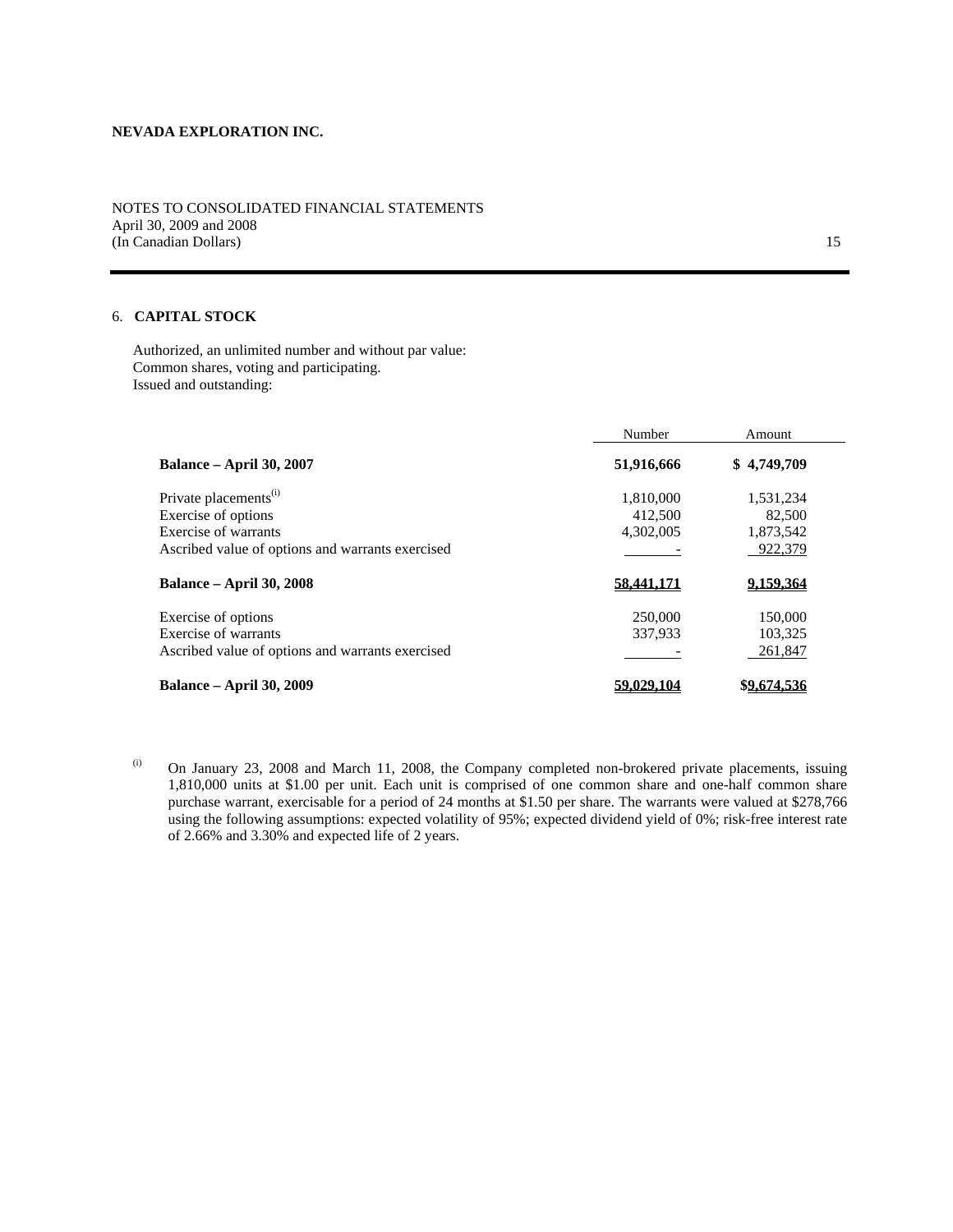## NOTES TO CONSOLIDATED FINANCIAL STATEMENTS April 30, 2009 and 2008 (In Canadian Dollars) 16

# 7**. STOCK OPTIONS AND WARRANTS**

The Company has a stock options plan under which it is authorized to grant options to executive officers and directors, employees and consultants enabling them to acquire up to 10% of the issued and outstanding common stock of the Company. Under the plan, the exercise price of each option equals the market price, minimum price or a discounted price of the Company's stock as calculated on the date of grant. The options can be granted for a maximum term of five years, and generally vest over a 3 year period.

|                   |             | <b>Warrants</b>   |                                          |             | <b>Stock Options</b>                     |  |  |
|-------------------|-------------|-------------------|------------------------------------------|-------------|------------------------------------------|--|--|
|                   | Number      | Carrying<br>value | Weighted<br>average<br>exercise<br>price | Number      | Weighted<br>average<br>exercise<br>price |  |  |
|                   |             | \$                | \$                                       |             | \$                                       |  |  |
| Outstanding,      |             |                   |                                          |             |                                          |  |  |
| April 30, 2007    | 9,123,050   | 2,333,032         | 0.52                                     | 2,475,000   | 0.47                                     |  |  |
| Exercised         | (4,302,005) | (839, 924)        | 0.44                                     | (412,500)   | 0.20                                     |  |  |
| Expired           | (459, 112)  | (103, 484)        | 0.54                                     | (82,500)    | 0.20                                     |  |  |
| Granted           | 905,000     | 278,766           | 1.50                                     | 3,075,000   | 0.92                                     |  |  |
| Outstanding,      |             |                   |                                          |             |                                          |  |  |
| April 30, 2008    | 5,266,933   | 1,668,390         | 0.76                                     | 5,055,000   | 0.77                                     |  |  |
| Expired/forfeited | (4,024,000) | (1,255,866)       | 0.64                                     | (1,955,000) | 0.70                                     |  |  |
| Exercised         | (337, 933)  | (133, 781)        | 0.80                                     | (250,000)   | 0.60                                     |  |  |
| Granted           |             |                   |                                          | 200,000     | 0.78                                     |  |  |
| Outstanding,      |             |                   |                                          |             |                                          |  |  |
| April 30, 2009    | 905,000     | 278,743           | 1.50                                     | 3,050,000   | 0.83                                     |  |  |
| Number currently  |             |                   |                                          |             |                                          |  |  |
| Exercisable       | 905,000     |                   |                                          | 1,483,333   | 0.75                                     |  |  |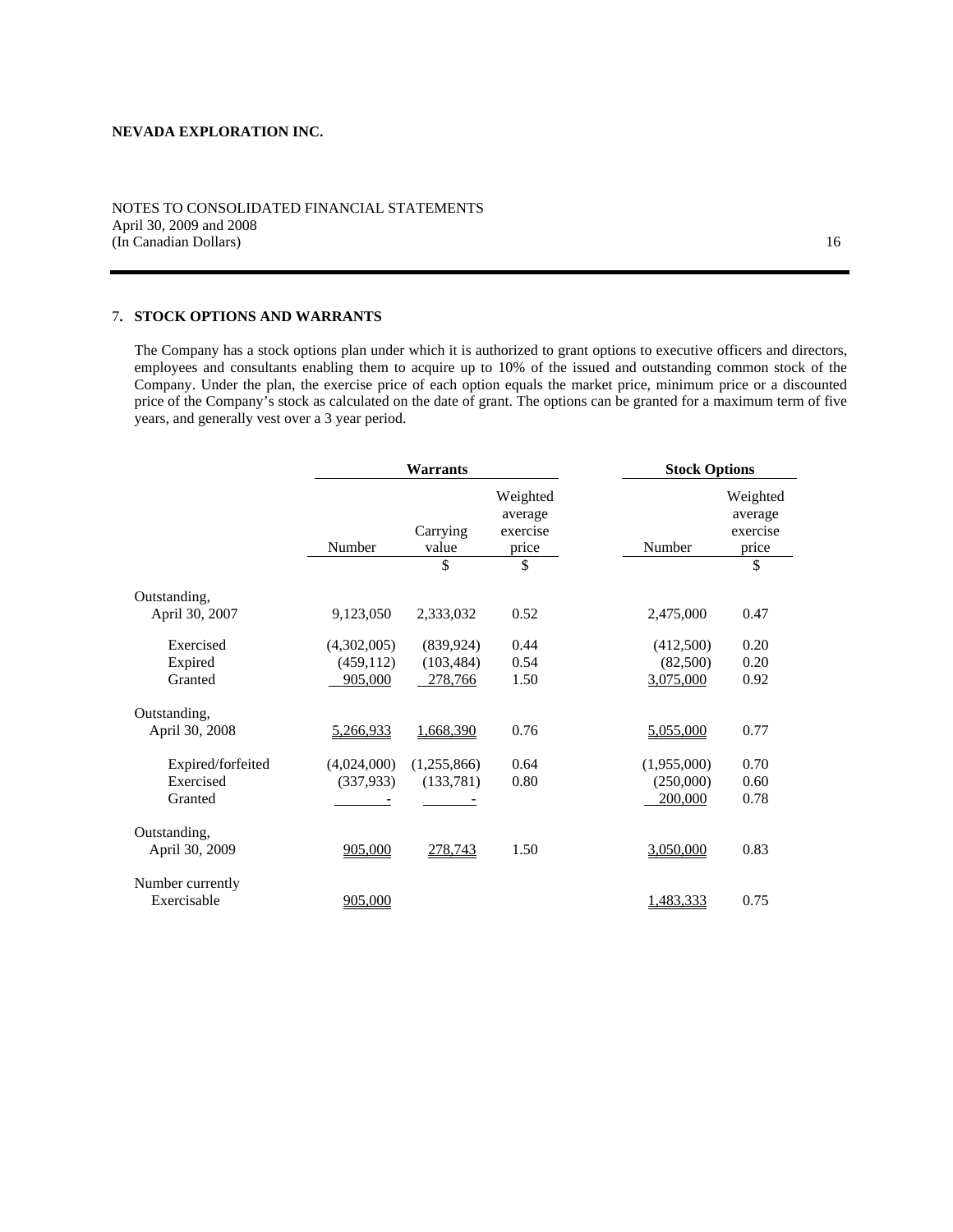### NOTES TO CONSOLIDATED FINANCIAL STATEMENTS April 30, 2009 and 2008 (In Canadian Dollars) 17

# 7**. STOCK OPTIONS AND WARRANTS** (Continued)

The following incentive stock options and share purchase warrants were outstanding as at April 30, 2009:

|                      | Number    | Exercise |                  |
|----------------------|-----------|----------|------------------|
|                      | of shares | price    | Expiry date      |
|                      |           | \$       |                  |
| <b>Stock options</b> | 600,000   | 0.60     | March 9, 2012    |
|                      | 500,000   | 0.60     | April 23, 2011   |
|                      | 500,000   | 0.95     | June 8, 2012     |
|                      | 150,000   | 1.00     | June 11, 2012    |
|                      | 1,100,000 | 1.00     | March 4, 2013    |
|                      | 200,000   | 0.78     | June 13, 2013    |
| <b>Warrants</b>      | 510,000   | 1.50     | January 10, 2010 |
|                      | 395,000   | 1.50     | March 12, 2010   |

#### **STOCK-BASED COMPENSATION**

During the year, the Company granted 200,000 options (2008 - 3,075,000). The fair value was estimated at \$0.42 (2008 - \$0.58) per option using the Black-Scholes option pricing model. A stock-based compensation expense of \$461,747 (2008 - \$1,037,325) for the vesting portion was recorded for the year ended April 30, 2009.

The following assumptions were used for the Black-Scholes valuation of stock options and warrants issued:

| The following assumptions were used for the Diack-Scholes valuation of stock options and warrants issued. |           |               |
|-----------------------------------------------------------------------------------------------------------|-----------|---------------|
|                                                                                                           | April 30, | April 30,     |
|                                                                                                           | 2009      | 2007          |
| Risk-free interest rate                                                                                   | $3.6\%$   | 3.08% to 3.5% |
| Expected life of options/warrants                                                                         | 5 years   | 1 to 5 years  |
| Annualized volatility                                                                                     | 95%       | 95%           |
| Dividend rate                                                                                             | $0\%$     | $0\%$         |
|                                                                                                           |           |               |

### **Options**

| Balance – April 30, 2007<br><b>Exercised</b> options<br>Stock-based compensation             | \$<br>402,962<br>(82, 455)<br>1,037,325        |
|----------------------------------------------------------------------------------------------|------------------------------------------------|
| Balance – April 30, 2008<br>Exercised options<br>Expired options<br>Stock-based compensation | 1,357,832<br>(128,066)<br>(152,328)<br>461,747 |
| Balance – April 30, 2009                                                                     | \$1,539,185                                    |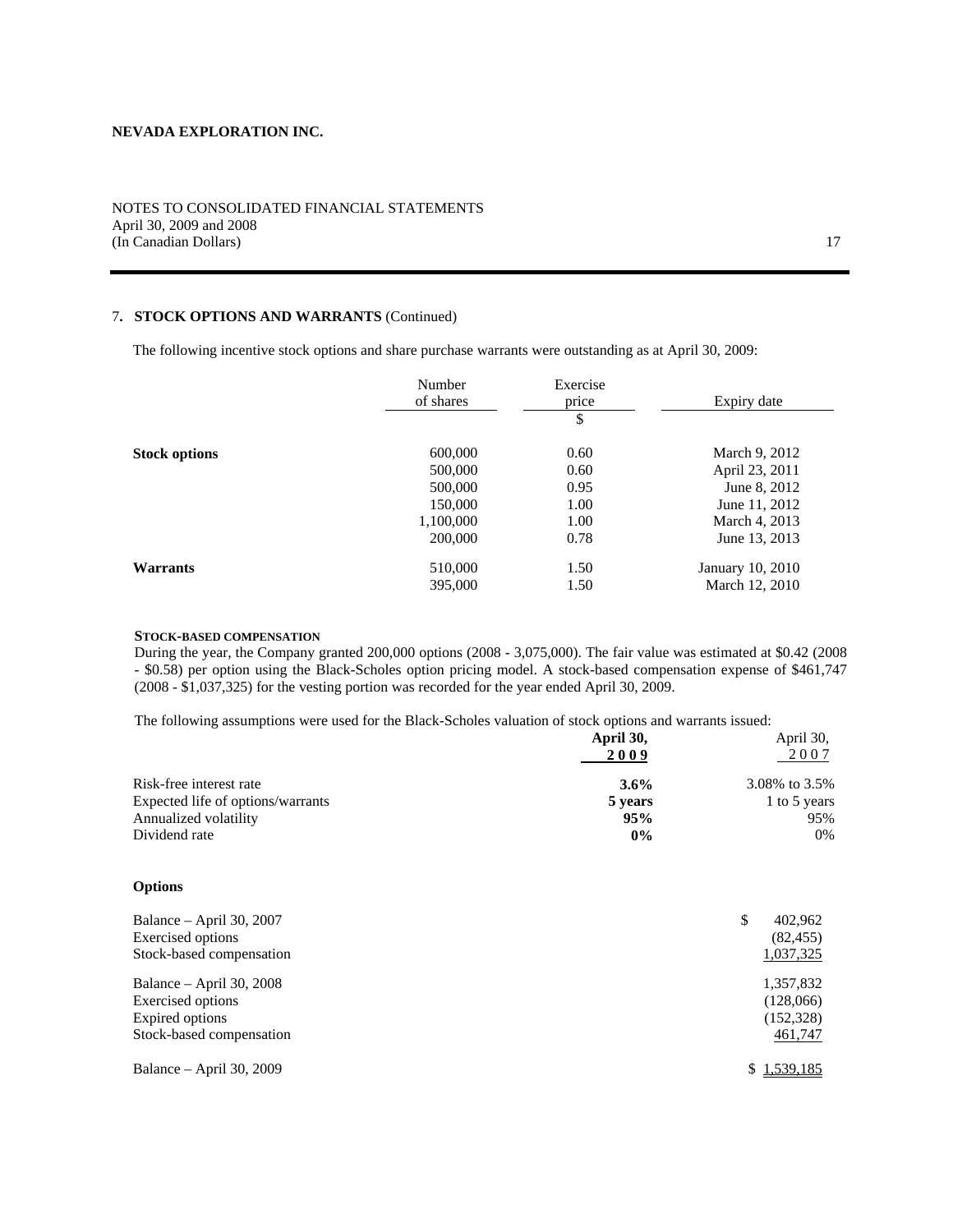## NOTES TO CONSOLIDATED FINANCIAL STATEMENTS April 30, 2009 and 2008 (In Canadian Dollars) 18

# **8. CONTRIBUTED SURPLUS**

| Balance – April 30, 2007<br>Expired warrants                    | 103,484                         |
|-----------------------------------------------------------------|---------------------------------|
| Balance – April 30, 2008<br>Expired options<br>Expired warrants | 103.484<br>152,328<br>1,255,866 |
| Balance $-$ April 30, 2009                                      | \$1,511,678                     |

# **9. RELATED PARTY TRANSACTIONS**

- a) Legal fees of approximately \$82,000 were recorded in professional fees, consulting and investor relations (2008 \$109,200) and were paid to a firm whose partner was a director of the Company until February 27, 2009. These related party transactions were carried out in the normal course of business and accounted for at exchange value.
- b) As at April 30, 2009, loans receivable include an amount of \$235,000 (\$158,500 in 2008) receivable from two officers and directors of the Company. Included interest income is approximately \$15,000 representing interest on these loans.

# **10. INCOME TAXES**

### **INCOME TAX EXPENSE**

The following table reconciles income taxes at statutory rates with the reported taxes in the financial statements:

|                                                            | April 30,<br>2009 | April 30,<br>2008 |
|------------------------------------------------------------|-------------------|-------------------|
| Loss before income taxes                                   | \$(1,977,040)     | (2,608,750)       |
| Statutory average rates                                    | 33.5%             | 34.5%             |
| Expected income tax recovery                               | (662,310)         | (900, 018)        |
| Stock-based compensation<br>other<br>non-deductible<br>and |                   |                   |
| expenses                                                   | 115,500           | 357,877           |
| Change in statutory tax rates                              | 113,312           |                   |
| Change in valuation allowance                              | 433,448           | 542,141           |
| Income tax expense                                         |                   | S.                |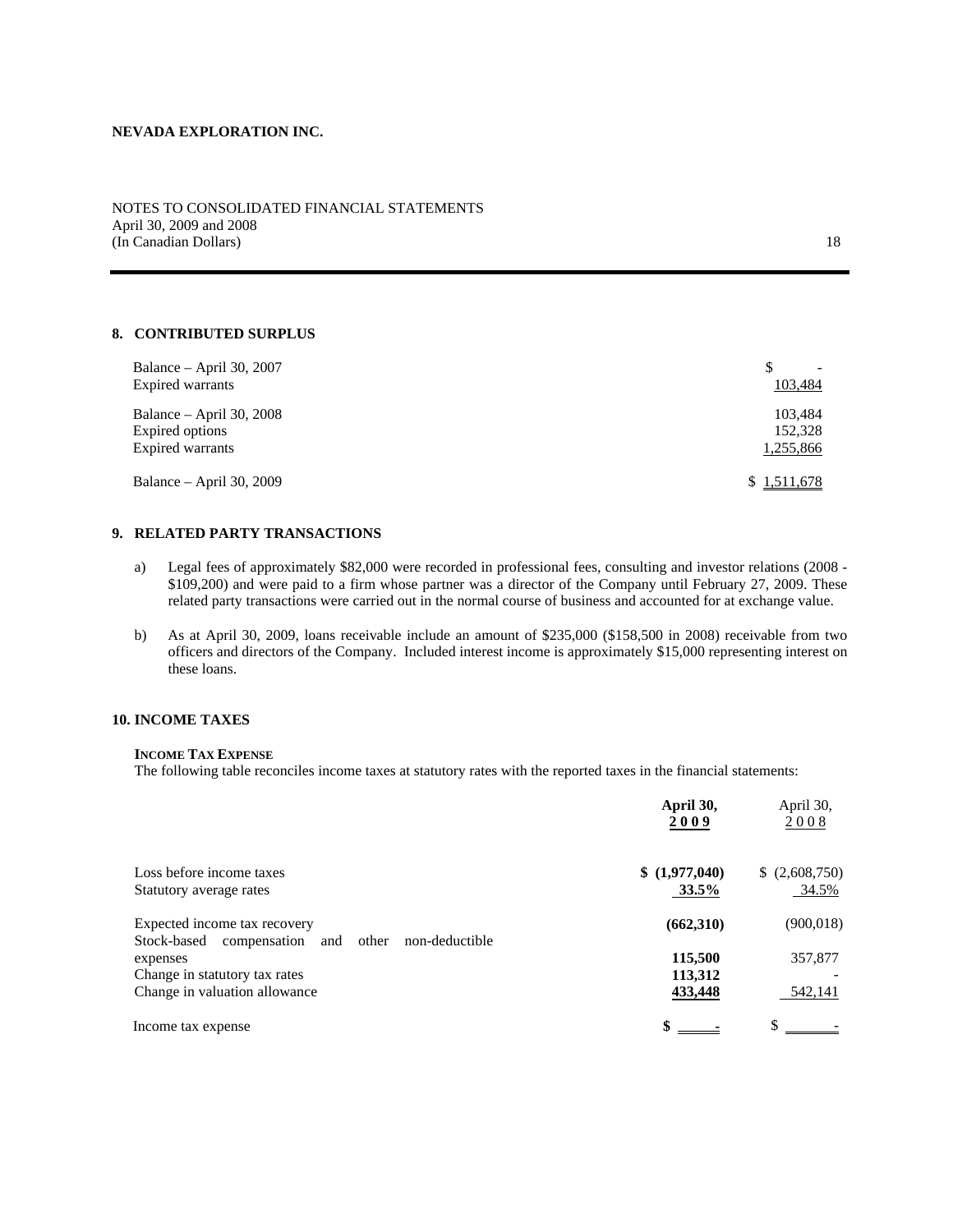### NOTES TO CONSOLIDATED FINANCIAL STATEMENTS April 30, 2009 and 2008 (In Canadian Dollars) 19

### **10. INCOME TAXES** (Continued)

### **FUTURE INCOME TAXES**

The temporary differences that give rise to future income tax assets and future income tax liabilities are presented below:

|                                                   | April 30,<br>2009        | April 30,<br>2008        |
|---------------------------------------------------|--------------------------|--------------------------|
| Non-capital losses<br>Share issue costs and other | \$1,370,200<br>215,200   | 882,368<br>S.<br>269,584 |
| Net future tax asset<br>Valuation allowance       | 1,585,400<br>(1,585,400) | 1,151,952<br>(1,151,952) |
|                                                   |                          |                          |

As at April 30, 2008, the Company has non-capital losses of \$4,282,000 expiring as follows:

| 2026 | 281,000        |
|------|----------------|
| 2027 | 544,000        |
| 2028 | 1,765,000      |
| 2029 | 1,692,000      |
|      |                |
|      | 4,282,000<br>S |

The potential tax benefits relating to the non-capital losses carry forwards has not been reflected in these financial statements.

### **11. COMMITMENTS**

a) The Company has entered into a lease agreement for premises expiring on November 30, 2012. The future minimum lease payments in USD are as follows:

| 2010 | 84,300    |
|------|-----------|
| 2011 | 88,300    |
| 2012 | 90,900    |
| 2013 | 54,000    |
|      | \$317,500 |

# NOTES TO CONSOLIDATED FINANCIAL STATEMENTS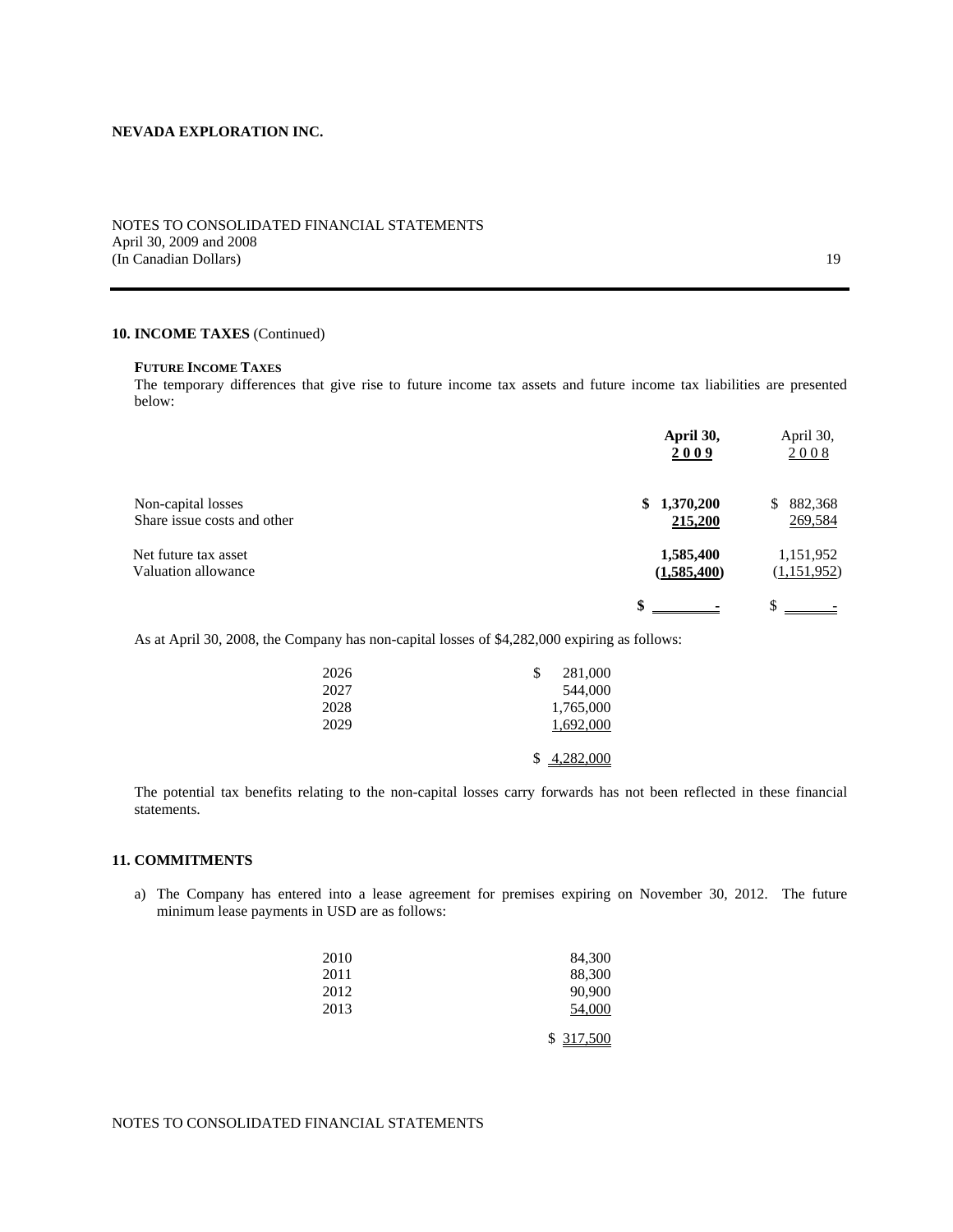### **12. FINANCIAL INSTRUMENTS**

#### *RISK MANAGEMENT POLICIES*

The Company is exposed to risk due to the nature of its financial instruments. Risk management is the responsibility of management and the Company did not use derivative instruments.

#### *FAIR VALUE*

The Company estimates the fair value of its financial instruments based on current interest rates, market value and pricing of financial instruments with comparable terms. Unless otherwise indicated, the carrying value of these financial instruments approximates their fair market value because of the near maturity of those instruments.

As at April 30, 2009 and April 30, 2008, the carrying amount of current financial assets and liabilities approximated the fair value because of the near maturity of those instruments and the carrying value of term deposits and the long-term debt is considered to approximate fair value since it bears interest at current rates for similar types of borrowing arrangements or investments.

#### *CREDIT RISK AND INTEREST RATE RISK*

It is management's opinion that the Company is not exposed to significant interest or credit risk arising from its financial instruments.

### *LIQUIDITY RISK*

Liquidity risk is the risk that the Company will not be able to meet its financial obligations as they fall due. The Company manages liquidity risk through the management of its capital structure and financial leverage, as outlined in Note 13 ("Capital Disclosures"). It also manages liquidity risk by continuously monitoring actual and projected cash flows. The Board of Directors reviews and approves the Company's operating and capital budgets, as well as any material transactions out of the normal course of business.

As at April 30, 2009, the Company was holding cash of \$36,215 and current liabilities of \$222,180. As a result of the Company's working capital deficiency the Company is exposed to liquidity risk and is reliant on the Company's ability to complete and equity financing. Subsequent to the year end management completed their first tranche of financings that will enable the Company to keep its mineral properties in good standing.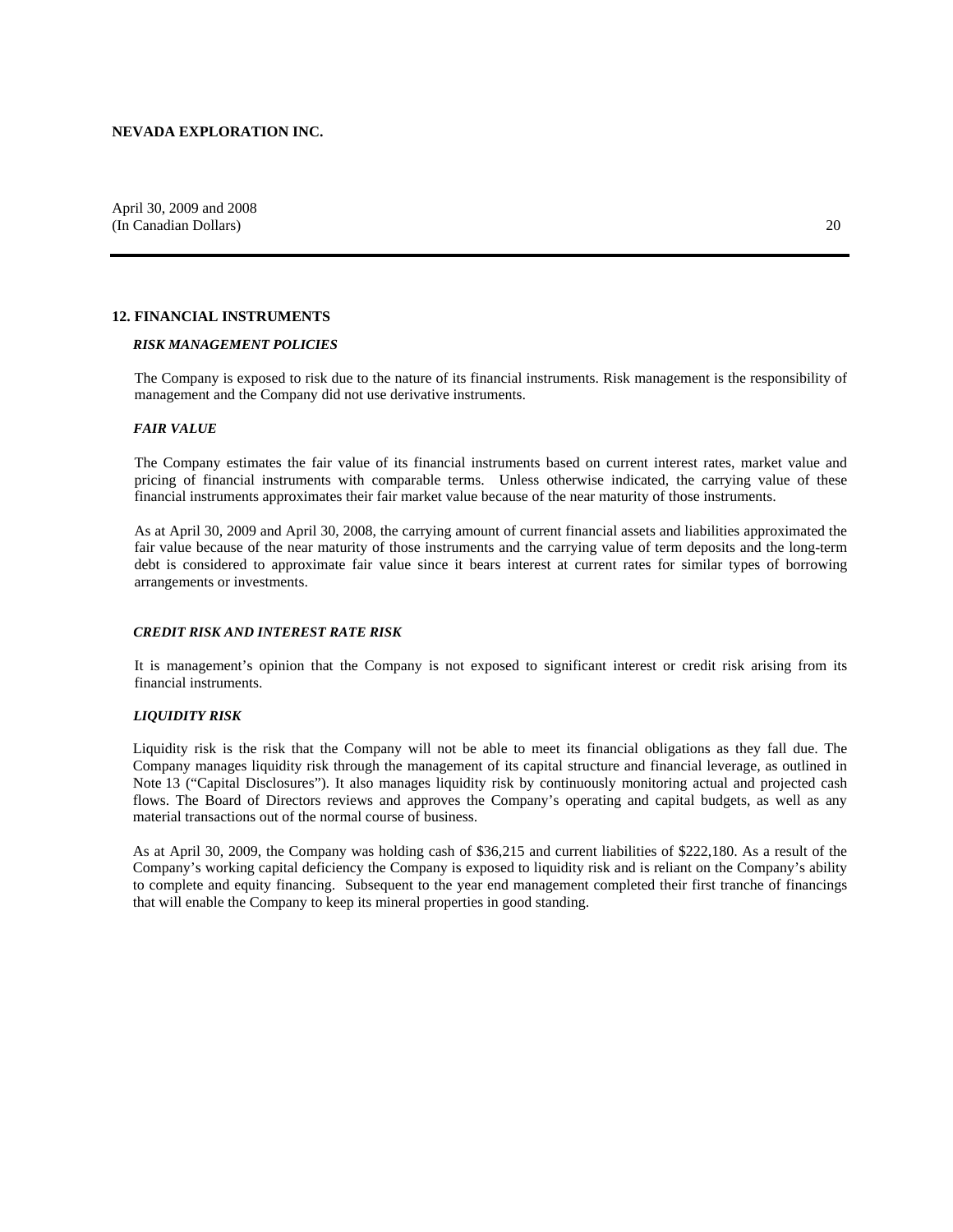### NOTES TO CONSOLIDATED FINANCIAL STATEMENTS April 30, 2009 and 2008 (In Canadian Dollars) 21

### **12. FINANCIAL INSTRUMENTS** (Continued)

#### *FOREIGN EXCHANGE*

The Company is exposed to financial risk arising from fluctuations in foreign exchange rates and the degree of volatility of these rates. A significant portion of the Company's expenses is denominated in US dollars. Consequently, certain assets, liabilities and operating expenses are exposed to currency fluctuations. The Company does not use derivative instruments to reduce its exposure to foreign currency risk.

At April 30, 2009, the Company is exposed to currency risk through the following assets and liabilities denominated in US dollars:

|                                          | <u>SUS</u> |
|------------------------------------------|------------|
| Cash and cash equivalents                | 25,800     |
| Amounts receivable                       | 24,000     |
| Loans receivable                         | 181,200    |
| Deposits and bonds                       | 99.900     |
| Accounts payable and accrued liabilities | 55.560     |
| Long term debt                           | 94,000     |

#### *NET EXPOSURE*

Based on the above net exposures as at April 30, 2009, and assuming that all other variables remain constant, a 10% change in the value of the US dollar against the Canadian dollar would result in an increase/decrease of \$18,000 in the loss from operations.

### **13. CAPITAL DISCLOSURES**

The Company's objectives when managing capital are: to safeguard its ability to continue as a going concern; and, to have sufficient capital to be able to fund the exploration and development of its mineral properties and acquisition of other mineral resources, for the benefit of its shareholders.

In order to maintain its capital structure, the Company, is dependent on equity funding and when necessary, raises capital through the issuance of equity instruments, primarily comprised of common shares and incentive stock options. In the management of capital, the Company includes the components of shareholders' equity as well as cash.

The Company prepares annual estimates of exploration expenditures and monitors actual expenditures compared to the estimates to ensure that there is sufficient capital on hand to meet ongoing obligations. The Company's investment policy is to invest its cash in highly liquid short-term deposits with terms of one year or less and which can be liquidated after thirty days without interest penalty. The Company currently has insufficient capital to fund its exploration programs and is reliant on completing an equity financing to fund further exploration. Subsequent to the year end management completed their first tranche of financings that will enable the Company to keep its mineral properties in good standing. The Company is not subject to any externally imposed capital requirements.